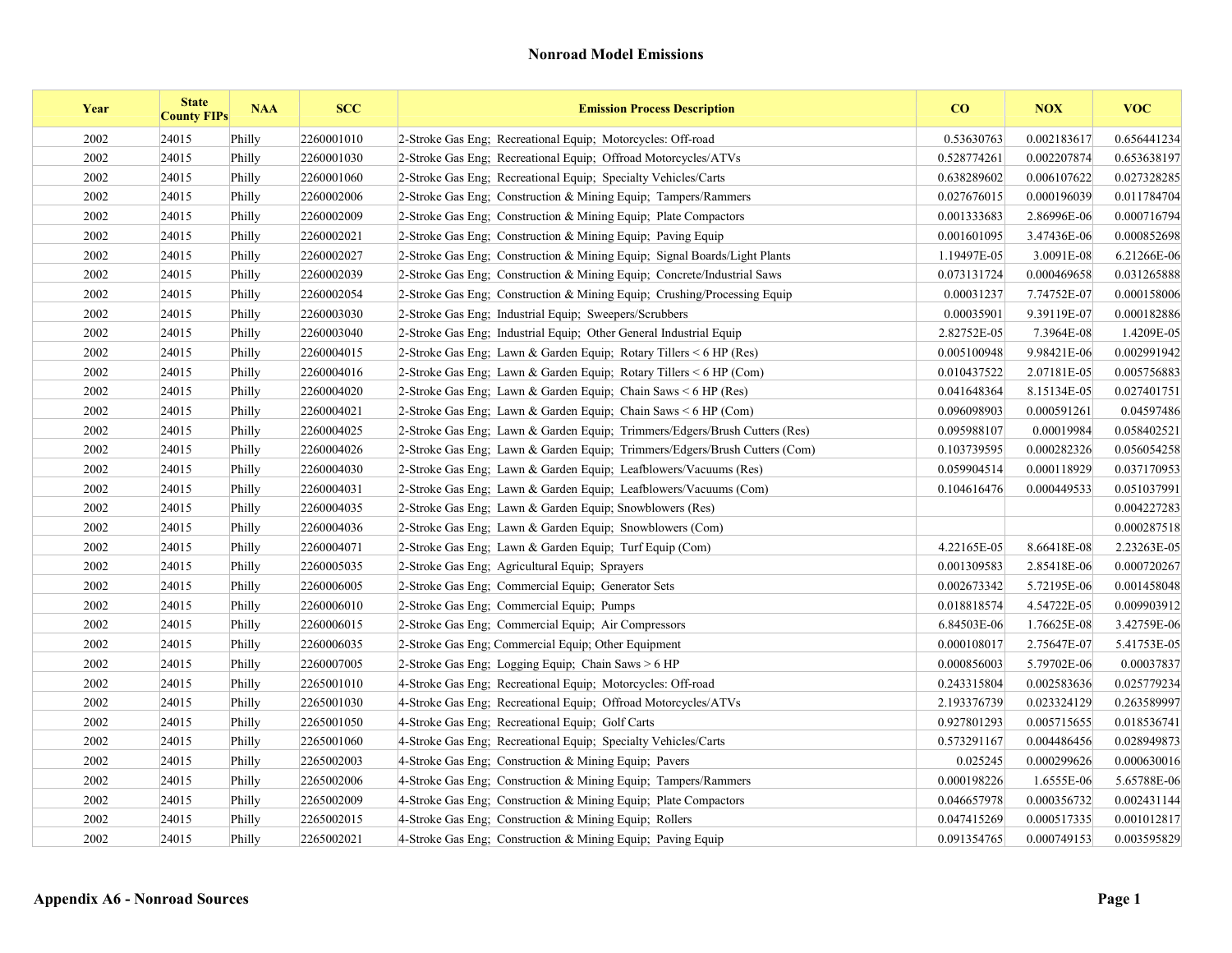| Year | <b>State</b><br><b>County FIPs</b> | <b>NAA</b> | <b>SCC</b> | <b>Emission Process Description</b>                                        | CO          | <b>NOX</b>  | <b>VOC</b>  |
|------|------------------------------------|------------|------------|----------------------------------------------------------------------------|-------------|-------------|-------------|
| 2002 | 24015                              | Philly     | 2265002024 | 4-Stroke Gas Eng: Construction & Mining Equip: Surfacing Equip             | 0.041407174 | 0.000311548 | 0.001245878 |
| 2002 | 24015                              | Philly     | 2265002027 | 4-Stroke Gas Eng; Construction & Mining Equip; Signal Boards/Light Plants  | 0.002123456 | 1.47423E-05 | 8.58431E-05 |
| 2002 | 24015                              | Philly     | 2265002030 | 4-Stroke Gas Eng: Construction & Mining Equip: Trenchers                   | 0.077458772 | 0.000906515 | 0.002457248 |
| 2002 | 24015                              | Philly     | 2265002033 | 4-Stroke Gas Eng; Construction & Mining Equip; Bore/Drill Rigs             | 0.02282453  | 0.000285122 | 0.001494394 |
| 2002 | 24015                              | Philly     | 2265002039 | 4-Stroke Gas Eng; Construction & Mining Equip; Concrete/Industrial Saws    | 0.191220344 | 0.001540747 | 0.003595479 |
| 2002 | 24015                              | Philly     | 2265002042 | 4-Stroke Gas Eng: Construction & Mining Equip: Cement & Mortar Mixers      | 0.079988997 | 0.00058198  | 0.004002296 |
| 2002 | 24015                              | Philly     | 2265002045 | 4-Stroke Gas Eng; Construction & Mining Equip; Cranes                      | 0.00320056  | 0.000149197 | 0.000127186 |
| 2002 | 24015                              | Philly     | 2265002054 | 4-Stroke Gas Eng; Construction & Mining Equip; Crushing/Processing Equip   | 0.011232741 | 0.000100201 | 0.00032741  |
| 2002 | 24015                              | Philly     | 2265002057 | 4-Stroke Gas Eng; Construction & Mining Equip; Rough Terrain Forklifts     | 0.004194011 | 0.000257507 | 0.000186518 |
| 2002 | 24015                              | Philly     | 2265002060 | 4-Stroke Gas Eng; Construction & Mining Equip; Rubber Tire Loaders         | 0.010054733 | 0.000638662 | 0.000448143 |
| 2002 | 24015                              | Philly     | 2265002066 | 4-Stroke Gas Eng. Construction & Mining Equip: Tractors/Loaders/Backhoes   | 0.060220222 | 0.000483001 | 0.001237913 |
| 2002 | 24015                              | Philly     | 2265002072 | 4-Stroke Gas Eng: Construction & Mining Equip: Skid Steer Loaders          | 0.026643021 | 0.000678061 | 0.00088858  |
| 2002 | 24015                              | Philly     | 2265002078 | 4-Stroke Gas Eng; Construction & Mining Equip; Dumpers/Tenders             | 0.012457409 | 9.53815E-05 | 0.000589389 |
| 2002 | 24015                              | Philly     | 2265002081 | 4-Stroke Gas Eng; Construction & Mining Equip; Other Construction Equip    | 0.003536604 | 0.000223376 | 0.000163395 |
| 2002 | 24015                              | Philly     | 2265003010 | 4-Stroke Gas Eng; Industrial Equip; Aerial Lifts                           | 0.035452127 | 0.001190618 | 0.001337989 |
| 2002 | 24015                              | Philly     | 2265003020 | 4-Stroke Gas Eng; Industrial Equip; Forklifts                              | 0.080087277 | 0.00502159  | 0.003508354 |
| 2002 | 24015                              | Philly     | 2265003030 | 4-Stroke Gas Eng: Industrial Equip: Sweepers/Scrubbers                     | 0.034411348 | 0.000892951 | 0.001111971 |
| 2002 | 24015                              | Philly     | 2265003040 | 4-Stroke Gas Eng; Industrial Equip; Other General Industrial Equip         | 0.087926826 | 0.000792989 | 0.003862254 |
| 2002 | 24015                              | Philly     | 2265003050 | 4-Stroke Gas Eng; Industrial Equip; Other Material H&ling Equip            | 0.002710104 | 7.88638E-05 | 9.56165E-05 |
| 2002 | 24015                              | Philly     | 2265003060 | 4-Stroke Gas Eng; Industrial Equip; AC\Refrigeration                       | 0.002624689 | 2.05589E-05 | 6.93354E-05 |
| 2002 | 24015                              | Philly     | 2265003070 | 4-Stroke Gas Eng; Industrial Equip; Terminal Tractors                      | 0.008421843 | 0.00052517  | 0.000366735 |
| 2002 | 24015                              | Philly     | 2265004010 | 4-Stroke Gas Eng; Lawn & Garden Equip; Lawn Mowers (Res)                   | 1.023386038 | 0.007416004 | 0.118384303 |
| 2002 | 24015                              | Philly     | 2265004011 | 4-Stroke Gas Eng; Lawn & Garden Equip; Lawn Mowers (Com)                   | 0.37851863  | 0.002692536 | 0.029108522 |
| 2002 | 24015                              | Philly     | 2265004015 | 4-Stroke Gas Eng; Lawn & Garden Equip; Rotary Tillers $\leq 6$ HP (Res)    | 0.086203472 | 0.000629338 | 0.010213842 |
| 2002 | 24015                              | Philly     | 2265004016 | 4-Stroke Gas Eng; Lawn & Garden Equip; Rotary Tillers $\leq 6$ HP (Com)    | 0.184408435 | 0.00135724  | 0.014688492 |
| 2002 | 24015                              | Philly     | 2265004025 | 4-Stroke Gas Eng; Lawn & Garden Equip; Trimmers/Edgers/Brush Cutters (Res) | 0.005747187 | 4.26139E-05 | 0.000692033 |
| 2002 | 24015                              | Philly     | 2265004026 | 4-Stroke Gas Eng; Lawn & Garden Equip; Trimmers/Edgers/Brush Cutters (Com) | 0.009401925 | 6.98212E-05 | 0.000554203 |
| 2002 | 24015                              | Philly     | 2265004030 | 4-Stroke Gas Eng; Lawn & Garden Equip; Leafblowers/Vacuums (Res)           | 0.010985655 | 8.17755E-05 | 0.001222109 |
| 2002 | 24015                              | Philly     | 2265004031 | 4-Stroke Gas Eng; Lawn & Garden Equip; Leafblowers/Vacuums (Com)           | 0.376234056 | 0.004608581 | 0.010931708 |
| 2002 | 24015                              | Philly     | 2265004035 | 4-Stroke Gas Eng: Lawn & Garden Equip: Snowblowers (Res)                   |             |             | 0.008431436 |
| 2002 | 24015                              | Philly     | 2265004036 | 4-Stroke Gas Eng; Lawn & Garden Equip; Snowblowers (Com)                   |             |             | 0.000639793 |
| 2002 | 24015                              | Philly     | 2265004040 | 4-Stroke Gas Eng; Lawn & Garden Equip; Rear Eng Riding Mowers (Res)        | 0.240676153 | 0.001934427 | 0.011919273 |
| 2002 | 24015                              | Philly     | 2265004041 | 4-Stroke Gas Eng; Lawn & Garden Equip; Rear Eng Riding Mowers (Com)        | 0.048717639 | 0.000373529 | 0.001104567 |
| 2002 | 24015                              | Philly     | 2265004046 | 4-Stroke Gas Eng; Lawn & Garden Equip; Front Mowers (Com)                  | 0.052604107 | 0.000394081 | 0.001926823 |
| 2002 | 24015                              | Philly     | 2265004051 | 4-Stroke Gas Eng; Lawn & Garden Equip; Shredders $\leq 6$ HP (Com)         | 0.021131172 | 0.000154376 | 0.001810542 |
| 2002 | 24015                              | Philly     | 2265004055 | 4-Stroke Gas Eng; Lawn & Garden Equip; Lawn & Garden Tractors (Res)        | 3.20005011  | 0.026577308 | 0.139033991 |
| 2002 | 24015                              | Philly     | 2265004056 | 4-Stroke Gas Eng; Lawn & Garden Equip; Lawn & Garden Tractors (Com)        | 0.655177222 | 0.005216821 | 0.014789387 |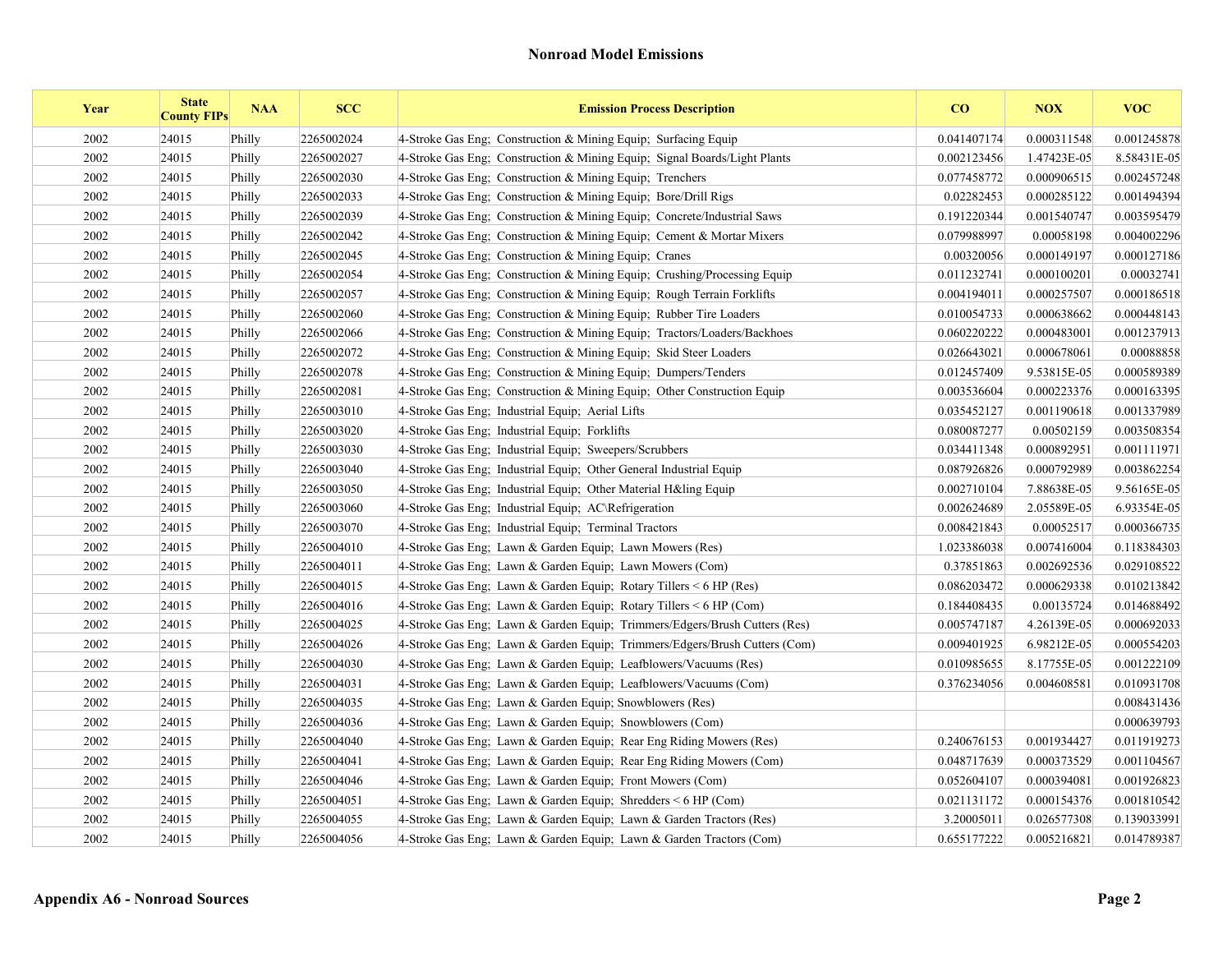| Year | <b>State</b><br><b>County FIPs</b> | <b>NAA</b> | <b>SCC</b> | <b>Emission Process Description</b>                                    | CO          | <b>NOX</b>  | <b>VOC</b>  |
|------|------------------------------------|------------|------------|------------------------------------------------------------------------|-------------|-------------|-------------|
| 2002 | 24015                              | Philly     | 2265004066 | 4-Stroke Gas Eng; Lawn & Garden Equip; Chippers/Stump Grinders (Com)   | 0.087002691 | 0.00166645  | 0.002130087 |
| 2002 | 24015                              | Philly     | 2265004071 | 4-Stroke Gas Eng; Lawn & Garden Equip; Turf Equip (Com)                | 2.026602123 | 0.018270477 | 0.051628357 |
| 2002 | 24015                              | Philly     | 2265004075 | 4-Stroke Gas Eng; Lawn & Garden Equip; Other Lawn & Garden Equip (Res) | 0.10445469  | 0.000728777 | 0.006544126 |
| 2002 | 24015                              | Philly     | 2265004076 | 4-Stroke Gas Eng; Lawn & Garden Equip; Other Lawn & Garden Equip (Com) | 0.057294982 | 0.000405384 | 0.003614954 |
| 2002 | 24015                              | Philly     | 2265005010 | 4-Stroke Gas Eng: Agricultural Equip: 2-Wheel Tractors                 | 0.004783517 | 3.6208E-05  | 0.000104888 |
| 2002 | 24015                              | Philly     | 2265005015 | 4-Stroke Gas Eng; Agricultural Equip; Agricultural Tractors            | 0.009643972 | 0.000399199 | 0.000331383 |
| 2002 | 24015                              | Philly     | 2265005020 | 4-Stroke Gas Eng; Agricultural Equip; Combines                         | 4.06813E-05 | 2.6509E-06  | 2.10754E-06 |
| 2002 | 24015                              | Philly     | 2265005025 | 4-Stroke Gas Eng; Agricultural Equip; Balers                           | 0.00439156  | 0.000286135 | 0.000255931 |
| 2002 | 24015                              | Philly     | 2265005030 | 4-Stroke Gas Eng; Agricultural Equip; Agricultural Mowers              | 0.003726426 | 2.96337E-05 | 0.000111592 |
| 2002 | 24015                              | Philly     | 2265005035 | 4-Stroke Gas Eng; Agricultural Equip; Sprayers                         | 0.031810753 | 0.000465144 | 0.001597434 |
| 2002 | 24015                              | Philly     | 2265005040 | 4-Stroke Gas Eng; Agricultural Equip; Tillers $> 6$ HP                 | 0.079127519 | 0.000446618 | 0.00332557  |
| 2002 | 24015                              | Philly     | 2265005045 | 4-Stroke Gas Eng; Agricultural Equip; Swathers                         | 0.006968943 | 0.000454067 | 0.000370573 |
| 2002 | 24015                              | Philly     | 2265005055 | 4-Stroke Gas Eng; Agricultural Equip; Other Agricultural Equip         | 0.014444555 | 0.000542717 | 0.000600439 |
| 2002 | 24015                              | Philly     | 2265005060 | 4-Stroke Gas Eng; Agricultural Equip; Irrigation Sets                  | 0.013570481 | 0.000790456 | 0.000606533 |
| 2002 | 24015                              | Philly     | 2265006005 | 4-Stroke Gas Eng: Commercial Equip: Generator Sets                     | 0.791840386 | 0.006205368 | 0.033053127 |
| 2002 | 24015                              | Philly     | 2265006010 | 4-Stroke Gas Eng; Commercial Equip; Pumps                              | 0.182967416 | 0.001877652 | 0.008710053 |
| 2002 | 24015                              | Philly     | 2265006015 | 4-Stroke Gas Eng; Commercial Equip; Air Compressors                    | 0.090894887 | 0.001293739 | 0.003429389 |
| 2002 | 24015                              | Philly     | 2265006025 | 4-Stroke Gas Eng: Commercial Equip: Welders                            | 0.228355858 | 0.002337196 | 0.005825095 |
| 2002 | 24015                              | Philly     | 2265006030 | 4-Stroke Gas Eng; Commercial Equip; Pressure Washers                   | 0.346797593 | 0.002737319 | 0.015994129 |
| 2002 | 24015                              | Philly     | 2265006035 | 4-Stroke Gas Eng; Commercial Equip; Other Equipment                    | 0.017552713 | 0.000136586 | 0.000532639 |
| 2002 | 24015                              | Philly     | 2265007010 | 2-Stroke Gas Eng; Logging Equip; Shredders > 6 HP                      | 0.001940389 | 1.39231E-05 | 8.48586E-05 |
| 2002 | 24015                              | Philly     | 2265007015 | 2-Stroke Gas Eng; Logging Equip; Feller-Bunch-Skidder                  | 2.3254E-05  | 1.57238E-07 | 1.12669E-06 |
| 2002 | 24015                              | Philly     | 2267001060 | LPG Eng: Recreational Equip: Specialty Vehicles/Carts                  | 0.006111299 | 0.001527521 | 0.000413852 |
| 2002 | 24015                              | Philly     | 2267002003 | LPG Eng; Construction $&$ Mining Equip; Pavers                         | 0.000664341 | 0.00016471  | 4.48975E-05 |
| 2002 | 24015                              | Philly     | 2267002015 | LPG Eng; Construction & Mining Equip; Rollers                          | 0.001148321 | 0.00028207  | 7.74274E-05 |
| 2002 | 24015                              | Philly     | 2267002021 | LPG Eng: Construction & Mining Equip; Paving Equip                     | 0.000173939 | 4.35822E-05 | 1.17862E-05 |
| 2002 | 24015                              | Philly     | 2267002024 | LPG Eng; Construction & Mining Equip; Surfacing Equip                  | 0.000116375 | 2.87664E-05 | 7.85902E-06 |
| 2002 | 24015                              | Philly     | 2267002030 | LPG Eng; Construction $&$ Mining Equip; Trenchers                      | 0.002041656 | 0.000506327 | 0.000137989 |
| 2002 | 24015                              | Philly     | 2267002033 | LPG Eng: Construction & Mining Equip: Bore/Drill Rigs                  | 0.000660764 | 0.000166994 | 4.48708E-05 |
| 2002 | 24015                              | Philly     | 2267002039 | LPG Eng; Construction & Mining Equip; Concrete/Industrial Saws         | 0.00198539  | 0.00048163  | 0.000133457 |
| 2002 | 24015                              | Philly     | 2267002045 | LPG Eng: Construction & Mining Equip: Cranes                           | 0.00071194  | 0.000178271 | 4.82337E-05 |
| 2002 | 24015                              | Philly     | 2267002054 | LPG Eng; Construction & Mining Equip; Crushing/Processing Equip        | 0.000115286 | 2.88497E-05 | 7.80936E-06 |
| 2002 | 24015                              | Philly     | 2267002057 | LPG Eng: Construction & Mining Equip: Rough Terrain Forklifts          | 0.001295132 | 0.000322287 | 8.76081E-05 |
| 2002 | 24015                              | Philly     | 2267002060 | LPG Eng; Construction & Mining Equip; Rubber Tire Loaders              | 0.003254667 | 0.000804072 | 0.000219763 |
| 2002 | 24015                              | Philly     | 2267002066 | LPG Eng; Construction & Mining Equip; Tractors/Loaders/Backhoes        | 0.000343623 | 8.44871E-05 | 2.31748E-05 |
| 2002 | 24015                              | Philly     | 2267002072 | LPG Eng: Construction & Mining Equip: Skid Steer Loaders               | 0.002647363 | 0.000661307 | 0.00017925  |
| 2002 | 24015                              | Philly     | 2267002081 | LPG Eng; Construction & Mining Equip; Other Construction Equip         | 0.001066942 | 0.000267757 | 7.23252E-05 |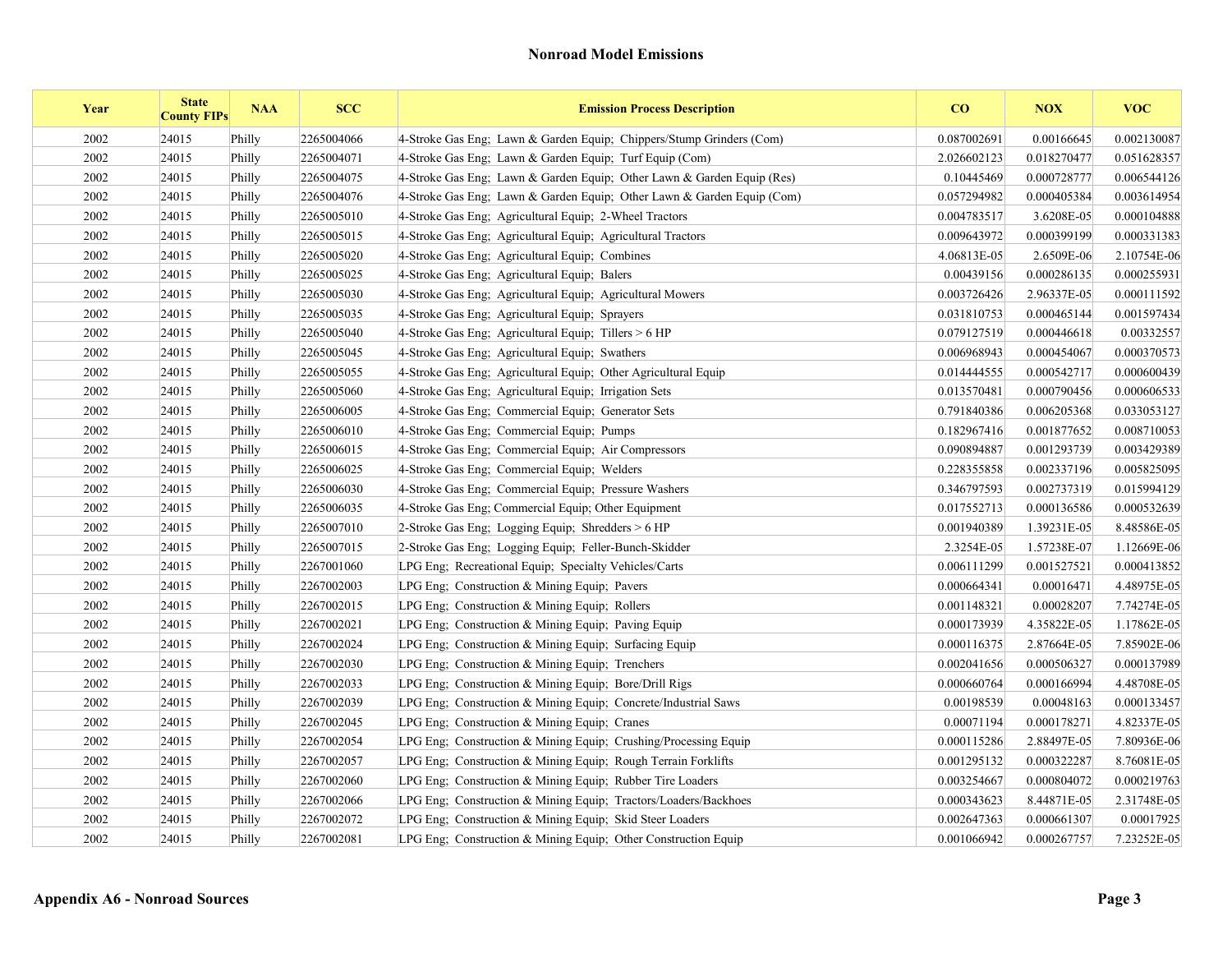| Year | <b>State</b><br><b>County FIPs</b> | <b>NAA</b> | <b>SCC</b> | <b>Emission Process Description</b>                                 | CO          | <b>NOX</b>  | <b>VOC</b>  |
|------|------------------------------------|------------|------------|---------------------------------------------------------------------|-------------|-------------|-------------|
| 2002 | 24015                              | Philly     | 2267003010 | LPG Eng; Industrial Equip; Aerial Lifts                             | 0.006584336 | 0.001658527 | 0.000446751 |
| 2002 | 24015                              | Philly     | 2267003020 | LPG Eng; Industrial Equip; Forklifts                                | 0.630498748 | 0.156261335 | 0.042606487 |
| 2002 | 24015                              | Philly     | 2267003030 | LPG Eng: Industrial Equip: Sweepers/Scrubbers                       | 0.004859771 | 0.001189605 | 0.000327397 |
| 2002 | 24015                              | Philly     | 2267003040 | LPG Eng; Industrial Equip; Other General Industrial Equip           | 0.001488677 | 0.000367582 | 0.000100506 |
| 2002 | 24015                              | Philly     | 2267003050 | LPG Eng; Industrial Equip; Other Material H&ling Equip              | 0.000355766 | 8.94908E-05 | 2.41306E-05 |
| 2002 | 24015                              | Philly     | 2267003070 | LPG Eng: Industrial Equip: Terminal Tractors                        | 0.002979681 | 0.000727099 | 0.000200583 |
| 2002 | 24015                              | Philly     | 2267004066 | LPG Eng; Lawn & Garden Equip; Chippers/Stump Grinders (Com)         | 0.005632834 | 0.001390265 | 0.000380253 |
| 2002 | 24015                              | Philly     | 2267005055 | LPG Eng; Agri Equip; Other Equip                                    | 2.79439E-05 | 6.95809E-06 | 1.89054E-06 |
| 2002 | 24015                              | Philly     | 2267005060 | LPG Eng; Agricultural Equip; Irrigation Sets                        | 4.37644E-05 | 1.07381E-05 | 2.95007E-06 |
| 2002 | 24015                              | Philly     | 2267006005 | LPG Eng; Commercial Equip; Generator Sets                           | 0.008331228 | 0.003126175 | 0.000634808 |
| 2002 | 24015                              | Philly     | 2267006010 | LPG Eng: Commercial Equip: Pumps                                    | 0.001972118 | 0.000727574 | 0.000149619 |
| 2002 | 24015                              | Philly     | 2267006015 | LPG Eng; Commercial Equip; Air Compressors                          | 0.002407378 | 0.000878103 | 0.000182117 |
| 2002 | 24015                              | Philly     | 2267006025 | LPG Eng; Commercial Equip; Welders                                  | 0.004345085 | 0.001094989 | 0.000294851 |
| 2002 | 24015                              | Philly     | 2267006030 | LPG Eng; Commercial Equip; Pressure Washers                         | 5.53824E-05 | 1.41441E-05 | 3.77088E-06 |
| 2002 | 24015                              | Philly     | 2267006035 | LPG Eng; Commercial Equip; Other Equipment                          | 3.8012E-05  | 1.37943E-05 | 2.87189E-06 |
| 2002 | 24015                              | Philly     | 2268002081 | CNG Eng; Construction & Mining Equip; Other Construction Equip      | 4.19395E-05 | 1.0525E-05  | 1.67565E-07 |
| 2002 | 24015                              | Philly     | 2268003020 | CNG Eng: Industrial Equip: Forklifts                                | 0.045975887 | 0.011375968 | 0.000183044 |
| 2002 | 24015                              | Philly     | 2268003030 | CNG Eng; Industrial Equip; Sweepers/Scrubbers                       | 5.2286E-05  | 1.29279E-05 | 2.08129E-07 |
| 2002 | 24015                              | Philly     | 2268003040 | CNG Eng. Industrial Equip: Other General Industrial Equip           | 2.84789E-05 | 7.04327E-06 | 1.1337E-07  |
| 2002 | 24015                              | Philly     | 2268003060 | CNG Eng; Industrial Equip; AC\Refrigeration                         | 0.000128253 | 3.15765E-05 | 5.09984E-07 |
| 2002 | 24015                              | Philly     | 2268003070 | CNG Eng; Industrial Equip; Terminal Tractors                        | 0.000215224 | 5.24951E-05 | 8.5384E-07  |
| 2002 | 24015                              | Philly     | 2268005055 | CNG Eng; Agri Equip; Other Equip                                    | 4.49776E-05 | 1.02878E-05 | 1.75707E-07 |
| 2002 | 24015                              | Philly     | 2268005060 | CNG Eng: Agricultural Equip: Irrigation Sets                        | 0.003264124 | 0.000760242 | 1.2806E-05  |
| 2002 | 24015                              | Philly     | 2268006005 | CNG Eng; Commercial Equip; Generator Sets                           | 0.002767398 | 0.001025009 | 1.23879E-05 |
| 2002 | 24015                              | Philly     | 2268006010 | CNG Eng; Commercial Equip; Pumps                                    | 0.000142736 | 5.23303E-05 | 6.37289E-07 |
| 2002 | 24015                              | Philly     | 2268006015 | CNG Eng; Commercial Equip; Air Compressors                          | 0.000204995 | 7.42456E-05 | 9.12464E-07 |
| 2002 | 24015                              | Philly     | 2268006020 | CNG Eng; Commercial Equip; Gas Compressors                          | 0.011899984 | 0.002659667 | 4.62392E-05 |
| 2002 | 24015                              | Philly     | 2270001060 | Diesel Eng; Recreational Equip; Specialty Vehicles/Carts            | 0.018798698 | 0.015805116 | 0.005050779 |
| 2002 | 24015                              | Philly     | 2270002003 | Diesel Eng; Construction & Mining Equip; Pavers                     | 0.006779745 | 0.013356667 | 0.001288007 |
| 2002 | 24015                              | Philly     | 2270002006 | Diesel Eng: Construction & Mining Equip: Tampers/Rammers            | 1.71007E-05 | 2.93672E-05 | 4.7747E-06  |
| 2002 | 24015                              | Philly     | 2270002009 | Diesel Eng; Construction & Mining Equip; Plate Compactors           | 0.000273626 | 0.000457705 | 7.99859E-05 |
| 2002 | 24015                              | Philly     | 2270002015 | Diesel Eng; Construction & Mining Equip; Rollers                    | 0.019507099 | 0.033140375 | 0.003651213 |
| 2002 | 24015                              | Philly     | 2270002018 | Diesel Eng: Construction & Mining Equip; Scrapers                   | 0.017635127 | 0.038384334 | 0.002680403 |
| 2002 | 24015                              | Philly     | 2270002021 | Diesel Eng; Construction & Mining Equip; Paving Equip               | 0.001262554 | 0.002107206 | 0.00023493  |
| 2002 | 24015                              | Philly     | 2270002024 | Diesel Eng; Construction & Mining Equip; Surfacing Equip            | 0.000952805 | 0.001420151 | 0.000162209 |
| 2002 | 24015                              | Philly     | 2270002027 | Diesel Eng; Construction & Mining Equip; Signal Boards/Light Plants | 0.002491577 | 0.004000992 | 0.000789255 |
| 2002 | 24015                              | Philly     | 2270002030 | Diesel Eng; Construction & Mining Equip; Trenchers                  | 0.011714935 | 0.015422797 | 0.002174668 |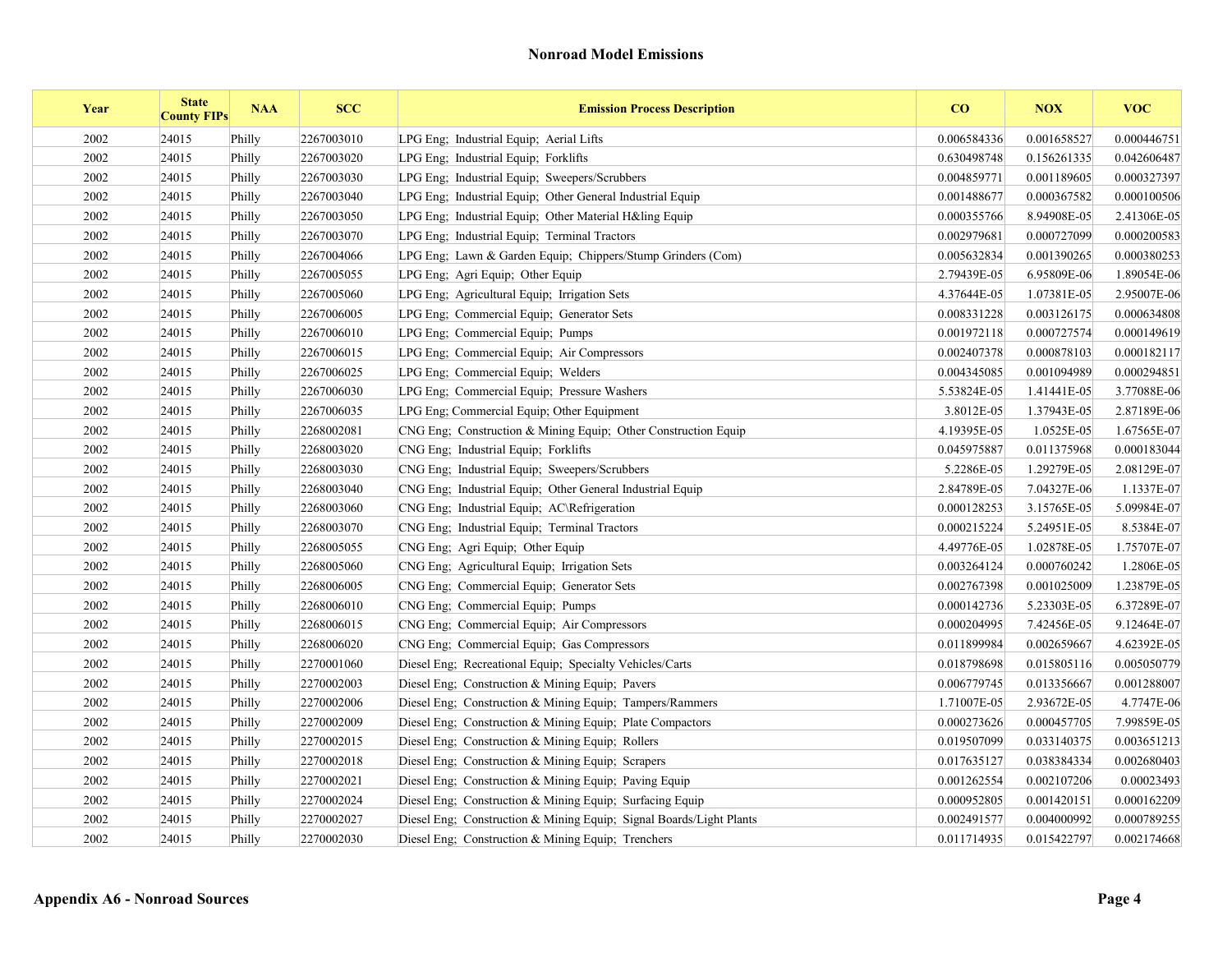| Year | <b>State</b><br><b>County FIPs</b> | <b>NAA</b> | <b>SCC</b> | <b>Emission Process Description</b>                                | CO          | <b>NOX</b>  | <b>VOC</b>  |
|------|------------------------------------|------------|------------|--------------------------------------------------------------------|-------------|-------------|-------------|
| 2002 | 24015                              | Philly     | 2270002033 | Diesel Eng: Construction $\&$ Mining Equip: Bore/Drill Rigs        | 0.007031813 | 0.01829405  | 0.001703896 |
| 2002 | 24015                              | Philly     | 2270002036 | Diesel Eng; Construction & Mining Equip; Excavators                | 0.054099544 | 0.132431051 | 0.010568172 |
| 2002 | 24015                              | Philly     | 2270002039 | Diesel Eng; Construction & Mining Equip; Concrete/Industrial Saws  | 0.000906752 | 0.001038718 | 0.000175364 |
| 2002 | 24015                              | Philly     | 2270002042 | Diesel Eng; Construction & Mining Equip; Cement & Mortar Mixers    | 0.000310064 | 0.000685703 | 8.18415E-05 |
| 2002 | 24015                              | Philly     | 2270002045 | Diesel Eng; Construction & Mining Equip; Cranes                    | 0.00988688  | 0.03609796  | 0.002756053 |
| 2002 | 24015                              | Philly     | 2270002048 | Diesel Eng; Construction & Mining Equip; Graders                   | 0.012738726 | 0.033638899 | 0.002630773 |
| 2002 | 24015                              | Philly     | 2270002051 | Diesel Eng; Construction & Mining Equip; Off-highway Trucks        | 0.055339137 | 0.1250367   | 0.009119753 |
| 2002 | 24015                              | Philly     | 2270002054 | Diesel Eng; Construction & Mining Equip; Crushing/Processing Equip | 0.002309906 | 0.006323121 | 0.000560549 |
| 2002 | 24015                              | Philly     | 2270002057 | Diesel Eng; Construction & Mining Equip; Rough Terrain Forklifts   | 0.02912437  | 0.042338453 | 0.005249748 |
| 2002 | 24015                              | Philly     | 2270002060 | Diesel Eng; Construction & Mining Equip; Rubber Tire Loaders       | 0.074914464 | 0.16218194  | 0.013138571 |
| 2002 | 24015                              | Philly     | 2270002066 | Diesel Eng; Construction & Mining Equip; Tractors/Loaders/Backhoes | 0.09150679  | 0.098531357 | 0.022680772 |
| 2002 | 24015                              | Philly     | 2270002069 | Diesel Eng: Construction & Mining Equip: Crawler Tractor/Dozers    | 0.064127353 | 0.142545974 | 0.011419876 |
| 2002 | 24015                              | Philly     | 2270002072 | Diesel Eng; Construction & Mining Equip; Skid Steer Loaders        | 0.0800242   | 0.063176154 | 0.021897809 |
| 2002 | 24015                              | Philly     | 2270002075 | Diesel Eng; Construction & Mining Equip; Off-highway Tractors      | 0.009704645 | 0.017184018 | 0.001542873 |
| 2002 | 24015                              | Philly     | 2270002078 | Diesel Eng; Construction & Mining Equip; Dumpers/Tenders           | 0.00022877  | 0.000203078 | 6.65515E-05 |
| 2002 | 24015                              | Philly     | 2270002081 | Diesel Eng; Construction & Mining Equip; Other Construction Equip  | 0.009306188 | 0.01670219  | 0.001441287 |
| 2002 | 24015                              | Philly     | 2270003010 | Diesel Eng; Industrial Equip; Aerial Lifts                         | 0.001748029 | 0.001724082 | 0.000508396 |
| 2002 | 24015                              | Philly     | 2270003020 | Diesel Eng; Industrial Equip; Forklifts                            | 0.010614637 | 0.018193331 | 0.001794446 |
| 2002 | 24015                              | Philly     | 2270003030 | Diesel Eng: Industrial Equip: Sweepers/Scrubbers                   | 0.003265785 | 0.009643644 | 0.000927876 |
| 2002 | 24015                              | Philly     | 2270003040 | Diesel Eng; Industrial Equip; Other General Industrial Equip       | 0.003542788 | 0.010985185 | 0.001004638 |
| 2002 | 24015                              | Philly     | 2270003050 | Diesel Eng; Industrial Equip; Other Material H&ling Equip          | 0.000324107 | 0.000507289 | 9.44143E-05 |
| 2002 | 24015                              | Philly     | 2270003060 | Diesel Eng; Industrial Equip; AC\Refrigeration                     | 0.018115504 | 0.035032821 | 0.004747674 |
| 2002 | 24015                              | Philly     | 2270003070 | Diesel Eng; Industrial Equip; Terminal Tractors                    | 0.004485979 | 0.012438815 | 0.00098261  |
| 2002 | 24015                              | Philly     | 2270004031 | Diesel Eng; Lawn & Garden Equip; Leafblowers/Vacuums (Com)         | 6.23229E-07 | 1.02191E-06 | 2.05596E-07 |
| 2002 | 24015                              | Philly     | 2270004046 | Diesel Eng: Lawn & Garden Equip: Front Mowers (Com)                | 0.003981653 | 0.006337053 | 0.001249017 |
| 2002 | 24015                              | Philly     | 2270004056 | Diesel Eng; Lawn & Garden Equip; Lawn & Garden Tractors (Com)      | 0.00087007  | 0.001398523 | 0.000276617 |
| 2002 | 24015                              | Philly     | 2270004066 | Diesel Eng; Lawn & Garden Equip; Chippers/Stump Grinders (Com)     | 0.004245835 | 0.009472888 | 0.001071071 |
| 2002 | 24015                              | Philly     | 2270004071 | Diesel Eng; Lawn & Garden Equip; Turf Equip (Com)                  | 0.000447319 | 0.000954299 | 0.000129001 |
| 2002 | 24015                              | Philly     | 2270004076 | Diesel Eng; Lawn & Garden Equip; Other Lawn & Garden Equip (Com)   | 1.42913E-05 | 2.5011E-05  | 3.99981E-06 |
| 2002 | 24015                              | Philly     | 2270005010 | Diesel Eng: Agricultural Equip: 2-Wheel Tractors                   | 7.27121E-06 | 7.43258E-06 | 1.33399E-06 |
| 2002 | 24015                              | Philly     | 2270005015 | Diesel Eng; Agricultural Equip; Agricultural Tractors              | 0.190624207 | 0.314540414 | 0.039062723 |
| 2002 | 24015                              | Philly     | 2270005020 | Diesel Eng; Agricultural Equip; Combines                           | 0.011871802 | 0.031887565 | 0.002844547 |
| 2002 | 24015                              | Philly     | 2270005025 | Diesel Eng; Agricultural Equip; Balers                             | 9.84327E-05 | 0.000135797 | 2.86061E-05 |
| 2002 | 24015                              | Philly     | 2270005030 | Diesel Eng; Agricultural Equip; Agricultural Mowers                | 2.35447E-05 | 3.01395E-05 | 4.79423E-06 |
| 2002 | 24015                              | Philly     | 2270005035 | Diesel Eng; Agricultural Equip; Sprayers                           | 0.001337303 | 0.002260284 | 0.000415014 |
| 2002 | 24015                              | Philly     | 2270005040 | Diesel Eng; Agricultural Equip; Tillers > 6HP                      | 4.00853E-06 | 5.80911E-06 | 6.64041E-07 |
| 2002 | 24015                              | Philly     | 2270005045 | Diesel Eng: Agricultural Equip: Swathers                           | 0.001141886 | 0.002232273 | 0.000256046 |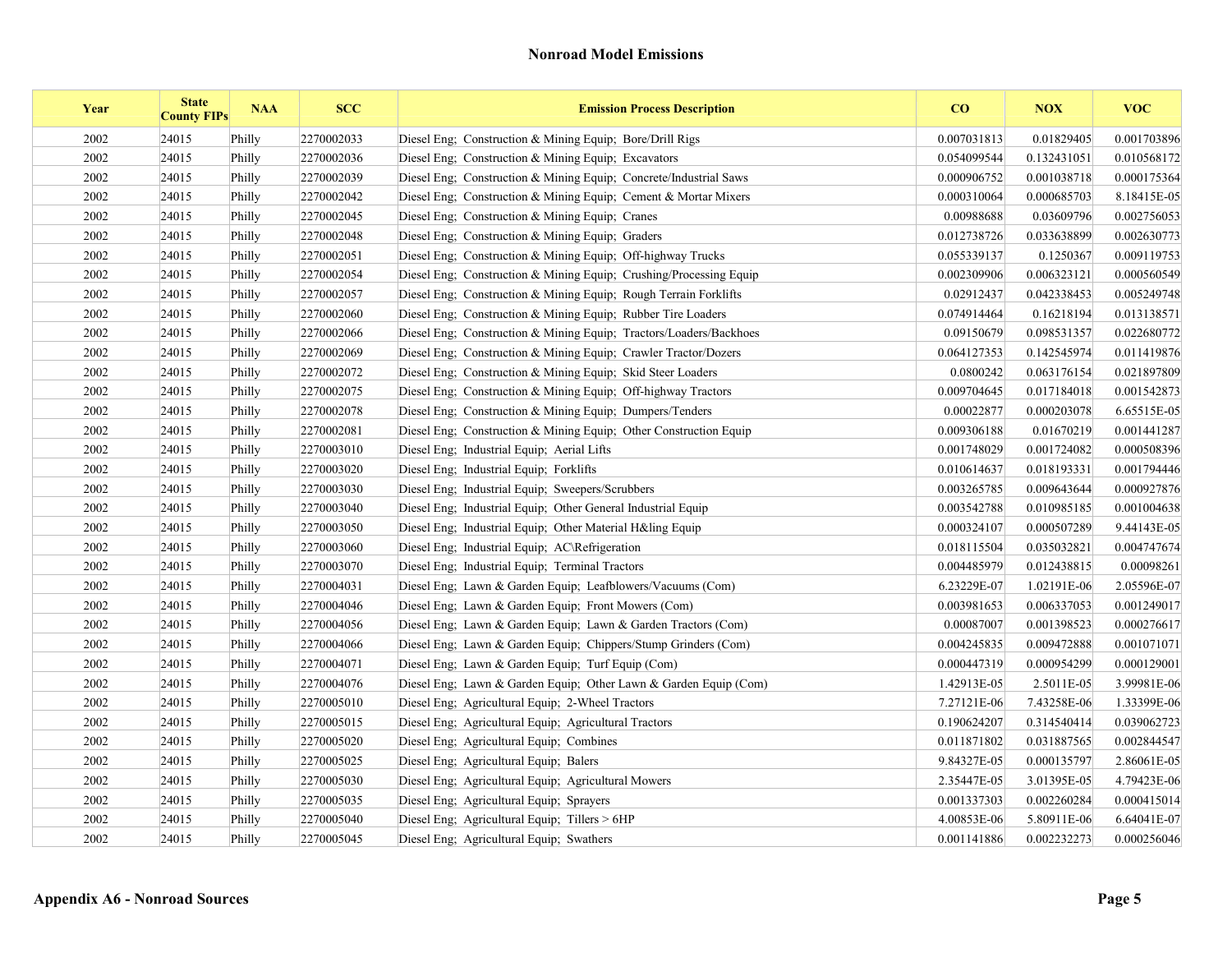| Year | <b>State</b><br><b>County FIPs</b> | <b>NAA</b>         | <b>SCC</b> | <b>Emission Process Description</b>                           | CO          | <b>NOX</b>  | <b>VOC</b>  |
|------|------------------------------------|--------------------|------------|---------------------------------------------------------------|-------------|-------------|-------------|
| 2002 | 24015                              | Philly             | 2270005055 | Diesel Eng; Agricultural Equip; Other Agricultural Equip      | 0.003790986 | 0.006578422 | 0.000871826 |
| 2002 | 24015                              | Philly             | 2270005060 | Diesel Eng; Agricultural Equip; Irrigation Sets               | 0.001699002 | 0.004129211 | 0.00053694  |
| 2002 | 24015                              | Philly             | 2270006005 | Diesel Eng; Commercial Equip; Generator Sets                  | 0.007291379 | 0.013611381 | 0.002065759 |
| 2002 | 24015                              | Philly             | 2270006010 | Diesel Eng; Commercial Equip; Pumps                           | 0.001695836 | 0.003240774 | 0.00045431  |
| 2002 | 24015                              | Philly             | 2270006015 | Diesel Eng; Commercial Equip; Air Compressors                 | 0.003868911 | 0.008180956 | 0.001024136 |
| 2002 | 24015                              | Philly             | 2270006025 | Diesel Eng; Commercial Equip; Welders                         | 0.005740596 | 0.003960826 | 0.001558947 |
| 2002 | 24015                              | Philly             | 2270006030 | Diesel Eng; Commercial Equip; Pressure Washers                | 0.000219264 | 0.000454002 | 6.48597E-05 |
| 2002 | 24015                              | Philly             | 2270006035 | Diesel Eng; Commercial Equip; Other Equipment                 | 0.000174529 | 0.000352996 | 4.76232E-05 |
| 2002 | 24015                              | Philly             | 2270007015 | Diesel Eng; Logging Equip; Feller-Bunch-Skidder               | 0.000285482 | 0.00082909  | 6.03112E-05 |
| 2002 | 24015                              | Philly             | 2282005010 | 2-Stroke Gas Eng; Marine Pleasure Craft; Outboard             | 6.615652477 | 0.086611006 | 3.932685607 |
| 2002 | 24015                              | Philly             | 2282005015 | 2-Stroke Gas Eng; Marine Pleasure Craft; Personal Water Craft | 2.39408504  | 0.024247682 | 1.367436388 |
| 2002 | 24015                              | Philly             | 2282010005 | 4-Stroke Gas Eng; Marine Pleasure Craft; Inboard-Sterndrive   | 3.233231019 | 0.154179638 | 0.241715789 |
| 2002 | 24015                              | Philly             | 2282020005 | Diesel Eng; Marine Pleasure Craft; Inboard-Sterndrive         | 0.027159318 | 0.171703718 | 0.006423899 |
| 2002 | 24015                              | Philly             | 2282020010 | Diesel Eng; Marine Pleasure Craft; Outboard                   | 0.000497464 | 0.00068995  | 0.000172222 |
| 2002 | 24015                              | Philly             | 2285002015 | Diesel Eng; Railroad Equip; RR Maintenance                    | 0.003464257 | 0.004194999 | 0.00081389  |
| 2002 | 24015                              | Philly             | 2285004015 | 4-Stroke Gas Eng; Railroad Equip; RR Maintenance              | 0.008727081 | 7.80786E-05 | 0.000269319 |
| 2002 | 24015                              | Philly             | 2285006015 | LPG Eng; Railroad Equip; RR Maintenance                       | 4.13507E-05 | 1.03384E-05 | 2.79683E-06 |
| 2002 |                                    | Cecil County Total |            |                                                               | 31.596      | 2.307       | 8.340       |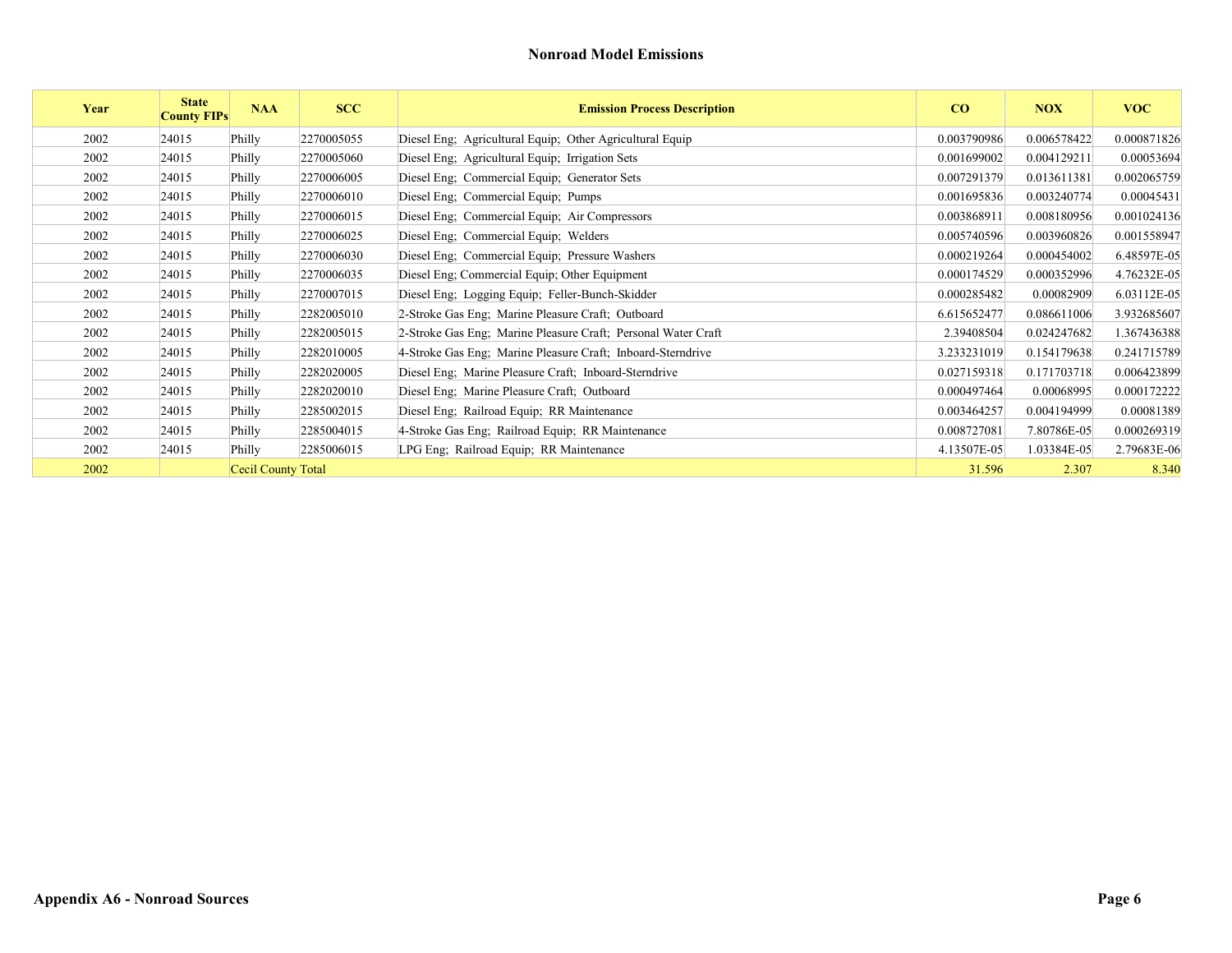| Year              | <b>State</b><br><b>County FIPs</b> | <b>NAA</b> | <b>SCC</b> | <b>Emission Process Description</b>                                        | CO          | <b>NOX</b>  | <b>VOC</b>  |
|-------------------|------------------------------------|------------|------------|----------------------------------------------------------------------------|-------------|-------------|-------------|
| 2008 Uncontrolled | 24015                              | Philly     | 2260001010 | 2-Stroke Gas Eng; Recreational Equip; Motorcycles: Off-road                | 0.799537739 | 0.003249087 | 0.972669856 |
| 2008 Uncontrolled | 24015                              | Philly     | 2260001030 | 2-Stroke Gas Eng; Recreational Equip; Offroad Motorcycles/ATVs             | 1.096573043 | 0.004500786 | 1.347128858 |
| 2008 Uncontrolled | 24015                              | Philly     | 2260001060 | 2-Stroke Gas Eng: Recreational Equip: Specialty Vehicles/Carts             | 0.689482254 | 0.005566501 | 0.022527802 |
| 2008 Uncontrolled | 24015                              | Philly     | 2260002006 | 2-Stroke Gas Eng; Construction & Mining Equip; Tampers/Rammers             | 0.028139496 | 0.000199318 | 0.011936136 |
| 2008 Uncontrolled | 24015                              | Philly     | 2260002009 | 2-Stroke Gas Eng; Construction & Mining Equip; Plate Compactors            | 0.001279277 | 3.47593E-06 | 0.000640988 |
| 2008 Uncontrolled | 24015                              | Philly     | 2260002021 | 2-Stroke Gas Eng: Construction & Mining Equip: Paving Equip                | 0.00154125  | 4.16257E-06 | 0.000768329 |
| 2008 Uncontrolled | 24015                              | Philly     | 2260002027 | 2-Stroke Gas Eng; Construction & Mining Equip; Signal Boards/Light Plants  | 1.20296E-05 | 3.14676E-08 | 6.17163E-06 |
| 2008 Uncontrolled | 24015                              | Philly     | 2260002039 | 2-Stroke Gas Eng; Construction & Mining Equip; Concrete/Industrial Saws    | 0.074354738 | 0.000477512 | 0.031747658 |
| 2008 Uncontrolled | 24015                              | Philly     | 2260002054 | 2-Stroke Gas Eng; Construction & Mining Equip; Crushing/Processing Equip   | 0.00031324  | 8.19391E-07 | 0.000155338 |
| 2008 Uncontrolled | 24015                              | Philly     | 2260003030 | 2-Stroke Gas Eng: Industrial Equip: Sweepers/Scrubbers                     | 0.000246755 | 6.45475E-07 | 0.000125371 |
| 2008 Uncontrolled | 24015                              | Philly     | 2260003040 | 2-Stroke Gas Eng; Industrial Equip; Other General Industrial Equip         | 1.94341E-05 | 5.08369E-08 | 9.74505E-06 |
| 2008 Uncontrolled | 24015                              | Philly     | 2260004015 | 2-Stroke Gas Eng; Lawn & Garden Equip; Rotary Tillers < 6 HP (Res)         | 0.004903093 | 1.36201E-05 | 0.002723472 |
| 2008 Uncontrolled | 24015                              | Philly     | 2260004016 | 2-Stroke Gas Eng; Lawn & Garden Equip; Rotary Tillers < 6 HP (Com)         | 0.010485351 | 2.954E-05   | 0.005384977 |
| 2008 Uncontrolled | 24015                              | Philly     | 2260004020 | 2-Stroke Gas Eng; Lawn & Garden Equip; Chain Saws < 6 HP (Res)             | 0.042088228 | 0.000117269 | 0.025756296 |
| 2008 Uncontrolled | 24015                              | Philly     | 2260004021 | 2-Stroke Gas Eng; Lawn & Garden Equip; Chain Saws < 6 HP (Com)             | 0.107868864 | 0.000668237 | 0.051322058 |
| 2008 Uncontrolled | 24015                              | Philly     | 2260004025 | 2-Stroke Gas Eng; Lawn & Garden Equip; Trimmers/Edgers/Brush Cutters (Res) | 0.094855867 | 0.000274886 | 0.054500125 |
| 2008 Uncontrolled | 24015                              | Philly     | 2260004026 | 2-Stroke Gas Eng; Lawn & Garden Equip; Trimmers/Edgers/Brush Cutters (Com) | 0.108646338 | 0.000363625 | 0.055880373 |
| 2008 Uncontrolled | 24015                              | Philly     | 2260004030 | 2-Stroke Gas Eng: Lawn & Garden Equip: Leafblowers/Vacuums (Res)           | 0.060360194 | 0.000170076 | 0.033990805 |
| 2008 Uncontrolled | 24015                              | Philly     | 2260004031 | 2-Stroke Gas Eng; Lawn & Garden Equip; Leafblowers/Vacuums (Com)           | 0.113312384 | 0.000539251 | 0.052480415 |
| 2008 Uncontrolled | 24015                              | Philly     | 2260004035 | 2-Stroke Gas Eng; Lawn & Garden Equip; Snowblowers (Res)                   |             |             | 0.003339126 |
| 2008 Uncontrolled | 24015                              | Philly     | 2260004036 | 2-Stroke Gas Eng; Lawn & Garden Equip; Snowblowers (Com)                   |             |             | 0.000227051 |
| 2008 Uncontrolled | 24015                              | Philly     | 2260004071 | 2-Stroke Gas Eng: Lawn & Garden Equip: Turf Equip (Com)                    | 4.42279E-05 | 1.21979E-07 | 2.15215E-05 |
| 2008 Uncontrolled | 24015                              | Philly     | 2260005035 | 2-Stroke Gas Eng: Agricultural Equip: Sprayers                             | 0.001308932 | 3.84528E-06 | 0.000667484 |
| 2008 Uncontrolled | 24015                              | Philly     | 2260006005 | 2-Stroke Gas Eng: Commercial Equip: Generator Sets                         | 0.003004151 | 8.24085E-06 | 0.001520714 |
| 2008 Uncontrolled | 24015                              | Philly     | 2260006010 | 2-Stroke Gas Eng; Commercial Equip; Pumps                                  | 0.021764635 | 5.86941E-05 | 0.01109856  |
| 2008 Uncontrolled | 24015                              | Philly     | 2260006015 | 2-Stroke Gas Eng; Commercial Equip; Air Compressors                        | 8.16368E-06 | 2.1355E-08  | 4.05937E-06 |
| 2008 Uncontrolled | 24015                              | Philly     | 2260006035 | 2-Stroke Gas Eng; Commercial Equip; Other Equipment                        | 0.000128454 | 3.36017E-07 | 6.38326E-05 |
| 2008 Uncontrolled | 24015                              | Philly     | 2260007005 | 2-Stroke Gas Eng; Logging Equip; Chain Saws > 6 HP                         | 0.001048221 | 7.09876E-06 | 0.000462823 |
| 2008 Uncontrolled | 24015                              | Philly     | 2265001010 | 4-Stroke Gas Eng; Recreational Equip; Motorcycles: Off-road                | 0.356234761 | 0.004174254 | 0.034017457 |
| 2008 Uncontrolled | 24015                              | Philly     | 2265001030 | 4-Stroke Gas Eng; Recreational Equip; Offroad Motorcycles/ATVs             | 3.473590652 | 0.040818092 | 0.38389493  |
| 2008 Uncontrolled | 24015                              | Philly     | 2265001050 | 4-Stroke Gas Eng; Recreational Equip; Golf Carts                           | 0.954813663 | 0.006429218 | 0.019157263 |
| 2008 Uncontrolled | 24015                              | Philly     | 2265001060 | 4-Stroke Gas Eng; Recreational Equip; Specialty Vehicles/Carts             | 0.574415318 | 0.005535381 | 0.023806963 |
| 2008 Uncontrolled | 24015                              | Philly     | 2265002003 | 4-Stroke Gas Eng; Construction & Mining Equip; Pavers                      | 0.025664149 | 0.000315371 | 0.000584485 |
| 2008 Uncontrolled | 24015                              | Philly     | 2265002006 | 4-Stroke Gas Eng: Construction & Mining Equip: Tampers/Rammers             | 0.000205119 | 1.56784E-06 | 4.53565E-06 |
| 2008 Uncontrolled | 24015                              | Philly     | 2265002009 | 4-Stroke Gas Eng: Construction & Mining Equip: Plate Compactors            | 0.047296985 | 0.000368035 | 0.002334941 |
| 2008 Uncontrolled | 24015                              | Philly     | 2265002015 | 4-Stroke Gas Eng: Construction & Mining Equip: Rollers                     | 0.047818039 | 0.000555171 | 0.000963738 |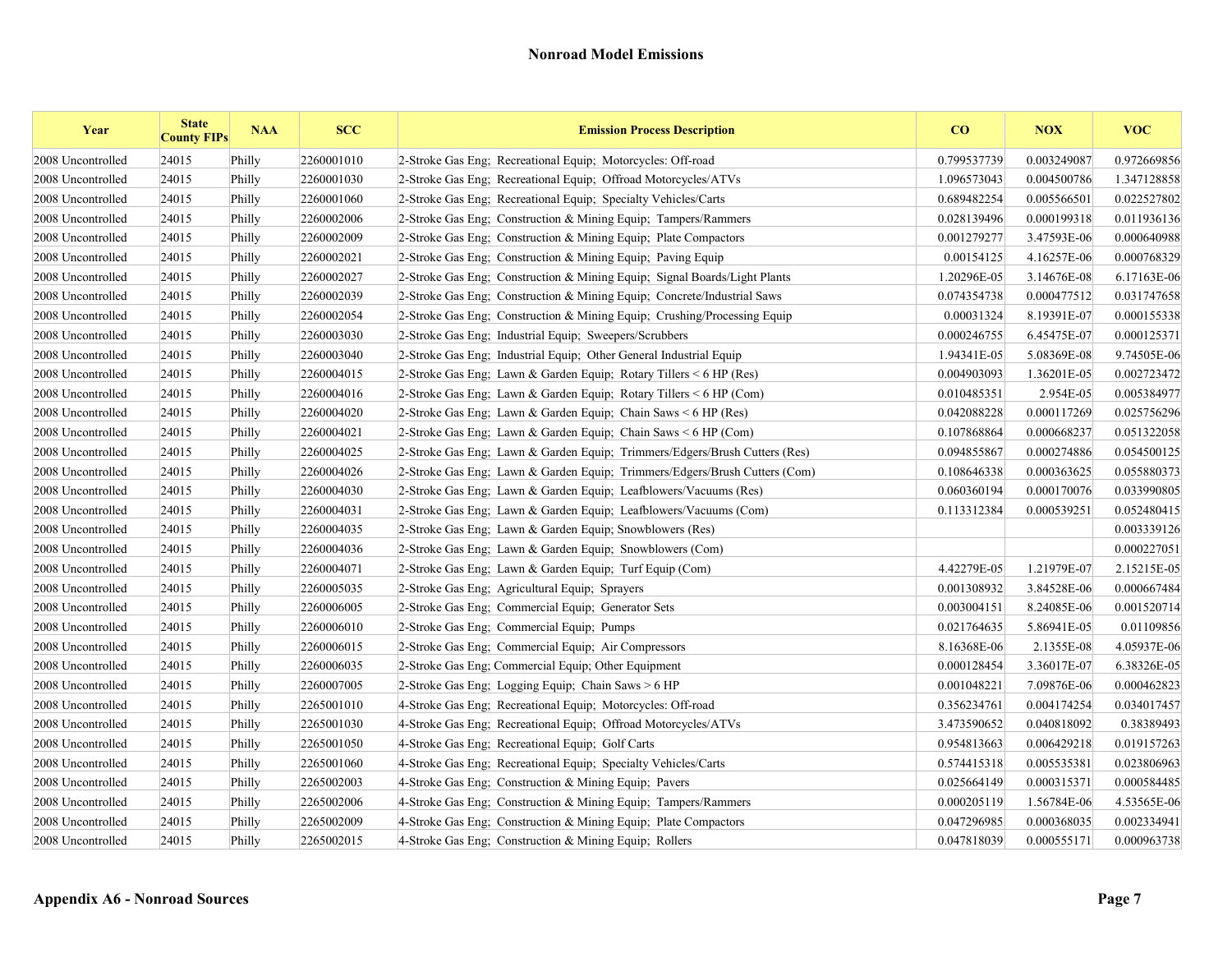| Year              | <b>State</b><br><b>County FIPs</b> | <b>NAA</b> | <b>SCC</b> | <b>Emission Process Description</b>                                        | $\bf{CO}$   | <b>NOX</b>  | <b>VOC</b>  |
|-------------------|------------------------------------|------------|------------|----------------------------------------------------------------------------|-------------|-------------|-------------|
| 2008 Uncontrolled | 24015                              | Philly     | 2265002021 | 4-Stroke Gas Eng; Construction & Mining Equip; Paving Equip                | 0.093223791 | 0.000755452 | 0.00308949  |
| 2008 Uncontrolled | 24015                              | Philly     | 2265002024 | 4-Stroke Gas Eng: Construction & Mining Equip: Surfacing Equip             | 0.041908011 | 0.000324967 | 0.001190625 |
| 2008 Uncontrolled | 24015                              | Philly     | 2265002027 | 4-Stroke Gas Eng: Construction & Mining Equip: Signal Boards/Light Plants  | 0.002142074 | 1.55342E-05 | 8.4617E-05  |
| 2008 Uncontrolled | 24015                              | Philly     | 2265002030 | 4-Stroke Gas Eng; Construction & Mining Equip; Trenchers                   | 0.078384397 | 0.000965364 | 0.002358533 |
| 2008 Uncontrolled | 24015                              | Philly     | 2265002033 | 4-Stroke Gas Eng: Construction & Mining Equip: Bore/Drill Rigs             | 0.022848356 | 0.000312084 | 0.001434797 |
| 2008 Uncontrolled | 24015                              | Philly     | 2265002039 | 4-Stroke Gas Eng: Construction & Mining Equip: Concrete/Industrial Saws    | 0.191513118 | 0.001679518 | 0.003544648 |
| 2008 Uncontrolled | 24015                              | Philly     | 2265002042 | 4-Stroke Gas Eng; Construction & Mining Equip; Cement & Mortar Mixers      | 0.079607102 | 0.000650093 | 0.003210421 |
| 2008 Uncontrolled | 24015                              | Philly     | 2265002045 | 4-Stroke Gas Eng; Construction & Mining Equip; Cranes                      | 0.003219461 | 0.000163767 | 0.000123671 |
| 2008 Uncontrolled | 24015                              | Philly     | 2265002054 | 4-Stroke Gas Eng; Construction & Mining Equip; Crushing/Processing Equip   | 0.011384632 | 0.000104991 | 0.000309332 |
| 2008 Uncontrolled | 24015                              | Philly     | 2265002057 | 4-Stroke Gas Eng; Construction & Mining Equip; Rough Terrain Forklifts     | 0.004189259 | 0.000284059 | 0.000186948 |
| 2008 Uncontrolled | 24015                              | Philly     | 2265002060 | 4-Stroke Gas Eng; Construction & Mining Equip; Rubber Tire Loaders         | 0.010035287 | 0.000705079 | 0.000453099 |
| 2008 Uncontrolled | 24015                              | Philly     | 2265002066 | 4-Stroke Gas Eng; Construction & Mining Equip; Tractors/Loaders/Backhoes   | 0.061022796 | 0.000503503 | 0.001139749 |
| 2008 Uncontrolled | 24015                              | Philly     | 2265002072 | 4-Stroke Gas Eng; Construction & Mining Equip; Skid Steer Loaders          | 0.027290141 | 0.000723883 | 0.000781484 |
| 2008 Uncontrolled | 24015                              | Philly     | 2265002078 | 4-Stroke Gas Eng; Construction & Mining Equip; Dumpers/Tenders             | 0.012390364 | 0.000106416 | 0.000452435 |
| 2008 Uncontrolled | 24015                              | Philly     | 2265002081 | 4-Stroke Gas Eng: Construction & Mining Equip: Other Construction Equip    | 0.003527243 | 0.000246482 | 0.000162769 |
| 2008 Uncontrolled | 24015                              | Philly     | 2265003010 | 4-Stroke Gas Eng; Industrial Equip; Aerial Lifts                           | 0.024587699 | 0.000873161 | 0.000823596 |
| 2008 Uncontrolled | 24015                              | Philly     | 2265003020 | 4-Stroke Gas Eng; Industrial Equip; Forklifts                              | 0.054391492 | 0.003750241 | 0.002425597 |
| 2008 Uncontrolled | 24015                              | Philly     | 2265003030 | 4-Stroke Gas Eng: Industrial Equip: Sweepers/Scrubbers                     | 0.02346921  | 0.000660137 | 0.000736374 |
| 2008 Uncontrolled | 24015                              | Philly     | 2265003040 | 4-Stroke Gas Eng; Industrial Equip; Other General Industrial Equip         | 0.059659089 | 0.000582036 | 0.00261643  |
| 2008 Uncontrolled | 24015                              | Philly     | 2265003050 | 4-Stroke Gas Eng; Industrial Equip; Other Material H&ling Equip            | 0.001885297 | 5.73731E-05 | 5.84384E-05 |
| 2008 Uncontrolled | 24015                              | Philly     | 2265003060 | 4-Stroke Gas Eng; Industrial Equip; AC\Refrigeration                       | 0.001833327 | 1.34181E-05 | 4.00984E-05 |
| 2008 Uncontrolled | 24015                              | Philly     | 2265003070 | 4-Stroke Gas Eng; Industrial Equip; Terminal Tractors                      | 0.005702733 | 0.000392089 | 0.000252351 |
| 2008 Uncontrolled | 24015                              | Philly     | 2265004010 | 4-Stroke Gas Eng: Lawn & Garden Equip: Lawn Mowers (Res)                   | 1.121610668 | 0.009508389 | 0.114769359 |
| 2008 Uncontrolled | 24015                              | Philly     | 2265004011 | 4-Stroke Gas Eng; Lawn & Garden Equip; Lawn Mowers (Com)                   | 0.418450085 | 0.003291818 | 0.032848119 |
| 2008 Uncontrolled | 24015                              | Philly     | 2265004015 | 4-Stroke Gas Eng; Lawn & Garden Equip; Rotary Tillers < 6 HP (Res)         | 0.094312958 | 0.000804773 | 0.010035124 |
| 2008 Uncontrolled | 24015                              | Philly     | 2265004016 | 4-Stroke Gas Eng; Lawn & Garden Equip; Rotary Tillers $\leq 6$ HP (Com)    | 0.203600826 | 0.001690842 | 0.01586279  |
| 2008 Uncontrolled | 24015                              | Philly     | 2265004025 | 4-Stroke Gas Eng; Lawn & Garden Equip; Trimmers/Edgers/Brush Cutters (Res) | 0.006333958 | 5.28538E-05 | 0.000705092 |
| 2008 Uncontrolled | 24015                              | Philly     | 2265004026 | 4-Stroke Gas Eng; Lawn & Garden Equip; Trimmers/Edgers/Brush Cutters (Com) | 0.010533961 | 8.0829E-05  | 0.000607371 |
| 2008 Uncontrolled | 24015                              | Philly     | 2265004030 | 4-Stroke Gas Eng; Lawn & Garden Equip; Leafblowers/Vacuums (Res)           | 0.012108008 | 0.000101386 | 0.001219288 |
| 2008 Uncontrolled | 24015                              | Philly     | 2265004031 | 4-Stroke Gas Eng; Lawn & Garden Equip; Leafblowers/Vacuums (Com)           | 0.426412457 | 0.005294916 | 0.011233651 |
| 2008 Uncontrolled | 24015                              | Philly     | 2265004035 | 4-Stroke Gas Eng; Lawn & Garden Equip; Snowblowers (Res)                   |             |             | 0.006664034 |
| 2008 Uncontrolled | 24015                              | Philly     | 2265004036 | 4-Stroke Gas Eng; Lawn & Garden Equip; Snowblowers (Com)                   |             |             | 0.000505372 |
| 2008 Uncontrolled | 24015                              | Philly     | 2265004040 | 4-Stroke Gas Eng; Lawn & Garden Equip; Rear Eng Riding Mowers (Res)        | 0.27260804  | 0.002100364 | 0.010183882 |
| 2008 Uncontrolled | 24015                              | Philly     | 2265004041 | 4-Stroke Gas Eng; Lawn & Garden Equip; Rear Eng Riding Mowers (Com)        | 0.055377781 | 0.000402819 | 0.001064542 |
| 2008 Uncontrolled | 24015                              | Philly     | 2265004046 | 4-Stroke Gas Eng; Lawn & Garden Equip; Front Mowers (Com)                  | 0.058155755 | 0.000480261 | 0.001628124 |
| 2008 Uncontrolled | 24015                              | Philly     | 2265004051 | 4-Stroke Gas Eng; Lawn & Garden Equip; Shredders $\leq 6$ HP (Com)         | 0.023305215 | 0.000194814 | 0.001860785 |
| 2008 Uncontrolled | 24015                              | Philly     | 2265004055 | 4-Stroke Gas Eng; Lawn & Garden Equip; Lawn & Garden Tractors (Res)        | 3.638229238 | 0.028711187 | 0.117932216 |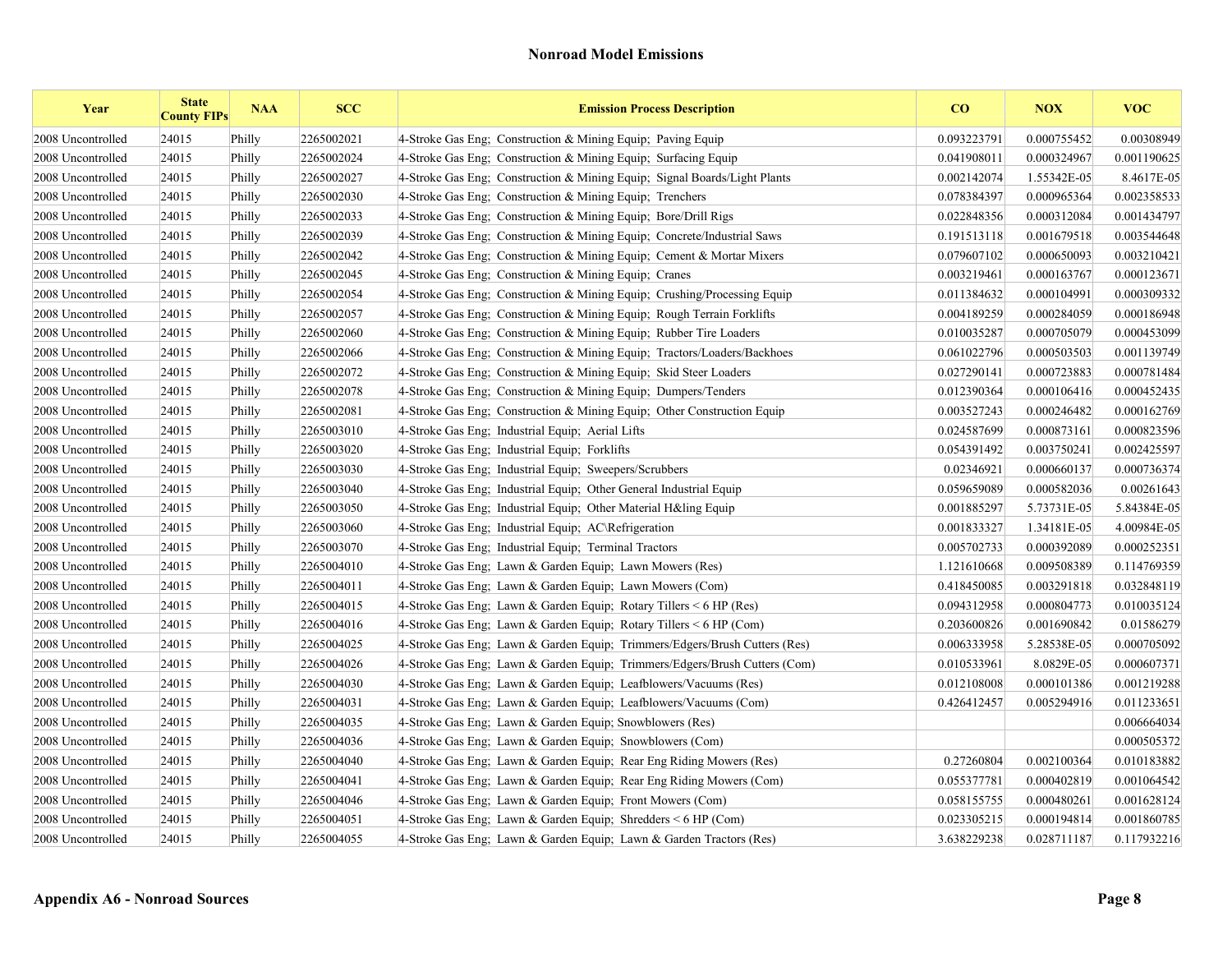| Year              | <b>State</b><br><b>County FIPs</b> | <b>NAA</b> | <b>SCC</b> | <b>Emission Process Description</b>                                    | CO          | <b>NOX</b>  | <b>VOC</b>  |
|-------------------|------------------------------------|------------|------------|------------------------------------------------------------------------|-------------|-------------|-------------|
| 2008 Uncontrolled | 24015                              | Philly     | 2265004056 | 4-Stroke Gas Eng; Lawn & Garden Equip; Lawn & Garden Tractors (Com)    | 0.748781847 | 0.005572863 | 0.014045603 |
| 2008 Uncontrolled | 24015                              | Philly     | 2265004066 | 4-Stroke Gas Eng; Lawn & Garden Equip; Chippers/Stump Grinders (Com)   | 0.097308106 | 0.002001508 | 0.002261037 |
| 2008 Uncontrolled | 24015                              | Philly     | 2265004071 | 4-Stroke Gas Eng; Lawn & Garden Equip; Turf Equip (Com)                | 2.271179446 | 0.021046761 | 0.054175665 |
| 2008 Uncontrolled | 24015                              | Philly     | 2265004075 | 4-Stroke Gas Eng; Lawn & Garden Equip; Other Lawn & Garden Equip (Res) | 0.113938569 | 0.00095967  | 0.006053505 |
| 2008 Uncontrolled | 24015                              | Philly     | 2265004076 | 4-Stroke Gas Eng; Lawn & Garden Equip; Other Lawn & Garden Equip (Com) | 0.062498572 | 0.000533225 | 0.003327396 |
| 2008 Uncontrolled | 24015                              | Philly     | 2265005010 | 4-Stroke Gas Eng; Agricultural Equip; 2-Wheel Tractors                 | 0.00530591  | 3.8553E-05  | 9.86714E-05 |
| 2008 Uncontrolled | 24015                              | Philly     | 2265005015 | 4-Stroke Gas Eng; Agricultural Equip; Agricultural Tractors            | 0.010523604 | 0.000472896 | 0.000352397 |
| 2008 Uncontrolled | 24015                              | Philly     | 2265005020 | 4-Stroke Gas Eng; Agricultural Equip; Combines                         | 4.39632E-05 | 3.16494E-06 | 2.21839E-06 |
| 2008 Uncontrolled | 24015                              | Philly     | 2265005025 | 4-Stroke Gas Eng; Agricultural Equip; Balers                           | 0.004745858 | 0.000341621 | 0.000262906 |
| 2008 Uncontrolled | 24015                              | Philly     | 2265005030 | 4-Stroke Gas Eng; Agricultural Equip; Agricultural Mowers              | 0.004099747 | 3.24533E-05 | 9.12944E-05 |
| 2008 Uncontrolled | 24015                              | Philly     | 2265005035 | 4-Stroke Gas Eng; Agricultural Equip; Sprayers                         | 0.034155279 | 0.000561534 | 0.001475399 |
| 2008 Uncontrolled | 24015                              | Philly     | 2265005040 | 4-Stroke Gas Eng; Agricultural Equip; Tillers > 6 HP                   | 0.083808294 | 0.000589405 | 0.003060177 |
| 2008 Uncontrolled | 24015                              | Philly     | 2265005045 | 4-Stroke Gas Eng; Agricultural Equip; Swathers                         | 0.007531176 | 0.000542117 | 0.000388144 |
| 2008 Uncontrolled | 24015                              | Philly     | 2265005055 | 4-Stroke Gas Eng; Agricultural Equip; Other Agricultural Equip         | 0.01566957  | 0.000645108 | 0.000582199 |
| 2008 Uncontrolled | 24015                              | Philly     | 2265005060 | 4-Stroke Gas Eng; Agricultural Equip; Irrigation Sets                  | 0.014651208 | 0.000943593 | 0.000666719 |
| 2008 Uncontrolled | 24015                              | Philly     | 2265006005 | 4-Stroke Gas Eng; Commercial Equip; Generator Sets                     | 0.945991001 | 0.007486272 | 0.031375161 |
| 2008 Uncontrolled | 24015                              | Philly     | 2265006010 | 4-Stroke Gas Eng; Commercial Equip; Pumps                              | 0.218304072 | 0.002325641 | 0.009902127 |
| 2008 Uncontrolled | 24015                              | Philly     | 2265006015 | 4-Stroke Gas Eng: Commercial Equip: Air Compressors                    | 0.1078122   | 0.001649252 | 0.00396802  |
| 2008 Uncontrolled | 24015                              | Philly     | 2265006025 | 4-Stroke Gas Eng; Commercial Equip; Welders                            | 0.27219333  | 0.002913205 | 0.006404336 |
| 2008 Uncontrolled | 24015                              | Philly     | 2265006030 | 4-Stroke Gas Eng; Commercial Equip; Pressure Washers                   | 0.417235487 | 0.003226436 | 0.017207562 |
| 2008 Uncontrolled | 24015                              | Philly     | 2265006035 | 4-Stroke Gas Eng; Commercial Equip; Other Equipment                    | 0.021003416 | 0.000165268 | 0.000585202 |
| 2008 Uncontrolled | 24015                              | Philly     | 2265007010 | 2-Stroke Gas Eng; Logging Equip; Shredders > 6 HP                      | 0.00230696  | 1.94411E-05 | 7.50908E-05 |
| 2008 Uncontrolled | 24015                              | Philly     | 2265007015 | 2-Stroke Gas Eng; Logging Equip; Feller-Bunch-Skidder                  | 2.80979E-05 | 2.04495E-07 | 1.37156E-06 |
| 2008 Uncontrolled | 24015                              | Philly     | 2267001060 | LPG Eng; Recreational Equip; Specialty Vehicles/Carts                  | 0.006392447 | 0.001601895 | 0.000433169 |
| 2008 Uncontrolled | 24015                              | Philly     | 2267002003 | LPG Eng; Construction $&$ Mining Equip; Pavers                         | 0.000747631 | 0.000185266 | 5.05201E-05 |
| 2008 Uncontrolled | 24015                              | Philly     | 2267002015 | LPG Eng; Construction $&$ Mining Equip; Rollers                        | 0.001292302 | 0.000317273 | 8.71244E-05 |
| 2008 Uncontrolled | 24015                              | Philly     | 2267002021 | LPG Eng; Construction & Mining Equip; Paving Equip                     | 0.00019577  | 4.90218E-05 | 1.32634E-05 |
| 2008 Uncontrolled | 24015                              | Philly     | 2267002024 | LPG Eng: Construction & Mining Equip: Surfacing Equip                  | 0.000130966 | 3.23565E-05 | 8.84325E-06 |
| 2008 Uncontrolled | 24015                              | Philly     | 2267002030 | LPG Eng: Construction & Mining Equip: Trenchers                        | 0.002297642 | 0.000569518 | 0.00015527  |
| 2008 Uncontrolled | 24015                              | Philly     | 2267002033 | LPG Eng; Construction & Mining Equip; Bore/Drill Rigs                  | 0.000744017 | 0.000187845 | 5.05115E-05 |
| 2008 Uncontrolled | 24015                              | Philly     | 2267002039 | LPG Eng; Construction & Mining Equip; Concrete/Industrial Saws         | 0.002233975 | 0.00054173  | 0.000150153 |
| 2008 Uncontrolled | 24015                              | Philly     | 2267002045 | LPG Eng; Construction & Mining Equip; Cranes                           | 0.000801278 | 0.000200521 | 5.42782E-05 |
| 2008 Uncontrolled | 24015                              | Philly     | 2267002054 | LPG Eng. Construction & Mining Equip. Crushing/Processing Equip        | 0.000129746 | 3.24503E-05 | 8.78767E-06 |
| 2008 Uncontrolled | 24015                              | Philly     | 2267002057 | LPG Eng; Construction & Mining Equip; Rough Terrain Forklifts          | 0.00145756  | 0.00036251  | 9.85821E-05 |
| 2008 Uncontrolled | 24015                              | Philly     | 2267002060 | LPG Eng; Construction & Mining Equip; Rubber Tire Loaders              | 0.003663074 | 0.00090443  | 0.000247304 |
| 2008 Uncontrolled | 24015                              | Philly     | 2267002066 | LPG Eng: Construction & Mining Equip: Tractors/Loaders/Backhoes        | 0.000386732 | 9.50319E-05 | 2.60785E-05 |
| 2008 Uncontrolled | 24015                              | Philly     | 2267002072 | LPG Eng; Construction & Mining Equip; Skid Steer Loaders               | 0.002979579 | 0.000743845 | 0.000201713 |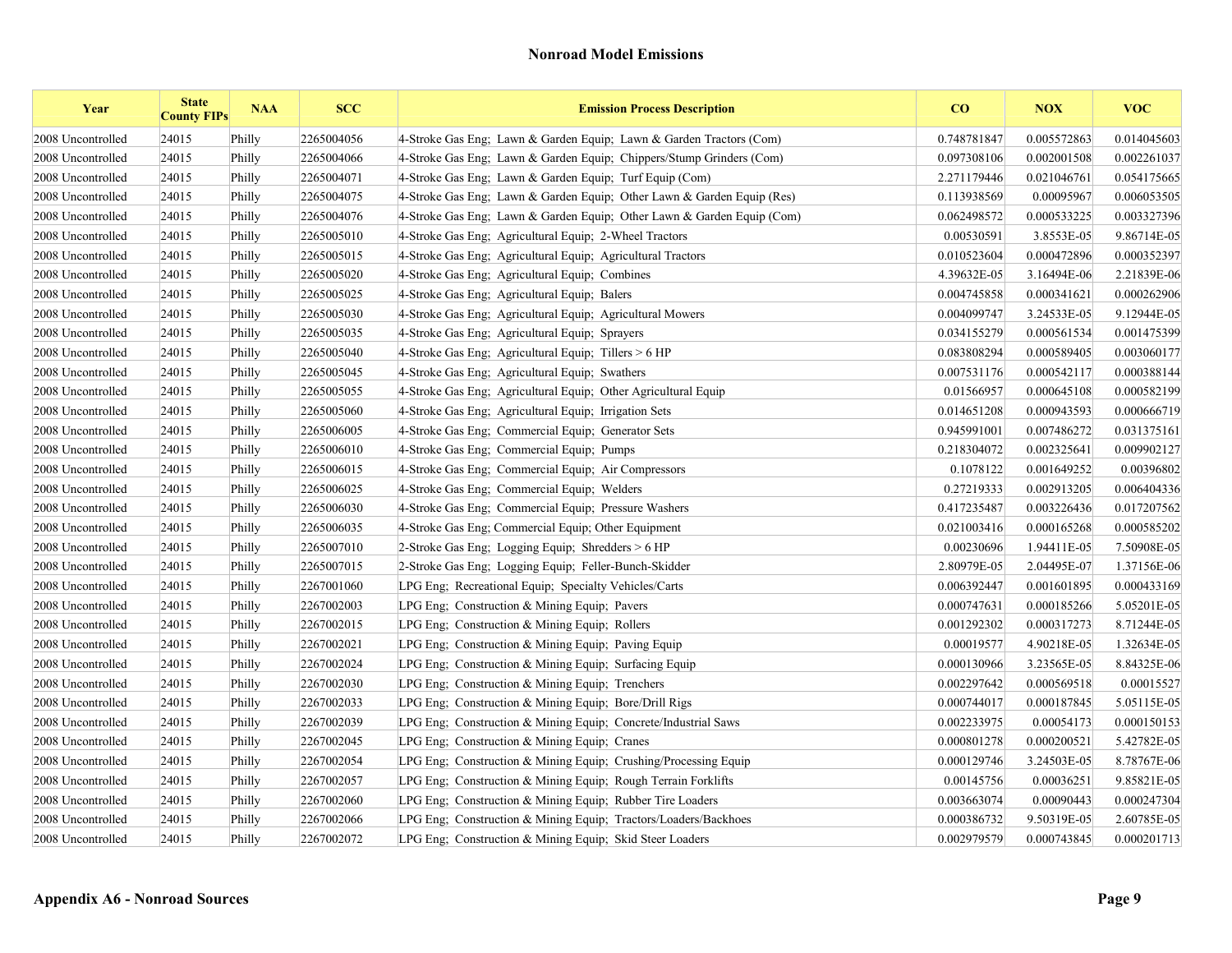| Year              | <b>State</b><br><b>County FIPs</b> | <b>NAA</b> | <b>SCC</b> | <b>Emission Process Description</b>                                 | CO          | <b>NOX</b>  | <b>VOC</b>  |
|-------------------|------------------------------------|------------|------------|---------------------------------------------------------------------|-------------|-------------|-------------|
| 2008 Uncontrolled | 24015                              | Philly     | 2267002081 | LPG Eng; Construction & Mining Equip; Other Construction Equip      | 0.001200879 | 0.000301178 | 8.13915E-05 |
| 2008 Uncontrolled | 24015                              | Philly     | 2267003010 | LPG Eng; Industrial Equip; Aerial Lifts                             | 0.007790706 | 0.001955943 | 0.000528167 |
| 2008 Uncontrolled | 24015                              | Philly     | 2267003020 | LPG Eng; Industrial Equip; Forklifts                                | 0.744248082 | 0.184239663 | 0.050278745 |
| 2008 Uncontrolled | 24015                              | Philly     | 2267003030 | LPG Eng; Industrial Equip; Sweepers/Scrubbers                       | 0.005733972 | 0.001402539 | 0.00038622  |
| 2008 Uncontrolled | 24015                              | Philly     | 2267003040 | LPG Eng; Industrial Equip; Other General Industrial Equip           | 0.001756668 | 0.000433383 | 0.000118574 |
| 2008 Uncontrolled | 24015                              | Philly     | 2267003050 | LPG Eng; Industrial Equip; Other Material H&ling Equip              | 0.000420816 | 0.000105536 | 2.85212E-05 |
| 2008 Uncontrolled | 24015                              | Philly     | 2267003070 | LPG Eng; Industrial Equip; Terminal Tractors                        | 0.003514752 | 0.000857223 | 0.000236572 |
| 2008 Uncontrolled | 24015                              | Philly     | 2267004066 | LPG Eng; Lawn & Garden Equip; Chippers/Stump Grinders (Com)         | 0.006354941 | 0.001567542 | 0.000428935 |
| 2008 Uncontrolled | 24015                              | Philly     | 2267005055 | LPG Eng; Agri Equip; Other Equip                                    | 2.79439E-05 | 6.95809E-06 | 1.89054E-06 |
| 2008 Uncontrolled | 24015                              | Philly     | 2267005060 | LPG Eng; Agricultural Equip; Irrigation Sets                        | 4.37644E-05 | 1.07381E-05 | 2.95007E-06 |
| 2008 Uncontrolled | 24015                              | Philly     | 2267006005 | LPG Eng: Commercial Equip; Generator Sets                           | 0.011387294 | 0.004246966 | 0.000866314 |
| 2008 Uncontrolled | 24015                              | Philly     | 2267006010 | LPG Eng; Commercial Equip; Pumps                                    | 0.0026929   | 0.000988339 | 0.000204034 |
| 2008 Uncontrolled | 24015                              | Philly     | 2267006015 | LPG Eng; Commercial Equip; Air Compressors                          | 0.003284839 | 0.001192737 | 0.000248213 |
| 2008 Uncontrolled | 24015                              | Philly     | 2267006025 | LPG Eng; Commercial Equip; Welders                                  | 0.005928872 | 0.001487335 | 0.000401865 |
| 2008 Uncontrolled | 24015                              | Philly     | 2267006030 | LPG Eng; Commercial Equip; Pressure Washers                         | 7.56635E-05 | 1.92144E-05 | 5.14437E-06 |
| 2008 Uncontrolled | 24015                              | Philly     | 2267006035 | LPG Eng; Commercial Equip; Other Equipment                          | 5.18313E-05 | 1.87357E-05 | 3.91214E-06 |
| 2008 Uncontrolled | 24015                              | Philly     | 2268002081 | CNG Eng; Construction & Mining Equip; Other Construction Equip      | 4.72044E-05 | 1.18387E-05 | 1.8857E-07  |
| 2008 Uncontrolled | 24015                              | Philly     | 2268003020 | CNG Eng: Industrial Equip: Forklifts                                | 0.052704148 | 0.01303184  | 0.000209796 |
| 2008 Uncontrolled | 24015                              | Philly     | 2268003030 | CNG Eng; Industrial Equip; Sweepers/Scrubbers                       | 5.9943E-05  | 1.48098E-05 | 2.38563E-07 |
| 2008 Uncontrolled | 24015                              | Philly     | 2268003040 | CNG Eng; Industrial Equip; Other General Industrial Equip           | 3.265E-05   | 8.06857E-06 | 1.29949E-07 |
| 2008 Uncontrolled | 24015                              | Philly     | 2268003060 | CNG Eng; Industrial Equip; AC\Refrigeration                         | 0.000147    | 3.61722E-05 | 5.84452E-07 |
| 2008 Uncontrolled | 24015                              | Philly     | 2268003070 | CNG Eng; Industrial Equip; Terminal Tractors                        | 0.000246654 | 6.01346E-05 | 9.78426E-07 |
| 2008 Uncontrolled | 24015                              | Philly     | 2268005055 | CNG Eng: Agri Equip: Other Equip                                    | 2.36594E-05 | 5.33024E-06 | 9.21013E-08 |
| 2008 Uncontrolled | 24015                              | Philly     | 2268005060 | CNG Eng; Agricultural Equip; Irrigation Sets                        | 0.000367228 | 8.21606E-05 | 1.42726E-06 |
| 2008 Uncontrolled | 24015                              | Philly     | 2268006005 | CNG Eng; Commercial Equip; Generator Sets                           | 0.003351854 | 0.001237529 | 1.4992E-05  |
| 2008 Uncontrolled | 24015                              | Philly     | 2268006010 | CNG Eng; Commercial Equip; Pumps                                    | 0.00017268  | 6.3173E-05  | 7.70565E-07 |
| 2008 Uncontrolled | 24015                              | Philly     | 2268006015 | CNG Eng; Commercial Equip; Air Compressors                          | 0.000247861 | 8.96243E-05 | 1.10281E-06 |
| 2008 Uncontrolled | 24015                              | Philly     | 2268006020 | CNG Eng: Commercial Equip: Gas Compressors                          | 0.014362248 | 0.003209987 | 5.58067E-05 |
| 2008 Uncontrolled | 24015                              | Philly     | 2270001060 | Diesel Eng; Recreational Equip; Specialty Vehicles/Carts            | 0.017222323 | 0.016757903 | 0.004578817 |
| 2008 Uncontrolled | 24015                              | Philly     | 2270002003 | Diesel Eng; Construction & Mining Equip; Pavers                     | 0.005171423 | 0.013486343 | 0.001068382 |
| 2008 Uncontrolled | 24015                              | Philly     | 2270002006 | Diesel Eng; Construction & Mining Equip; Tampers/Rammers            | 1.82305E-05 | 2.71072E-05 | 4.36022E-06 |
| 2008 Uncontrolled | 24015                              | Philly     | 2270002009 | Diesel Eng; Construction & Mining Equip; Plate Compactors           | 0.000272966 | 0.000418709 | 6.80957E-05 |
| 2008 Uncontrolled | 24015                              | Philly     | 2270002015 | Diesel Eng; Construction & Mining Equip; Rollers                    | 0.015460602 | 0.033219524 | 0.002902765 |
| 2008 Uncontrolled | 24015                              | Philly     | 2270002018 | Diesel Eng; Construction & Mining Equip; Scrapers                   | 0.013895188 | 0.036101978 | 0.001927109 |
| 2008 Uncontrolled | 24015                              | Philly     | 2270002021 | Diesel Eng; Construction & Mining Equip; Paving Equip               | 0.000983288 | 0.002077042 | 0.000190788 |
| 2008 Uncontrolled | 24015                              | Philly     | 2270002024 | Diesel Eng: Construction & Mining Equip: Surfacing Equip            | 0.000777353 | 0.001375043 | 0.000123335 |
| 2008 Uncontrolled | 24015                              | Philly     | 2270002027 | Diesel Eng; Construction & Mining Equip; Signal Boards/Light Plants | 0.00203168  | 0.003735297 | 0.000556354 |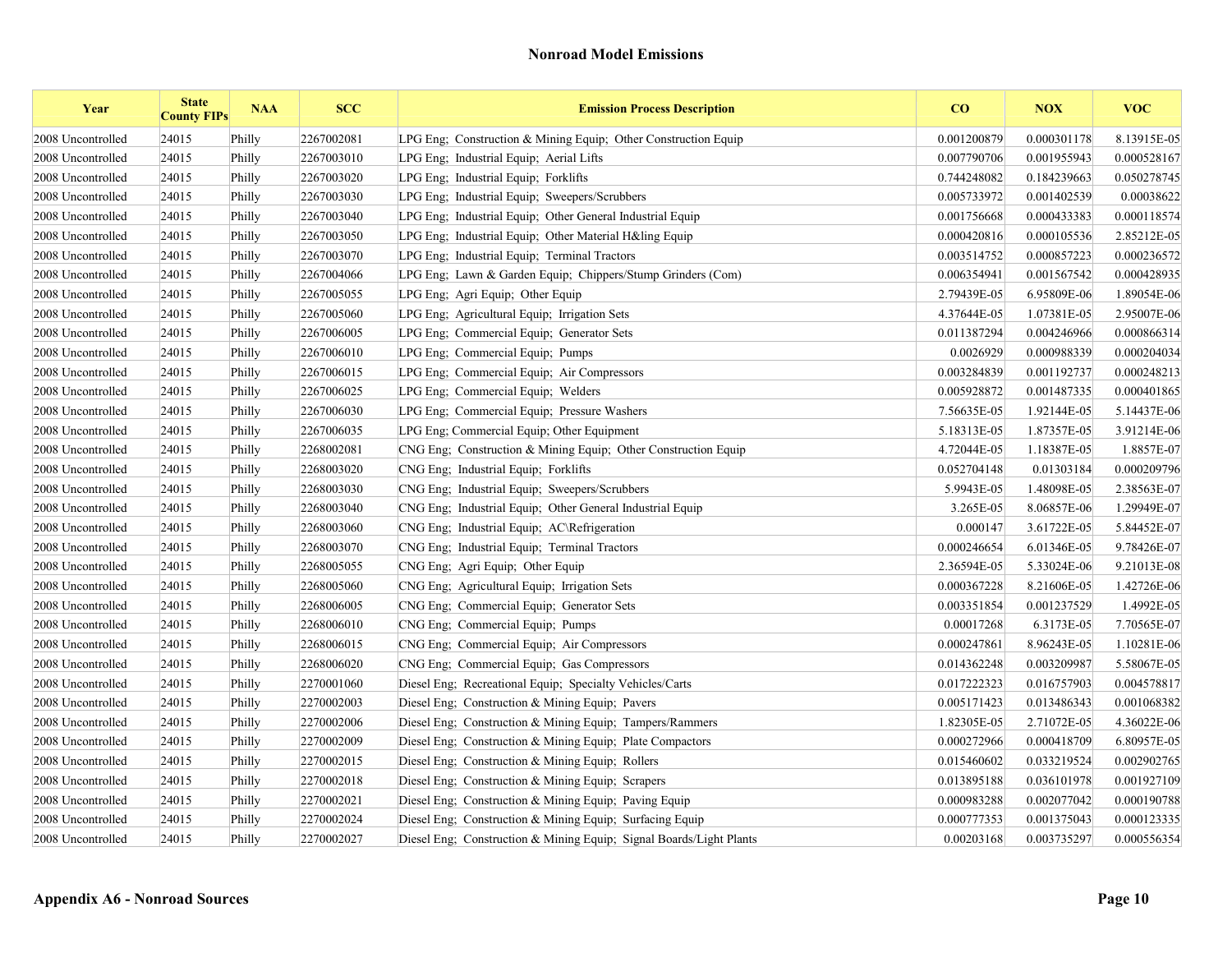| Year              | <b>State</b><br><b>County FIPs</b> | <b>NAA</b> | <b>SCC</b> | <b>Emission Process Description</b>                                | CO          | <b>NOX</b>  | <b>VOC</b>  |
|-------------------|------------------------------------|------------|------------|--------------------------------------------------------------------|-------------|-------------|-------------|
| 2008 Uncontrolled | 24015                              | Philly     | 2270002030 | Diesel Eng; Construction $&$ Mining Equip; Trenchers               | 0.009860141 | 0.015640715 | 0.001683657 |
| 2008 Uncontrolled | 24015                              | Philly     | 2270002033 | Diesel Eng; Construction & Mining Equip; Bore/Drill Rigs           | 0.006087671 | 0.018200717 | 0.001506321 |
| 2008 Uncontrolled | 24015                              | Philly     | 2270002036 | Diesel Eng: Construction & Mining Equip: Excavators                | 0.042231462 | 0.135799275 | 0.009267605 |
| 2008 Uncontrolled | 24015                              | Philly     | 2270002039 | Diesel Eng; Construction & Mining Equip; Concrete/Industrial Saws  | 0.000753468 | 0.001045919 | 0.000126644 |
| 2008 Uncontrolled | 24015                              | Philly     | 2270002042 | Diesel Eng; Construction & Mining Equip; Cement & Mortar Mixers    | 0.000302388 | 0.000688403 | 7.78301E-05 |
| 2008 Uncontrolled | 24015                              | Philly     | 2270002045 | Diesel Eng; Construction & Mining Equip; Cranes                    | 0.007685294 | 0.035106876 | 0.002218299 |
| 2008 Uncontrolled | 24015                              | Philly     | 2270002048 | Diesel Eng; Construction & Mining Equip; Graders                   | 0.009254968 | 0.034362739 | 0.002283955 |
| 2008 Uncontrolled | 24015                              | Philly     | 2270002051 | Diesel Eng; Construction & Mining Equip; Off-highway Trucks        | 0.034825155 | 0.120271359 | 0.006557898 |
| 2008 Uncontrolled | 24015                              | Philly     | 2270002054 | Diesel Eng; Construction & Mining Equip; Crushing/Processing Equip | 0.001850645 | 0.006114683 | 0.000444828 |
| 2008 Uncontrolled | 24015                              | Philly     | 2270002057 | Diesel Eng; Construction & Mining Equip; Rough Terrain Forklifts   | 0.024461096 | 0.043447202 | 0.004354503 |
| 2008 Uncontrolled | 24015                              | Philly     | 2270002060 | Diesel Eng. Construction & Mining Equip. Rubber Tire Loaders       | 0.058489316 | 0.158263292 | 0.010802613 |
| 2008 Uncontrolled | 24015                              | Philly     | 2270002066 | Diesel Eng; Construction & Mining Equip; Tractors/Loaders/Backhoes | 0.088158531 | 0.099748492 | 0.021287854 |
| 2008 Uncontrolled | 24015                              | Philly     | 2270002069 | Diesel Eng; Construction & Mining Equip; Crawler Tractor/Dozers    | 0.049194084 | 0.139376677 | 0.008973083 |
| 2008 Uncontrolled | 24015                              | Philly     | 2270002072 | Diesel Eng; Construction & Mining Equip; Skid Steer Loaders        | 0.077893572 | 0.065497242 | 0.019508467 |
| 2008 Uncontrolled | 24015                              | Philly     | 2270002075 | Diesel Eng; Construction & Mining Equip; Off-highway Tractors      | 0.007040514 | 0.016386835 | 0.001084642 |
| 2008 Uncontrolled | 24015                              | Philly     | 2270002078 | Diesel Eng; Construction & Mining Equip; Dumpers/Tenders           | 0.00023585  | 0.000209917 | 6.30655E-05 |
| 2008 Uncontrolled | 24015                              | Philly     | 2270002081 | Diesel Eng. Construction & Mining Equip. Other Construction Equip. | 0.00727055  | 0.015850156 | 0.001120826 |
| 2008 Uncontrolled | 24015                              | Philly     | 2270003010 | Diesel Eng; Industrial Equip; Aerial Lifts                         | 0.001855855 | 0.00174737  | 0.00049544  |
| 2008 Uncontrolled | 24015                              | Philly     | 2270003020 | Diesel Eng; Industrial Equip; Forklifts                            | 0.011480525 | 0.020637931 | 0.001918099 |
| 2008 Uncontrolled | 24015                              | Philly     | 2270003030 | Diesel Eng; Industrial Equip; Sweepers/Scrubbers                   | 0.002695758 | 0.010092358 | 0.000794221 |
| 2008 Uncontrolled | 24015                              | Philly     | 2270003040 | Diesel Eng; Industrial Equip; Other General Industrial Equip       | 0.002906414 | 0.010945612 | 0.000862362 |
| 2008 Uncontrolled | 24015                              | Philly     | 2270003050 | Diesel Eng; Industrial Equip; Other Material H&ling Equip          | 0.000315604 | 0.000502135 | 8.91704E-05 |
| 2008 Uncontrolled | 24015                              | Philly     | 2270003060 | Diesel Eng; Industrial Equip; AC\Refrigeration                     | 0.016893486 | 0.03767563  | 0.003899784 |
| 2008 Uncontrolled | 24015                              | Philly     | 2270003070 | Diesel Eng; Industrial Equip; Terminal Tractors                    | 0.004155112 | 0.013874179 | 0.000996256 |
| 2008 Uncontrolled | 24015                              | Philly     | 2270004031 | Diesel Eng; Lawn & Garden Equip; Leafblowers/Vacuums (Com)         | 7.09932E-07 | 1.18E-06    | 2.12883E-07 |
| 2008 Uncontrolled | 24015                              | Philly     | 2270004046 | Diesel Eng; Lawn & Garden Equip; Front Mowers (Com)                | 0.003795617 | 0.006972162 | 0.001045837 |
| 2008 Uncontrolled | 24015                              | Philly     | 2270004056 | Diesel Eng; Lawn & Garden Equip; Lawn & Garden Tractors (Com)      | 0.000799626 | 0.001409035 | 0.000217502 |
| 2008 Uncontrolled | 24015                              | Philly     | 2270004066 | Diesel Eng; Lawn & Garden Equip; Chippers/Stump Grinders (Com)     | 0.004268822 | 0.011133153 | 0.001069816 |
| 2008 Uncontrolled | 24015                              | Philly     | 2270004071 | Diesel Eng; Lawn & Garden Equip; Turf Equip (Com)                  | 0.000386825 | 0.001075674 | 9.98485E-05 |
| 2008 Uncontrolled | 24015                              | Philly     | 2270004076 | Diesel Eng; Lawn & Garden Equip; Other Lawn & Garden Equip (Com)   | 1.52344E-05 | 2.89726E-05 | 3.99458E-06 |
| 2008 Uncontrolled | 24015                              | Philly     | 2270005010 | Diesel Eng; Agricultural Equip; 2-Wheel Tractors                   | 7.33139E-06 | 6.12995E-06 | 1.08105E-06 |
| 2008 Uncontrolled | 24015                              | Philly     | 2270005015 | Diesel Eng; Agricultural Equip; Agricultural Tractors              | 0.152417437 | 0.304689483 | 0.029721076 |
| 2008 Uncontrolled | 24015                              | Philly     | 2270005020 | Diesel Eng; Agricultural Equip; Combines                           | 0.011253877 | 0.031499624 | 0.002637469 |
| 2008 Uncontrolled | 24015                              | Philly     | 2270005025 | Diesel Eng; Agricultural Equip; Balers                             | 9.71606E-05 | 0.000144723 | 2.40585E-05 |
| 2008 Uncontrolled | 24015                              | Philly     | 2270005030 | Diesel Eng; Agricultural Equip; Agricultural Mowers                | 2.31531E-05 | 2.95731E-05 | 4.24914E-06 |
| 2008 Uncontrolled | 24015                              | Philly     | 2270005035 | Diesel Eng; Agricultural Equip; Sprayers                           | 0.001181784 | 0.002379745 | 0.000326167 |
| 2008 Uncontrolled | 24015                              | Philly     | 2270005040 | Diesel Eng; Agricultural Equip; Tillers > 6HP                      | 3.38482E-06 | 5.89268E-06 | 5.40058E-07 |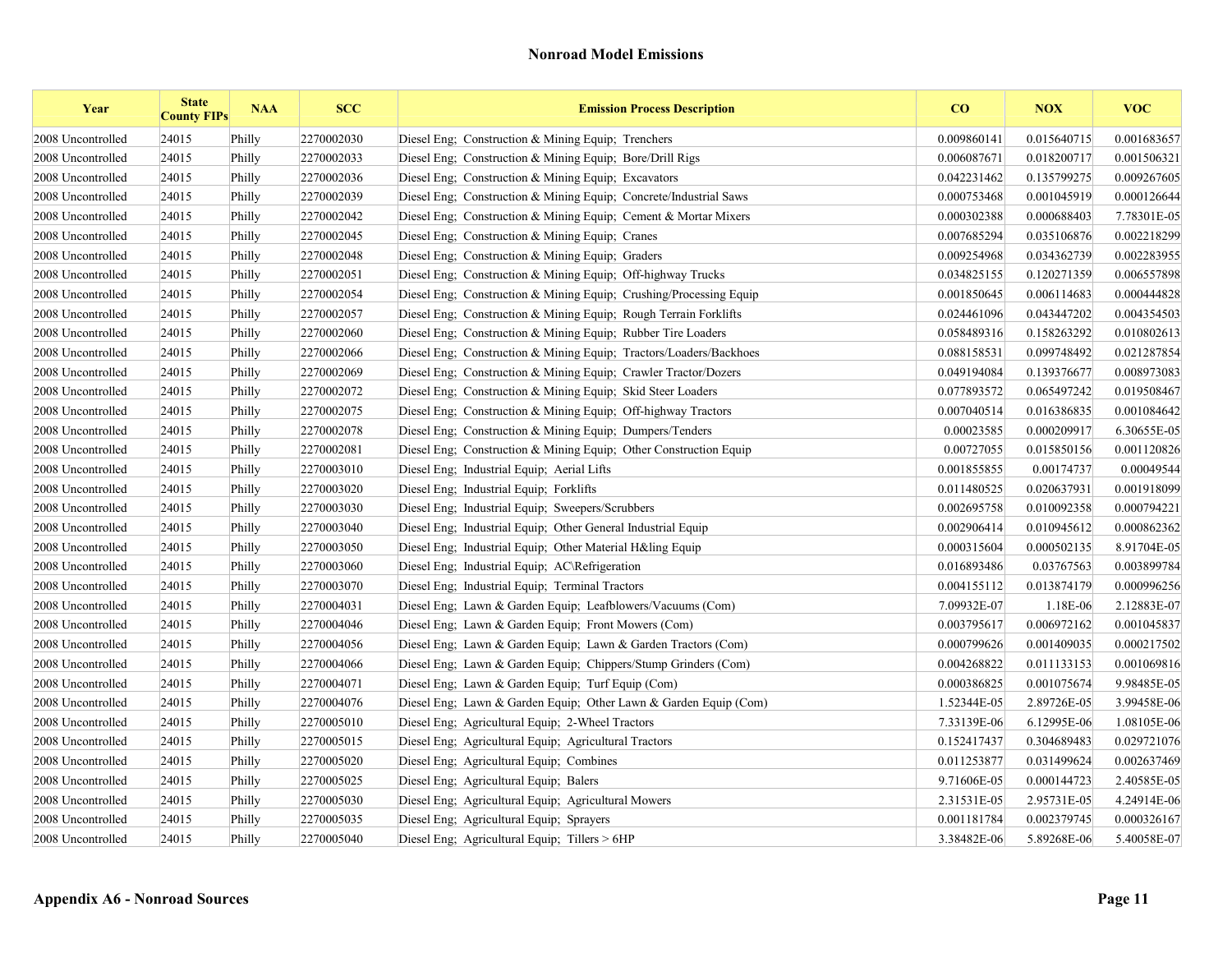| Year              | <b>State</b><br><b>County FIPs</b> | <b>NAA</b>         | <b>SCC</b> | <b>Emission Process Description</b>                           | CO          | <b>NOX</b>  | <b>VOC</b>  |
|-------------------|------------------------------------|--------------------|------------|---------------------------------------------------------------|-------------|-------------|-------------|
| 2008 Uncontrolled | 24015                              | Philly             | 2270005045 | Diesel Eng; Agricultural Equip; Swathers                      | 0.001256846 | 0.002214241 | 0.000255205 |
| 2008 Uncontrolled | 24015                              | Philly             | 2270005055 | Diesel Eng; Agricultural Equip; Other Agricultural Equip      | 0.003108496 | 0.006377625 | 0.000659216 |
| 2008 Uncontrolled | 24015                              | Philly             | 2270005060 | Diesel Eng; Agricultural Equip; Irrigation Sets               | 0.001468429 | 0.004228556 | 0.00042087  |
| 2008 Uncontrolled | 24015                              | Philly             | 2270006005 | Diesel Eng; Commercial Equip; Generator Sets                  | 0.007061756 | 0.014969095 | 0.001922343 |
| 2008 Uncontrolled | 24015                              | Philly             | 2270006010 | Diesel Eng; Commercial Equip; Pumps                           | 0.001662838 | 0.003577569 | 0.000432983 |
| 2008 Uncontrolled | 24015                              | Philly             | 2270006015 | Diesel Eng; Commercial Equip; Air Compressors                 | 0.003617307 | 0.008944861 | 0.000908943 |
| 2008 Uncontrolled | 24015                              | Philly             | 2270006025 | Diesel Eng; Commercial Equip; Welders                         | 0.005684617 | 0.004368836 | 0.001441061 |
| 2008 Uncontrolled | 24015                              | Philly             | 2270006030 | Diesel Eng; Commercial Equip; Pressure Washers                | 0.000210164 | 0.000500828 | 6.15616E-05 |
| 2008 Uncontrolled | 24015                              | Philly             | 2270006035 | Diesel Eng; Commercial Equip; Other Equipment                 | 0.000159302 | 0.000381582 | 4.02509E-05 |
| 2008 Uncontrolled | 24015                              | Philly             | 2270007015 | Diesel Eng; Logging Equip; Feller-Bunch-Skidder               | 0.000194919 | 0.000713849 | 4.64261E-05 |
| 2008 Uncontrolled | 24015                              | Philly             | 2282005010 | 2-Stroke Gas Eng; Marine Pleasure Craft; Outboard             | 6.005248821 | 0.12894316  | 3.20761595  |
| 2008 Uncontrolled | 24015                              | Philly             | 2282005015 | 2-Stroke Gas Eng; Marine Pleasure Craft; Personal Water Craft | 2.304316452 | 0.037397078 | 1.07237471  |
| 2008 Uncontrolled | 24015                              | Philly             | 2282010005 | 4-Stroke Gas Eng; Marine Pleasure Craft; Inboard-Sterndrive   | 2.998416825 | 0.191545603 | 0.20609332  |
| 2008 Uncontrolled | 24015                              | Philly             | 2282020005 | Diesel Eng; Marine Pleasure Craft; Inboard-Sterndrive         | 0.03164041  | 0.200755402 | 0.007430545 |
| 2008 Uncontrolled | 24015                              | Philly             | 2282020010 | Diesel Eng; Marine Pleasure Craft; Outboard                   | 0.000458158 | 0.000734687 | 0.000146277 |
| 2008 Uncontrolled | 24015                              | Philly             | 2285002015 | Diesel Eng; Railroad Equip; RR Maintenance                    | 0.003160638 | 0.004418666 | 0.000770573 |
| 2008 Uncontrolled | 24015                              | Philly             | 2285004015 | 4-Stroke Gas Eng; Railroad Equip; RR Maintenance              | 0.009433872 | 8.04066E-05 | 0.000243698 |
| 2008 Uncontrolled | 24015                              | Philly             | 2285006015 | LPG Eng; Railroad Equip; RR Maintenance                       | 4.67663E-05 | 1.16687E-05 | 3.16152E-06 |
| 2008 Uncontrolled |                                    | Cecil County Total |            |                                                               | 34.319      | 2.494       | 8.364       |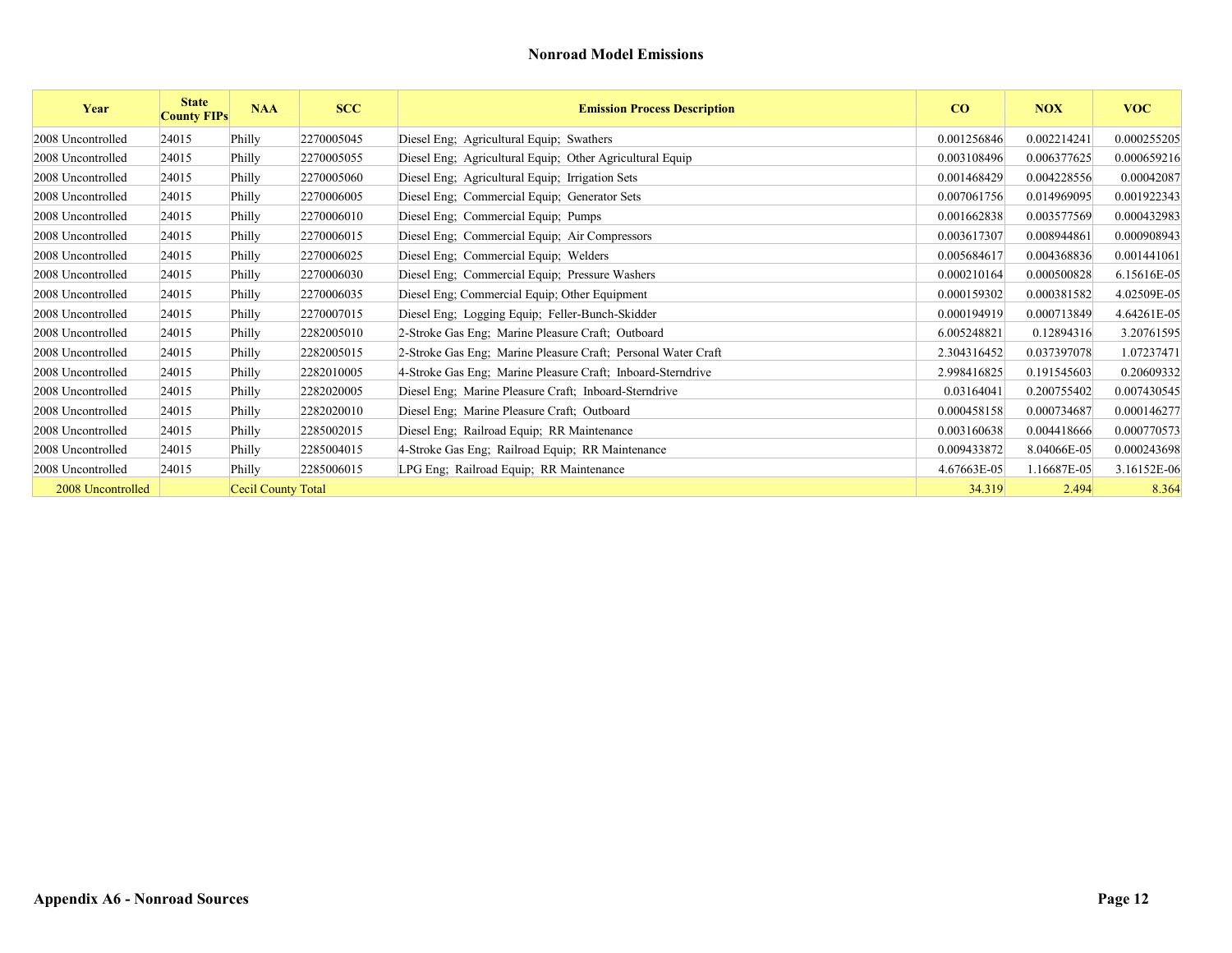| Year            | <b>State</b><br><b>County FIPs</b> | <b>NAA</b> | <b>SCC</b> | <b>Emission Process Description</b>                                        | CO          | <b>NOX</b>  | <b>VOC</b>  |
|-----------------|------------------------------------|------------|------------|----------------------------------------------------------------------------|-------------|-------------|-------------|
| 2008 Controlled | 24015                              | Philly     | 2260001010 | 2-Stroke Gas Eng; Recreational Equip; Motorcycles: Off-road                | 0.760623272 | 0.003763803 | 0.865433854 |
| 2008 Controlled | 24015                              | Philly     | 2260001030 | 2-Stroke Gas Eng; Recreational Equip; Offroad Motorcycles/ATVs             | 1.058717978 | 0.005168827 | 1.106121029 |
| 2008 Controlled | 24015                              | Philly     | 2260001060 | 2-Stroke Gas Eng: Recreational Equip: Specialty Vehicles/Carts             | 0.703288745 | 0.004763744 | 0.020415278 |
| 2008 Controlled | 24015                              | Philly     | 2260002006 | 2-Stroke Gas Eng: Construction & Mining Equip: Tampers/Rammers             | 0.023312563 | 0.000110224 | 0.005696753 |
| 2008 Controlled | 24015                              | Philly     | 2260002009 | 2-Stroke Gas Eng: Construction & Mining Equip: Plate Compactors            | 0.000851697 | 6.66739E-06 | 0.000181981 |
| 2008 Controlled | 24015                              | Philly     | 2260002021 | 2-Stroke Gas Eng: Construction & Mining Equip: Paving Equip                | 0.001027682 | 7.98447E-06 | 0.000215893 |
| 2008 Controlled | 24015                              | Philly     | 2260002027 | 2-Stroke Gas Eng; Construction & Mining Equip; Signal Boards/Light Plants  | 8.05959E-06 | 6.03599E-08 | 1.87546E-06 |
| 2008 Controlled | 24015                              | Philly     | 2260002039 | 2-Stroke Gas Eng; Construction & Mining Equip; Concrete/Industrial Saws    | 0.059173808 | 0.000262372 | 0.012476043 |
| 2008 Controlled | 24015                              | Philly     | 2260002054 | 2-Stroke Gas Eng; Construction & Mining Equip; Crushing/Processing Equip   | 0.000209865 | 1.57172E-06 | 4.34582E-05 |
| 2008 Controlled | 24015                              | Philly     | 2260003030 | 2-Stroke Gas Eng; Industrial Equip; Sweepers/Scrubbers                     | 0.000165321 | 1.23812E-06 | 3.663E-05   |
| 2008 Controlled | 24015                              | Philly     | 2260003040 | 2-Stroke Gas Eng; Industrial Equip; Other General Industrial Equip         | 1.30205E-05 | 9.75133E-08 | 2.77699E-06 |
| 2008 Controlled | 24015                              | Philly     | 2260004015 | 2-Stroke Gas Eng; Lawn & Garden Equip; Rotary Tillers $\leq 6$ HP (Res)    | 0.003606097 | 2.29929E-05 | 0.001396544 |
| 2008 Controlled | 24015                              | Philly     | 2260004016 | 2-Stroke Gas Eng; Lawn & Garden Equip; Rotary Tillers < 6 HP (Com)         | 0.00724196  | 5.27333E-05 | 0.002039302 |
| 2008 Controlled | 24015                              | Philly     | 2260004020 | 2-Stroke Gas Eng; Lawn & Garden Equip; Chain Saws < 6 HP (Res)             | 0.02957546  | 0.000212406 | 0.011700965 |
| 2008 Controlled | 24015                              | Philly     | 2260004021 | 2-Stroke Gas Eng; Lawn & Garden Equip; Chain Saws < 6 HP (Com)             | 0.08503515  | 0.000390218 | 0.021274369 |
| 2008 Controlled | 24015                              | Philly     | 2260004025 | 2-Stroke Gas Eng; Lawn & Garden Equip; Trimmers/Edgers/Brush Cutters (Res) | 0.061799566 | 0.000477401 | 0.023075857 |
| 2008 Controlled | 24015                              | Philly     | 2260004026 | 2-Stroke Gas Eng; Lawn & Garden Equip; Trimmers/Edgers/Brush Cutters (Com) | 0.074728853 | 0.000551478 | 0.018067929 |
| 2008 Controlled | 24015                              | Philly     | 2260004030 | 2-Stroke Gas Eng: Lawn & Garden Equip: Leafblowers/Vacuums (Res)           | 0.041538985 | 0.000304547 | 0.014763147 |
| 2008 Controlled | 24015                              | Philly     | 2260004031 | 2-Stroke Gas Eng; Lawn & Garden Equip; Leafblowers/Vacuums (Com)           | 0.083943514 | 0.000525849 | 0.018834636 |
| 2008 Controlled | 24015                              | Philly     | 2260004035 | 2-Stroke Gas Eng; Lawn & Garden Equip; Snowblowers (Res)                   |             |             | 0.003339126 |
| 2008 Controlled | 24015                              | Philly     | 2260004036 | 2-Stroke Gas Eng: Lawn & Garden Equip: Snowblowers (Com)                   |             |             | 0.000227051 |
| 2008 Controlled | 24015                              | Philly     | 2260004071 | 2-Stroke Gas Eng: Lawn & Garden Equip: Turf Equip (Com)                    | 2.94373E-05 | 2.33139E-07 | 5.72463E-06 |
| 2008 Controlled | 24015                              | Philly     | 2260005035 | 2-Stroke Gas Eng: Agricultural Equip: Sprayers                             | 0.000766282 | 6.85084E-06 | 0.000187521 |
| 2008 Controlled | 24015                              | Philly     | 2260006005 | 2-Stroke Gas Eng: Commercial Equip: Generator Sets                         | 0.001977601 | 1.57334E-05 | 0.000432401 |
| 2008 Controlled | 24015                              | Philly     | 2260006010 | 2-Stroke Gas Eng; Commercial Equip; Pumps                                  | 0.013023927 | 0.000107086 | 0.003092269 |
| 2008 Controlled | 24015                              | Philly     | 2260006015 | 2-Stroke Gas Eng; Commercial Equip; Air Compressors                        | 5.46952E-06 | 4.09623E-08 | 1.13307E-06 |
| 2008 Controlled | 24015                              | Philly     | 2260006035 | 2-Stroke Gas Eng; Commercial Equip; Other Equipment                        | 8.60619E-05 | 6.44535E-07 | 1.77862E-05 |
| 2008 Controlled | 24015                              | Philly     | 2260007005 | 2-Stroke Gas Eng; Logging Equip; Chain Saws > 6 HP                         | 0.000846341 | 3.55524E-06 | 0.000193316 |
| 2008 Controlled | 24015                              | Philly     | 2265001010 | 4-Stroke Gas Eng; Recreational Equip; Motorcycles: Off-road                | 0.327140772 | 0.004009133 | 0.03181195  |
| 2008 Controlled | 24015                              | Philly     | 2265001030 | 4-Stroke Gas Eng; Recreational Equip; Offroad Motorcycles/ATVs             | 3.374934348 | 0.03697846  | 0.353574724 |
| 2008 Controlled | 24015                              | Philly     | 2265001050 | 4-Stroke Gas Eng; Recreational Equip; Golf Carts                           | 0.992253424 | 0.005223783 | 0.015760329 |
| 2008 Controlled | 24015                              | Philly     | 2265001060 | 4-Stroke Gas Eng; Recreational Equip; Specialty Vehicles/Carts             | 0.572384421 | 0.005042404 | 0.023273599 |
| 2008 Controlled | 24015                              | Philly     | 2265002003 | 4-Stroke Gas Eng; Construction & Mining Equip; Pavers                      | 0.025648724 | 0.000222208 | 0.000432239 |
| 2008 Controlled | 24015                              | Philly     | 2265002006 | 4-Stroke Gas Eng: Construction & Mining Equip: Tampers/Rammers             | 0.00021014  | 1.31734E-06 | 3.96585E-06 |
| 2008 Controlled | 24015                              | Philly     | 2265002009 | 4-Stroke Gas Eng: Construction & Mining Equip: Plate Compactors            | 0.047481514 | 0.000292291 | 0.001831644 |
| 2008 Controlled | 24015                              | Philly     | 2265002015 | 4-Stroke Gas Eng: Construction & Mining Equip: Rollers                     | 0.047646243 | 0.000359966 | 0.000719527 |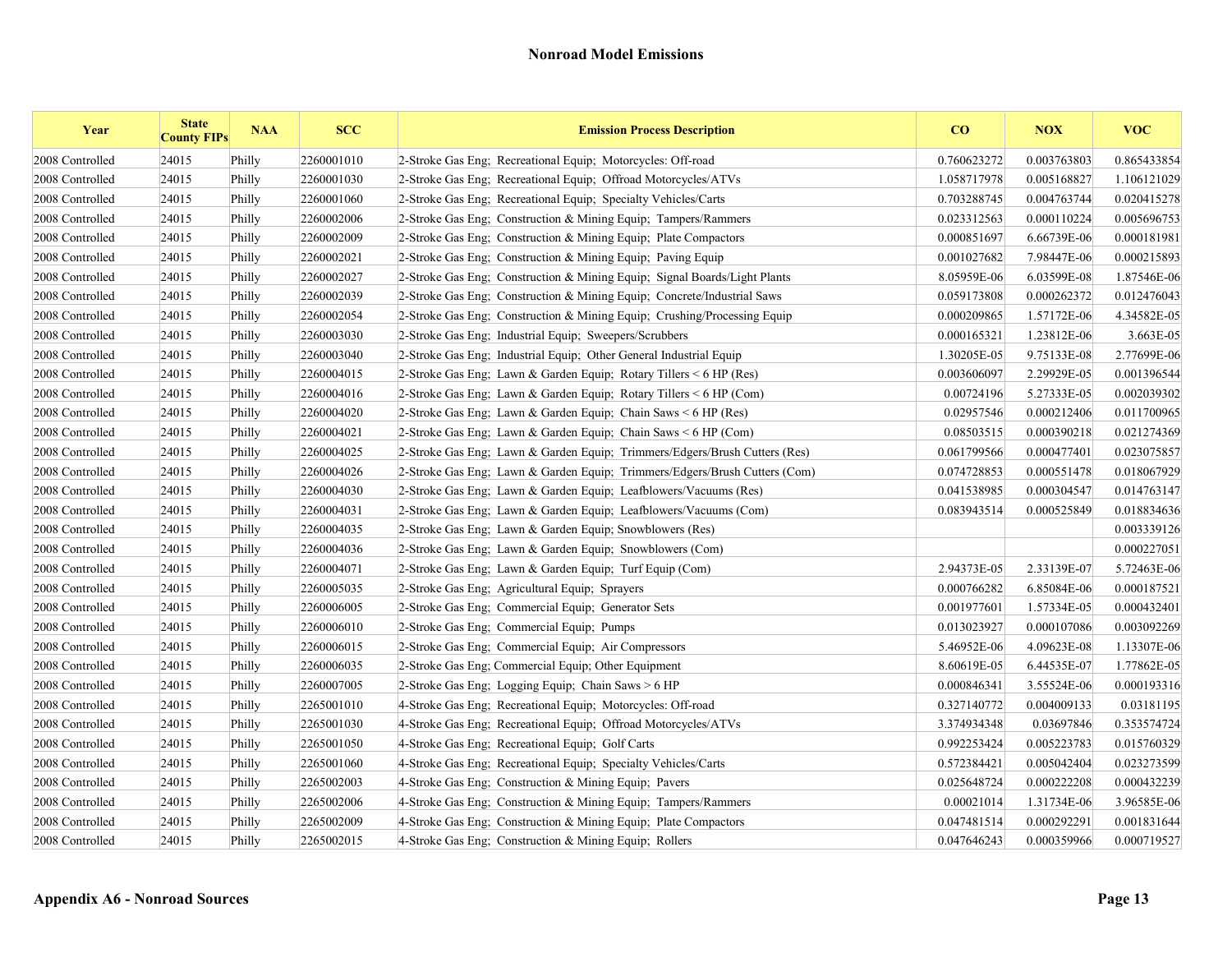| Year            | <b>State</b><br><b>County FIPs</b> | <b>NAA</b> | <b>SCC</b> | <b>Emission Process Description</b>                                        | $\bf{CO}$   | <b>NOX</b>  | <b>VOC</b>  |
|-----------------|------------------------------------|------------|------------|----------------------------------------------------------------------------|-------------|-------------|-------------|
| 2008 Controlled | 24015                              | Philly     | 2265002021 | 4-Stroke Gas Eng; Construction & Mining Equip; Paving Equip                | 0.094491684 | 0.000616218 | 0.002484851 |
| 2008 Controlled | 24015                              | Philly     | 2265002024 | 4-Stroke Gas Eng: Construction & Mining Equip: Surfacing Equip             | 0.042761403 | 0.000244483 | 0.000800755 |
| 2008 Controlled | 24015                              | Philly     | 2265002027 | 4-Stroke Gas Eng. Construction & Mining Equip. Signal Boards/Light Plants  | 0.002169572 | 1.12503E-05 | 5.21735E-05 |
| 2008 Controlled | 24015                              | Philly     | 2265002030 | 4-Stroke Gas Eng; Construction & Mining Equip; Trenchers                   | 0.077782791 | 0.000666569 | 0.00151702  |
| 2008 Controlled | 24015                              | Philly     | 2265002033 | 4-Stroke Gas Eng: Construction & Mining Equip: Bore/Drill Rigs             | 0.022439285 | 0.000252337 | 0.001151286 |
| 2008 Controlled | 24015                              | Philly     | 2265002039 | 4-Stroke Gas Eng: Construction & Mining Equip: Concrete/Industrial Saws    | 0.19481185  | 0.001159866 | 0.002700048 |
| 2008 Controlled | 24015                              | Philly     | 2265002042 | 4-Stroke Gas Eng; Construction & Mining Equip; Cement & Mortar Mixers      | 0.080095119 | 0.000578691 | 0.002960974 |
| 2008 Controlled | 24015                              | Philly     | 2265002045 | 4-Stroke Gas Eng; Construction & Mining Equip; Cranes                      | 0.002775366 | 0.00012274  | 9.55265E-05 |
| 2008 Controlled | 24015                              | Philly     | 2265002054 | 4-Stroke Gas Eng; Construction & Mining Equip; Crushing/Processing Equip   | 0.011585493 | 8.05691E-05 | 0.000214951 |
| 2008 Controlled | 24015                              | Philly     | 2265002057 | 4-Stroke Gas Eng; Construction & Mining Equip; Rough Terrain Forklifts     | 0.003001    | 0.00018723  | 0.000125559 |
| 2008 Controlled | 24015                              | Philly     | 2265002060 | 4-Stroke Gas Eng; Construction & Mining Equip; Rubber Tire Loaders         | 0.00610565  | 0.000395118 | 0.000256564 |
| 2008 Controlled | 24015                              | Philly     | 2265002066 | 4-Stroke Gas Eng; Construction & Mining Equip; Tractors/Loaders/Backhoes   | 0.062632537 | 0.000384882 | 0.000909206 |
| 2008 Controlled | 24015                              | Philly     | 2265002072 | 4-Stroke Gas Eng: Construction & Mining Equip: Skid Steer Loaders          | 0.025709702 | 0.000529765 | 0.000618361 |
| 2008 Controlled | 24015                              | Philly     | 2265002078 | 4-Stroke Gas Eng; Construction & Mining Equip; Dumpers/Tenders             | 0.0124745   | 9.51321E-05 | 0.000425193 |
| 2008 Controlled | 24015                              | Philly     | 2265002081 | 4-Stroke Gas Eng: Construction & Mining Equip: Other Construction Equip    | 0.00284107  | 0.000188962 | 0.000126903 |
| 2008 Controlled | 24015                              | Philly     | 2265003010 | 4-Stroke Gas Eng; Industrial Equip; Aerial Lifts                           | 0.02376051  | 0.000762474 | 0.000726436 |
| 2008 Controlled | 24015                              | Philly     | 2265003020 | 4-Stroke Gas Eng; Industrial Equip; Forklifts                              | 0.038159507 | 0.002467665 | 0.001610021 |
| 2008 Controlled | 24015                              | Philly     | 2265003030 | 4-Stroke Gas Eng: Industrial Equip: Sweepers/Scrubbers                     | 0.019899931 | 0.000337805 | 0.000422161 |
| 2008 Controlled | 24015                              | Philly     | 2265003040 | 4-Stroke Gas Eng; Industrial Equip; Other General Industrial Equip         | 0.059013445 | 0.000371914 | 0.001364924 |
| 2008 Controlled | 24015                              | Philly     | 2265003050 | 4-Stroke Gas Eng; Industrial Equip; Other Material H&ling Equip            | 0.001839789 | 4.92874E-05 | 5.05639E-05 |
| 2008 Controlled | 24015                              | Philly     | 2265003060 | 4-Stroke Gas Eng; Industrial Equip; AC\Refrigeration                       | 0.001893219 | 1.09563E-05 | 3.40305E-05 |
| 2008 Controlled | 24015                              | Philly     | 2265003070 | 4-Stroke Gas Eng; Industrial Equip; Terminal Tractors                      | 0.002103536 | 0.000128663 | 7.78108E-05 |
| 2008 Controlled | 24015                              | Philly     | 2265004010 | 4-Stroke Gas Eng: Lawn & Garden Equip: Lawn Mowers (Res)                   | 1.116612024 | 0.008413495 | 0.107703502 |
| 2008 Controlled | 24015                              | Philly     | 2265004011 | 4-Stroke Gas Eng; Lawn & Garden Equip; Lawn Mowers (Com)                   | 0.412539621 | 0.002417036 | 0.024396432 |
| 2008 Controlled | 24015                              | Philly     | 2265004015 | 4-Stroke Gas Eng; Lawn & Garden Equip; Rotary Tillers < 6 HP (Res)         | 0.093829912 | 0.000710356 | 0.009359582 |
| 2008 Controlled | 24015                              | Philly     | 2265004016 | 4-Stroke Gas Eng; Lawn & Garden Equip; Rotary Tillers $\leq 6$ HP (Com)    | 0.202481109 | 0.00145181  | 0.014213652 |
| 2008 Controlled | 24015                              | Philly     | 2265004025 | 4-Stroke Gas Eng; Lawn & Garden Equip; Trimmers/Edgers/Brush Cutters (Res) | 0.00629267  | 4.51574E-05 | 0.000644317 |
| 2008 Controlled | 24015                              | Philly     | 2265004026 | 4-Stroke Gas Eng; Lawn & Garden Equip; Trimmers/Edgers/Brush Cutters (Com) | 0.010633607 | 6.34166E-05 | 0.000481773 |
| 2008 Controlled | 24015                              | Philly     | 2265004030 | 4-Stroke Gas Eng; Lawn & Garden Equip; Leafblowers/Vacuums (Res)           | 0.01202258  | 8.64595E-05 | 0.001104538 |
| 2008 Controlled | 24015                              | Philly     | 2265004031 | 4-Stroke Gas Eng; Lawn & Garden Equip; Leafblowers/Vacuums (Com)           | 0.428440241 | 0.003876907 | 0.008984142 |
| 2008 Controlled | 24015                              | Philly     | 2265004035 | 4-Stroke Gas Eng; Lawn & Garden Equip; Snowblowers (Res)                   |             |             | 0.006664034 |
| 2008 Controlled | 24015                              | Philly     | 2265004036 | 4-Stroke Gas Eng; Lawn & Garden Equip; Snowblowers (Com)                   |             |             | 0.000505372 |
| 2008 Controlled | 24015                              | Philly     | 2265004040 | 4-Stroke Gas Eng; Lawn & Garden Equip; Rear Eng Riding Mowers (Res)        | 0.276898372 | 0.001829991 | 0.009610351 |
| 2008 Controlled | 24015                              | Philly     | 2265004041 | 4-Stroke Gas Eng; Lawn & Garden Equip; Rear Eng Riding Mowers (Com)        | 0.05684259  | 0.000334217 | 0.00089537  |
| 2008 Controlled | 24015                              | Philly     | 2265004046 | 4-Stroke Gas Eng; Lawn & Garden Equip; Front Mowers (Com)                  | 0.058733218 | 0.00043102  | 0.001535984 |
| 2008 Controlled | 24015                              | Philly     | 2265004051 | 4-Stroke Gas Eng; Lawn & Garden Equip; Shredders $\leq 6$ HP (Com)         | 0.023194246 | 0.000169927 | 0.001697955 |
| 2008 Controlled | 24015                              | Philly     | 2265004055 | 4-Stroke Gas Eng; Lawn & Garden Equip; Lawn & Garden Tractors (Res)        | 3.707155123 | 0.024703187 | 0.109306851 |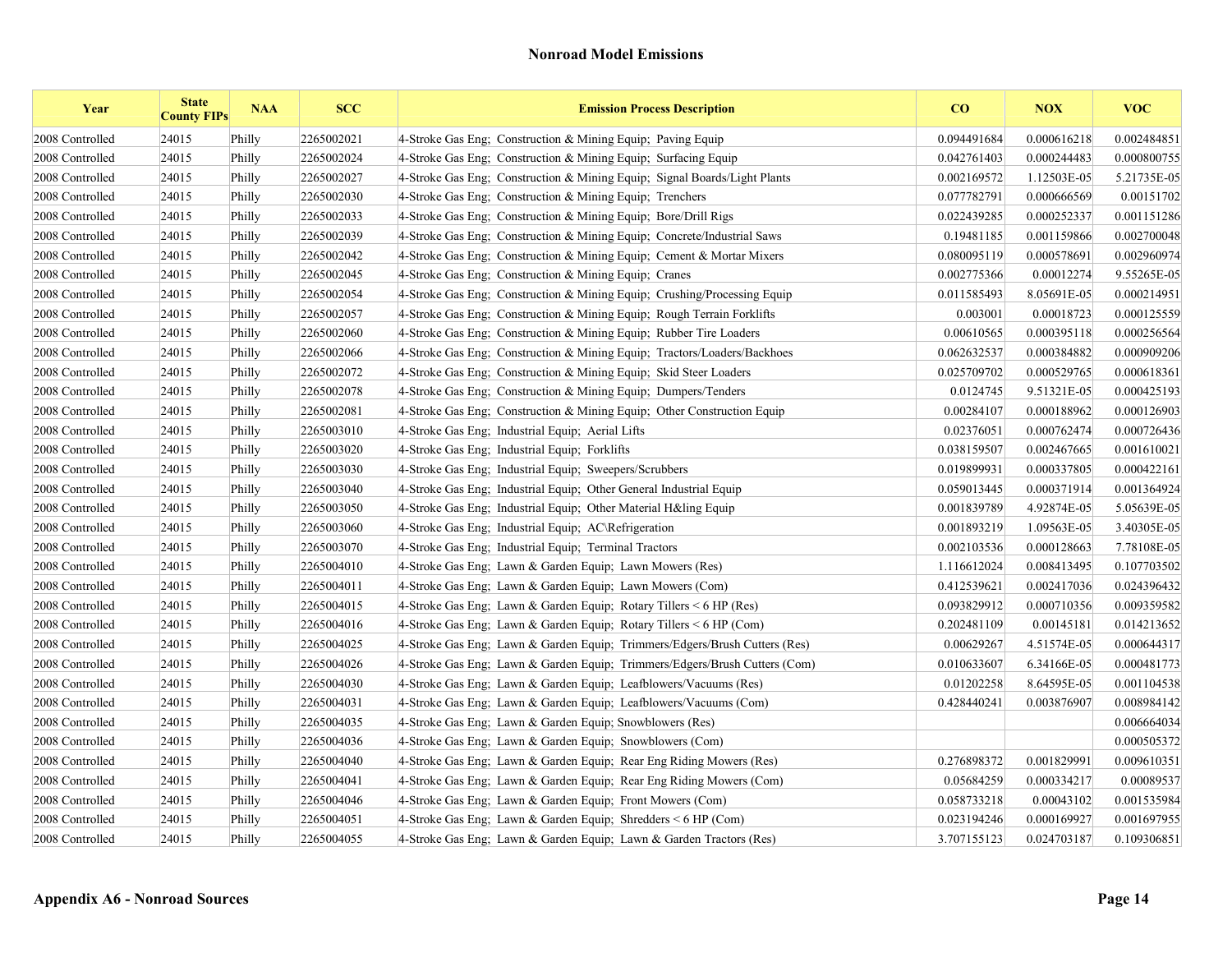| Year            | <b>State</b><br><b>County FIPs</b> | <b>NAA</b> | <b>SCC</b> | <b>Emission Process Description</b>                                    | $\bf{CO}$   | <b>NOX</b>  | <b>VOC</b>  |
|-----------------|------------------------------------|------------|------------|------------------------------------------------------------------------|-------------|-------------|-------------|
| 2008 Controlled | 24015                              | Philly     | 2265004056 | 4-Stroke Gas Eng; Lawn & Garden Equip; Lawn & Garden Tractors (Com)    | 0.772578259 | 0.004546502 | 0.011499357 |
| 2008 Controlled | 24015                              | Philly     | 2265004066 | 4-Stroke Gas Eng; Lawn & Garden Equip; Chippers/Stump Grinders (Com)   | 0.090638009 | 0.00116666  | 0.001524839 |
| 2008 Controlled | 24015                              | Philly     | 2265004071 | 4-Stroke Gas Eng; Lawn & Garden Equip; Turf Equip (Com)                | 2.245249399 | 0.014252127 | 0.043143498 |
| 2008 Controlled | 24015                              | Philly     | 2265004075 | 4-Stroke Gas Eng; Lawn & Garden Equip; Other Lawn & Garden Equip (Res) | 0.11402898  | 0.000866557 | 0.005663659 |
| 2008 Controlled | 24015                              | Philly     | 2265004076 | 4-Stroke Gas Eng; Lawn & Garden Equip; Other Lawn & Garden Equip (Com) | 0.062530666 | 0.000480757 | 0.003112992 |
| 2008 Controlled | 24015                              | Philly     | 2265005010 | 4-Stroke Gas Eng: Agricultural Equip: 2-Wheel Tractors                 | 0.005485679 | 3.13608E-05 | 8.06402E-05 |
| 2008 Controlled | 24015                              | Philly     | 2265005015 | 4-Stroke Gas Eng; Agricultural Equip; Agricultural Tractors            | 0.00820115  | 0.000271642 | 0.000215399 |
| 2008 Controlled | 24015                              | Philly     | 2265005020 | 4-Stroke Gas Eng; Agricultural Equip; Combines                         | 3.71196E-05 | 2.58337E-06 | 1.84741E-06 |
| 2008 Controlled | 24015                              | Philly     | 2265005025 | 4-Stroke Gas Eng; Agricultural Equip; Balers                           | 0.004007941 | 0.000278913 | 0.000220771 |
| 2008 Controlled | 24015                              | Philly     | 2265005030 | 4-Stroke Gas Eng; Agricultural Equip; Agricultural Mowers              | 0.004174201 | 2.80878E-05 | 8.17972E-05 |
| 2008 Controlled | 24015                              | Philly     | 2265005035 | 4-Stroke Gas Eng; Agricultural Equip; Sprayers                         | 0.033561002 | 0.00047558  | 0.001324936 |
| 2008 Controlled | 24015                              | Philly     | 2265005040 | 4-Stroke Gas Eng; Agricultural Equip; Tillers $> 6$ HP                 | 0.083845608 | 0.000560256 | 0.003021691 |
| 2008 Controlled | 24015                              | Philly     | 2265005045 | 4-Stroke Gas Eng; Agricultural Equip; Swathers                         | 0.006360179 | 0.000442605 | 0.000323901 |
| 2008 Controlled | 24015                              | Philly     | 2265005055 | 4-Stroke Gas Eng; Agricultural Equip; Other Agricultural Equip         | 0.014506916 | 0.000530479 | 0.00049925  |
| 2008 Controlled | 24015                              | Philly     | 2265005060 | 4-Stroke Gas Eng; Agricultural Equip; Irrigation Sets                  | 0.008336033 | 0.000450392 | 0.000318381 |
| 2008 Controlled | 24015                              | Philly     | 2265006005 | 4-Stroke Gas Eng; Commercial Equip; Generator Sets                     | 0.958458263 | 0.006474186 | 0.028057945 |
| 2008 Controlled | 24015                              | Philly     | 2265006010 | 4-Stroke Gas Eng; Commercial Equip; Pumps                              | 0.217571208 | 0.001682513 | 0.00659569  |
| 2008 Controlled | 24015                              | Philly     | 2265006015 | 4-Stroke Gas Eng; Commercial Equip; Air Compressors                    | 0.106381095 | 0.001079205 | 0.002488468 |
| 2008 Controlled | 24015                              | Philly     | 2265006025 | 4-Stroke Gas Eng: Commercial Equip: Welders                            | 0.275866261 | 0.002149568 | 0.005088437 |
| 2008 Controlled | 24015                              | Philly     | 2265006030 | 4-Stroke Gas Eng; Commercial Equip; Pressure Washers                   | 0.422218105 | 0.002593188 | 0.013754709 |
| 2008 Controlled | 24015                              | Philly     | 2265006035 | 4-Stroke Gas Eng; Commercial Equip; Other Equipment                    | 0.021482409 | 0.000125164 | 0.00041765  |
| 2008 Controlled | 24015                              | Philly     | 2265007010 | 2-Stroke Gas Eng; Logging Equip; Shredders > 6 HP                      | 0.002324283 | 1.77089E-05 | 7.1872E-05  |
| 2008 Controlled | 24015                              | Philly     | 2265007015 | 2-Stroke Gas Eng; Logging Equip; Feller-Bunch-Skidder                  | 2.80463E-05 | 1.34948E-07 | 7.11723E-07 |
| 2008 Controlled | 24015                              | Philly     | 2267001060 | LPG Eng; Recreational Equip; Specialty Vehicles/Carts                  | 0.005857716 | 0.001322583 | 0.000362652 |
| 2008 Controlled | 24015                              | Philly     | 2267002003 | LPG Eng; Construction & Mining Equip; Pavers                           | 0.000582061 | 0.000105563 | 2.96237E-05 |
| 2008 Controlled | 24015                              | Philly     | 2267002015 | LPG Eng; Construction & Mining Equip; Rollers                          | 0.000890621 | 0.000136918 | 3.88514E-05 |
| 2008 Controlled | 24015                              | Philly     | 2267002021 | LPG Eng; Construction & Mining Equip; Paving Equip                     | 0.00016904  | 3.54899E-05 | 9.80616E-06 |
| 2008 Controlled | 24015                              | Philly     | 2267002024 | LPG Eng; Construction & Mining Equip; Surfacing Equip                  | 9.97734E-05 | 1.74607E-05 | 4.92041E-06 |
| 2008 Controlled | 24015                              | Philly     | 2267002030 | LPG Eng: Construction & Mining Equip; Trenchers                        | 0.001813905 | 0.00033512  | 9.39986E-05 |
| 2008 Controlled | 24015                              | Philly     | 2267002033 | LPG Eng: Construction & Mining Equip: Bore/Drill Rigs                  | 0.000672089 | 0.000150708 | 4.1125E-05  |
| 2008 Controlled | 24015                              | Philly     | 2267002039 | LPG Eng; Construction & Mining Equip; Concrete/Industrial Saws         | 0.001343381 | 0.000173297 | 4.94629E-05 |
| 2008 Controlled | 24015                              | Philly     | 2267002045 | LPG Eng; Construction & Mining Equip; Cranes                           | 0.000691317 | 0.000144812 | 4.00483E-05 |
| 2008 Controlled | 24015                              | Philly     | 2267002054 | LPG Eng; Construction & Mining Equip; Crushing/Processing Equip        | 0.000111217 | 2.30886E-05 | 6.39345E-06 |
| 2008 Controlled | 24015                              | Philly     | 2267002057 | LPG Eng; Construction & Mining Equip; Rough Terrain Forklifts          | 0.001191549 | 0.0002311   | 6.45797E-05 |
| 2008 Controlled | 24015                              | Philly     | 2267002060 | LPG Eng; Construction & Mining Equip; Rubber Tire Loaders              | 0.002808009 | 0.000491345 | 0.00013906  |
| 2008 Controlled | 24015                              | Philly     | 2267002066 | LPG Eng; Construction & Mining Equip; Tractors/Loaders/Backhoes        | 0.00027877  | 4.48039E-05 | 1.27503E-05 |
| 2008 Controlled | 24015                              | Philly     | 2267002072 | LPG Eng; Construction & Mining Equip; Skid Steer Loaders               | 0.002507547 | 0.00050859  | 0.000141095 |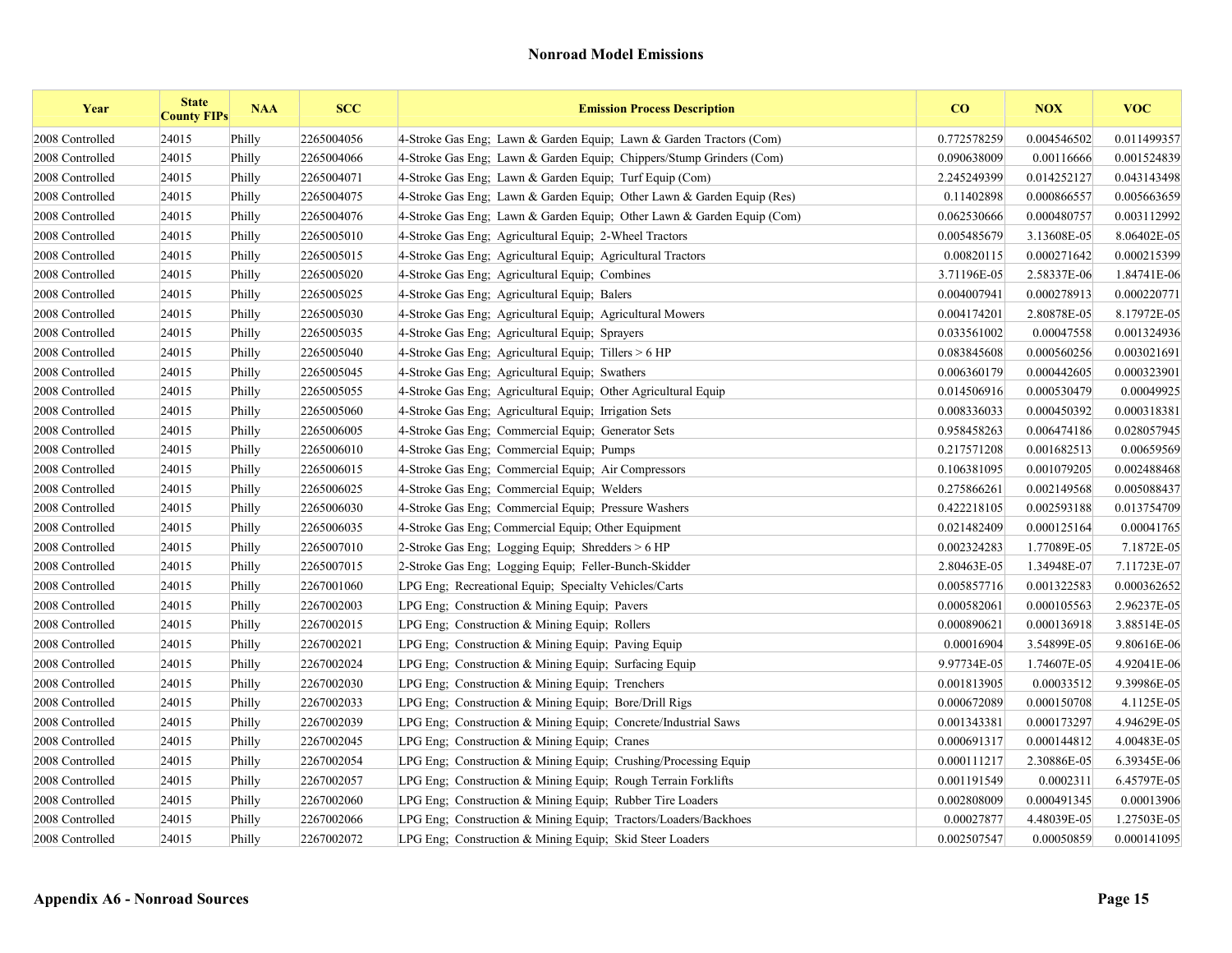| Year            | <b>State</b><br><b>County FIPs</b> | <b>NAA</b> | <b>SCC</b> | <b>Emission Process Description</b>                                 | CO          | <b>NOX</b>  | <b>VOC</b>  |
|-----------------|------------------------------------|------------|------------|---------------------------------------------------------------------|-------------|-------------|-------------|
| 2008 Controlled | 24015                              | Philly     | 2267002081 | LPG Eng; Construction & Mining Equip; Other Construction Equip      | 0.001047968 | 0.00022334  | 6.15648E-05 |
| 2008 Controlled | 24015                              | Philly     | 2267003010 | LPG Eng; Industrial Equip; Aerial Lifts                             | 0.006666696 | 0.001393657 | 0.000384167 |
| 2008 Controlled | 24015                              | Philly     | 2267003020 | LPG Eng; Industrial Equip; Forklifts                                | 0.568083922 | 0.099505391 | 0.028108432 |
| 2008 Controlled | 24015                              | Philly     | 2267003030 | LPG Eng: Industrial Equip: Sweepers/Scrubbers                       | 0.003802337 | 0.000541458 | 0.000153994 |
| 2008 Controlled | 24015                              | Philly     | 2267003040 | LPG Eng; Industrial Equip; Other General Industrial Equip           | 0.001258817 | 0.000203773 | 5.76988E-05 |
| 2008 Controlled | 24015                              | Philly     | 2267003050 | LPG Eng; Industrial Equip; Other Material H&ling Equip              | 0.00035824  | 7.41411E-05 | 2.04927E-05 |
| 2008 Controlled | 24015                              | Philly     | 2267003070 | LPG Eng; Industrial Equip; Terminal Tractors                        | 0.002126687 | 0.000242831 | 6.95606E-05 |
| 2008 Controlled | 24015                              | Philly     | 2267004066 | LPG Eng; Lawn & Garden Equip; Chippers/Stump Grinders (Com)         | 0.004689043 | 0.000782269 | 0.000221634 |
| 2008 Controlled | 24015                              | Philly     | 2267005055 | LPG Eng; Agri Equip; Other Equip                                    | 2.58929E-05 | 5.88363E-06 | 1.61928E-06 |
| 2008 Controlled | 24015                              | Philly     | 2267005060 | LPG Eng; Agricultural Equip; Irrigation Sets                        | 3.24529E-05 | 5.28651E-06 | 1.50871E-06 |
| 2008 Controlled | 24015                              | Philly     | 2267006005 | LPG Eng; Commercial Equip; Generator Sets                           | 0.00997863  | 0.003089955 | 0.000633925 |
| 2008 Controlled | 24015                              | Philly     | 2267006010 | LPG Eng: Commercial Equip: Pumps                                    | 0.002229472 | 0.000620753 | 0.000128694 |
| 2008 Controlled | 24015                              | Philly     | 2267006015 | LPG Eng; Commercial Equip; Air Compressors                          | 0.002615702 | 0.000671364 | 0.000140206 |
| 2008 Controlled | 24015                              | Philly     | 2267006025 | LPG Eng; Commercial Equip; Welders                                  | 0.004695105 | 0.000885388 | 0.000246265 |
| 2008 Controlled | 24015                              | Philly     | 2267006030 | LPG Eng; Commercial Equip; Pressure Washers                         | 6.36814E-05 | 1.32097E-05 | 3.61246E-06 |
| 2008 Controlled | 24015                              | Philly     | 2267006035 | LPG Eng; Commercial Equip; Other Equipment                          | 3.89748E-05 | 9.02094E-06 | 1.86552E-06 |
| 2008 Controlled | 24015                              | Philly     | 2268002081 | CNG Eng. Construction & Mining Equip. Other Construction Equip      | 4.11937E-05 | 8.78435E-06 | 1.42749E-07 |
| 2008 Controlled | 24015                              | Philly     | 2268003020 | CNG Eng; Industrial Equip; Forklifts                                | 0.040464036 | 0.00712294  | 0.000118743 |
| 2008 Controlled | 24015                              | Philly     | 2268003030 | CNG Eng; Industrial Equip; Sweepers/Scrubbers                       | 4.58531E-05 | 8.02541E-06 | 1.33925E-07 |
| 2008 Controlled | 24015                              | Philly     | 2268003040 | CNG Eng; Industrial Equip; Other General Industrial Equip           | 2.45178E-05 | 4.1726E-06  | 6.96982E-08 |
| 2008 Controlled | 24015                              | Philly     | 2268003060 | CNG Eng; Industrial Equip; AC\Refrigeration                         | 0.000104668 | 1.65279E-05 | 2.76162E-07 |
| 2008 Controlled | 24015                              | Philly     | 2268003070 | CNG Eng; Industrial Equip; Terminal Tractors                        | 0.000149961 | 1.72635E-05 | 2.92274E-07 |
| 2008 Controlled | 24015                              | Philly     | 2268005055 | CNG Eng; Agri Equip; Other Equip                                    | 2.36594E-05 | 5.33024E-06 | 9.21013E-08 |
| 2008 Controlled | 24015                              | Philly     | 2268005060 | CNG Eng; Agricultural Equip; Irrigation Sets                        | 0.000364473 | 8.11165E-05 | 1.41002E-06 |
| 2008 Controlled | 24015                              | Philly     | 2268006005 | CNG Eng; Commercial Equip; Generator Sets                           | 0.003014445 | 0.00095884  | 1.1699E-05  |
| 2008 Controlled | 24015                              | Philly     | 2268006010 | CNG Eng; Commercial Equip; Pumps                                    | 0.000149463 | 4.4413E-05  | 5.4573E-07  |
| 2008 Controlled | 24015                              | Philly     | 2268006015 | CNG Eng; Commercial Equip; Air Compressors                          | 0.000203009 | 5.4116E-05  | 6.71181E-07 |
| 2008 Controlled | 24015                              | Philly     | 2268006020 | CNG Eng; Commercial Equip; Gas Compressors                          | 0.001385709 | 0.000266033 | 2.67701E-06 |
| 2008 Controlled | 24015                              | Philly     | 2270001060 | Diesel Eng; Recreational Equip; Specialty Vehicles/Carts            | 0.016940219 | 0.01595179  | 0.004456292 |
| 2008 Controlled | 24015                              | Philly     | 2270002003 | Diesel Eng; Construction & Mining Equip; Pavers                     | 0.005088998 | 0.011302928 | 0.000946289 |
| 2008 Controlled | 24015                              | Philly     | 2270002006 | Diesel Eng; Construction & Mining Equip; Tampers/Rammers            | 1.81426E-05 | 2.5481E-05  | 3.99921E-06 |
| 2008 Controlled | 24015                              | Philly     | 2270002009 | Diesel Eng; Construction & Mining Equip; Plate Compactors           | 0.000270365 | 0.00039787  | 6.32215E-05 |
| 2008 Controlled | 24015                              | Philly     | 2270002015 | Diesel Eng; Construction & Mining Equip; Rollers                    | 0.015095521 | 0.028933875 | 0.002570803 |
| 2008 Controlled | 24015                              | Philly     | 2270002018 | Diesel Eng; Construction & Mining Equip; Scrapers                   | 0.013771975 | 0.031970604 | 0.00185602  |
| 2008 Controlled | 24015                              | Philly     | 2270002021 | Diesel Eng; Construction & Mining Equip; Paving Equip               | 0.000965086 | 0.001827235 | 0.000173234 |
| 2008 Controlled | 24015                              | Philly     | 2270002024 | Diesel Eng: Construction & Mining Equip: Surfacing Equip            | 0.000762348 | 0.00130443  | 0.000116939 |
| 2008 Controlled | 24015                              | Philly     | 2270002027 | Diesel Eng; Construction & Mining Equip; Signal Boards/Light Plants | 0.001976727 | 0.003627067 | 0.000525758 |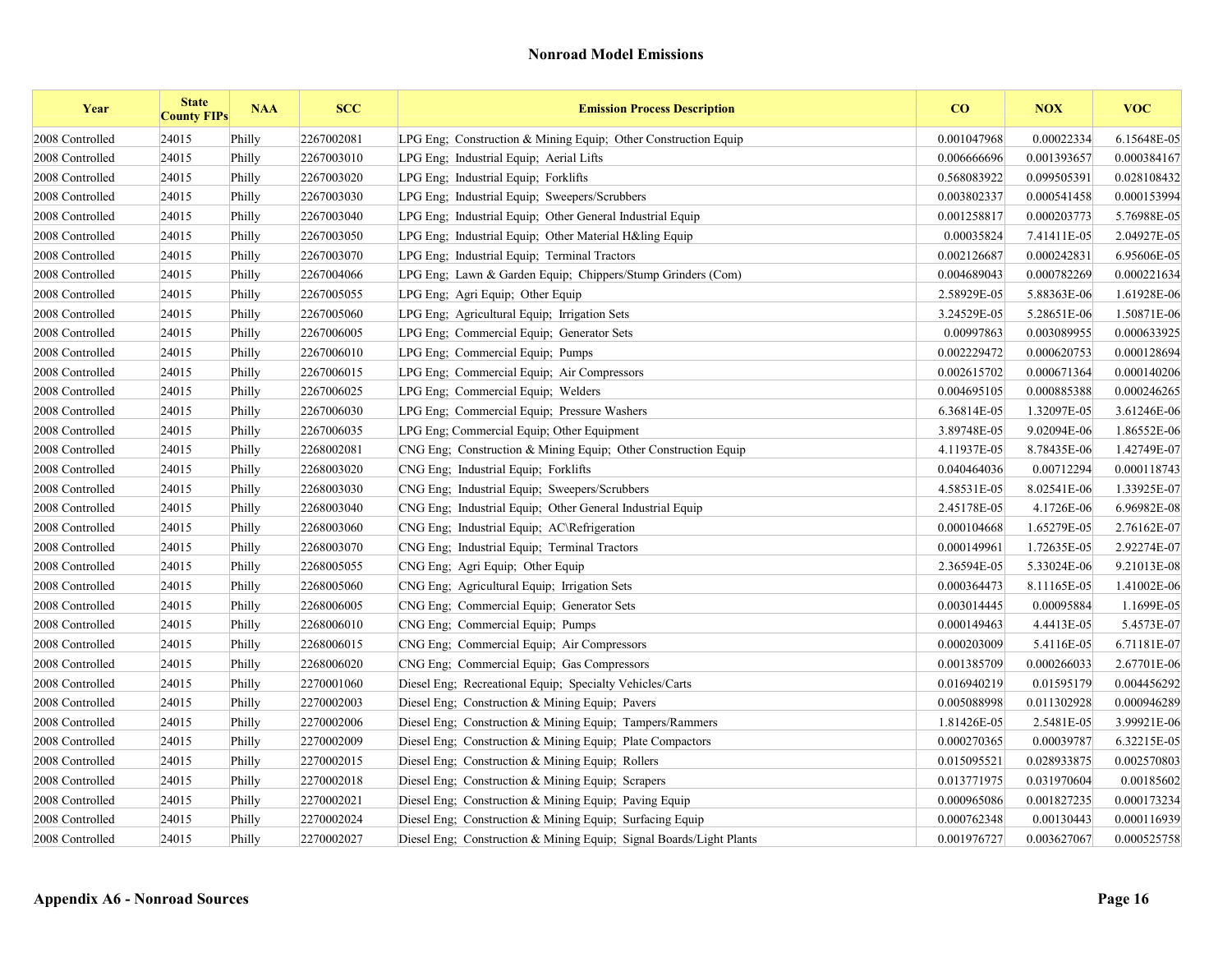| Year            | <b>State</b><br><b>County FIPs</b> | <b>NAA</b> | <b>SCC</b> | <b>Emission Process Description</b>                                | CO          | <b>NOX</b>  | <b>VOC</b>  |
|-----------------|------------------------------------|------------|------------|--------------------------------------------------------------------|-------------|-------------|-------------|
| 2008 Controlled | 24015                              | Philly     | 2270002030 | Diesel Eng: Construction & Mining Equip: Trenchers                 | 0.009554855 | 0.01446612  | 0.001513274 |
| 2008 Controlled | 24015                              | Philly     | 2270002033 | Diesel Eng; Construction & Mining Equip; Bore/Drill Rigs           | 0.006063762 | 0.017121542 | 0.001463692 |
| 2008 Controlled | 24015                              | Philly     | 2270002036 | Diesel Eng: Construction & Mining Equip: Excavators                | 0.041652233 | 0.107820463 | 0.008115171 |
| 2008 Controlled | 24015                              | Philly     | 2270002039 | Diesel Eng; Construction & Mining Equip; Concrete/Industrial Saws  | 0.000720931 | 0.000985707 | 0.000111808 |
| 2008 Controlled | 24015                              | Philly     | 2270002042 | Diesel Eng; Construction & Mining Equip; Cement & Mortar Mixers    | 0.000301394 | 0.000657103 | 7.48817E-05 |
| 2008 Controlled | 24015                              | Philly     | 2270002045 | Diesel Eng; Construction & Mining Equip; Cranes                    | 0.007632644 | 0.030304272 | 0.002081826 |
| 2008 Controlled | 24015                              | Philly     | 2270002048 | Diesel Eng; Construction & Mining Equip; Graders                   | 0.009244186 | 0.027095597 | 0.002030468 |
| 2008 Controlled | 24015                              | Philly     | 2270002051 | Diesel Eng; Construction & Mining Equip; Off-highway Trucks        | 0.034605434 | 0.105381095 | 0.0059211   |
| 2008 Controlled | 24015                              | Philly     | 2270002054 | Diesel Eng; Construction & Mining Equip; Crushing/Processing Equip | 0.001837068 | 0.005510315 | 0.000415504 |
| 2008 Controlled | 24015                              | Philly     | 2270002057 | Diesel Eng; Construction & Mining Equip; Rough Terrain Forklifts   | 0.02427881  | 0.03889352  | 0.00391192  |
| 2008 Controlled | 24015                              | Philly     | 2270002060 | Diesel Eng. Construction & Mining Equip. Rubber Tire Loaders       | 0.058029526 | 0.139873552 | 0.010143548 |
| 2008 Controlled | 24015                              | Philly     | 2270002066 | Diesel Eng; Construction & Mining Equip; Tractors/Loaders/Backhoes | 0.087815161 | 0.092971418 | 0.02003954  |
| 2008 Controlled | 24015                              | Philly     | 2270002069 | Diesel Eng; Construction & Mining Equip; Crawler Tractor/Dozers    | 0.048973937 | 0.11981728  | 0.008276489 |
| 2008 Controlled | 24015                              | Philly     | 2270002072 | Diesel Eng; Construction & Mining Equip; Skid Steer Loaders        | 0.076402814 | 0.063102955 | 0.018473292 |
| 2008 Controlled | 24015                              | Philly     | 2270002075 | Diesel Eng; Construction & Mining Equip; Off-highway Tractors      | 0.007032369 | 0.015300503 | 0.001050073 |
| 2008 Controlled | 24015                              | Philly     | 2270002078 | Diesel Eng; Construction & Mining Equip; Dumpers/Tenders           | 0.000230714 | 0.000202905 | 6.02937E-05 |
| 2008 Controlled | 24015                              | Philly     | 2270002081 | Diesel Eng. Construction & Mining Equip. Other Construction Equip. | 0.007215923 | 0.014704369 | 0.001097144 |
| 2008 Controlled | 24015                              | Philly     | 2270003010 | Diesel Eng; Industrial Equip; Aerial Lifts                         | 0.001817092 | 0.001692296 | 0.000471311 |
| 2008 Controlled | 24015                              | Philly     | 2270003020 | Diesel Eng; Industrial Equip; Forklifts                            | 0.011213424 | 0.016198983 | 0.001422262 |
| 2008 Controlled | 24015                              | Philly     | 2270003030 | Diesel Eng; Industrial Equip; Sweepers/Scrubbers                   | 0.002656735 | 0.008343632 | 0.000682793 |
| 2008 Controlled | 24015                              | Philly     | 2270003040 | Diesel Eng; Industrial Equip; Other General Industrial Equip       | 0.002900609 | 0.009473601 | 0.000787749 |
| 2008 Controlled | 24015                              | Philly     | 2270003050 | Diesel Eng; Industrial Equip; Other Material H&ling Equip          | 0.000313532 | 0.000470895 | 8.59695E-05 |
| 2008 Controlled | 24015                              | Philly     | 2270003060 | Diesel Eng; Industrial Equip; AC\Refrigeration                     | 0.016477807 | 0.033845691 | 0.003154272 |
| 2008 Controlled | 24015                              | Philly     | 2270003070 | Diesel Eng; Industrial Equip; Terminal Tractors                    | 0.004147686 | 0.010235653 | 0.000832152 |
| 2008 Controlled | 24015                              | Philly     | 2270004031 | Diesel Eng; Lawn & Garden Equip; Leafblowers/Vacuums (Com)         | 7.01139E-07 | 1.15202E-06 | 2.04155E-07 |
| 2008 Controlled | 24015                              | Philly     | 2270004046 | Diesel Eng; Lawn & Garden Equip; Front Mowers (Com)                | 0.00369825  | 0.006781569 | 0.000984828 |
| 2008 Controlled | 24015                              | Philly     | 2270004056 | Diesel Eng; Lawn & Garden Equip; Lawn & Garden Tractors (Com)      | 0.000777753 | 0.00137351  | 0.000206296 |
| 2008 Controlled | 24015                              | Philly     | 2270004066 | Diesel Eng; Lawn & Garden Equip; Chippers/Stump Grinders (Com)     | 0.004257862 | 0.010353503 | 0.001025207 |
| 2008 Controlled | 24015                              | Philly     | 2270004071 | Diesel Eng; Lawn & Garden Equip; Turf Equip (Com)                  | 0.000366856 | 0.000963911 | 8.40279E-05 |
| 2008 Controlled | 24015                              | Philly     | 2270004076 | Diesel Eng; Lawn & Garden Equip; Other Lawn & Garden Equip (Com)   | 1.5133E-05  | 2.77021E-05 | 3.7853E-06  |
| 2008 Controlled | 24015                              | Philly     | 2270005010 | Diesel Eng; Agricultural Equip; 2-Wheel Tractors                   | 6.97036E-06 | 5.52081E-06 | 9.21274E-07 |
| 2008 Controlled | 24015                              | Philly     | 2270005015 | Diesel Eng; Agricultural Equip; Agricultural Tractors              | 0.150590457 | 0.281028631 | 0.028399449 |
| 2008 Controlled | 24015                              | Philly     | 2270005020 | Diesel Eng; Agricultural Equip; Combines                           | 0.011249116 | 0.029272272 | 0.002559312 |
| 2008 Controlled | 24015                              | Philly     | 2270005025 | Diesel Eng; Agricultural Equip; Balers                             | 9.6533E-05  | 0.000137314 | 2.32307E-05 |
| 2008 Controlled | 24015                              | Philly     | 2270005030 | Diesel Eng; Agricultural Equip; Agricultural Mowers                | 2.3155E-05  | 2.83448E-05 | 4.01691E-06 |
| 2008 Controlled | 24015                              | Philly     | 2270005035 | Diesel Eng; Agricultural Equip; Sprayers                           | 0.001179038 | 0.002215212 | 0.000319706 |
| 2008 Controlled | 24015                              | Philly     | 2270005040 | Diesel Eng; Agricultural Equip; Tillers > 6HP                      | 3.35738E-06 | 5.62939E-06 | 5.37683E-07 |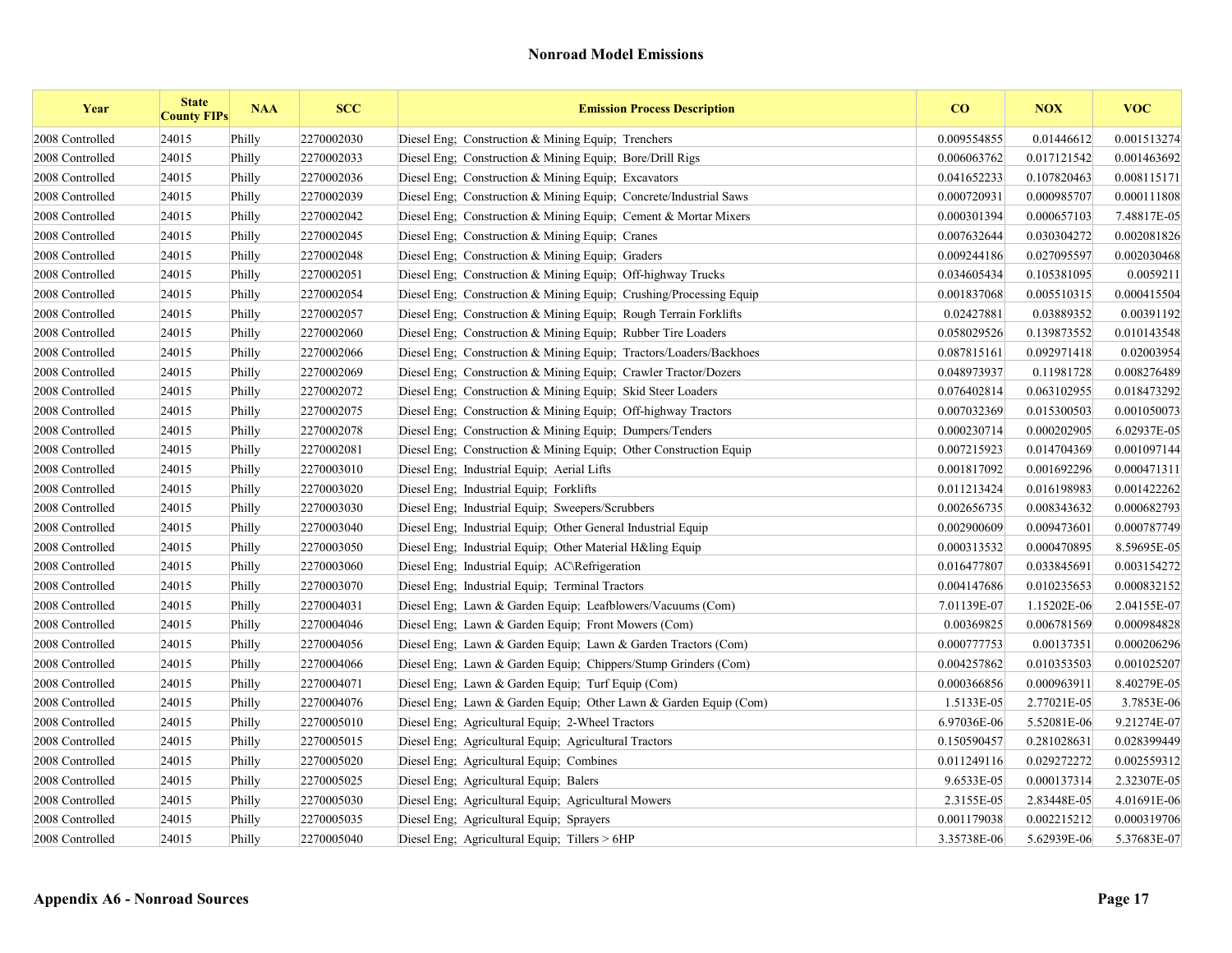| Year            | <b>State</b><br><b>County FIPs</b> | <b>NAA</b>         | <b>SCC</b> | <b>Emission Process Description</b>                           | CO          | <b>NOX</b>  | <b>VOC</b>  |
|-----------------|------------------------------------|--------------------|------------|---------------------------------------------------------------|-------------|-------------|-------------|
| 2008 Controlled | 24015                              | Philly             | 2270005045 | Diesel Eng; Agricultural Equip; Swathers                      | 0.00125474  | 0.002119287 | 0.000242611 |
| 2008 Controlled | 24015                              | Philly             | 2270005055 | Diesel Eng; Agricultural Equip; Other Agricultural Equip      | 0.003096561 | 0.005920466 | 0.0006412   |
| 2008 Controlled | 24015                              | Philly             | 2270005060 | Diesel Eng; Agricultural Equip; Irrigation Sets               | 0.00146411  | 0.003809829 | 0.000389729 |
| 2008 Controlled | 24015                              | Philly             | 2270006005 | Diesel Eng; Commercial Equip; Generator Sets                  | 0.007005453 | 0.01422108  | 0.001843121 |
| 2008 Controlled | 24015                              | Philly             | 2270006010 | Diesel Eng; Commercial Equip; Pumps                           | 0.001655668 | 0.003377002 | 0.000412705 |
| 2008 Controlled | 24015                              | Philly             | 2270006015 | Diesel Eng; Commercial Equip; Air Compressors                 | 0.003599073 | 0.008132508 | 0.000817715 |
| 2008 Controlled | 24015                              | Philly             | 2270006025 | Diesel Eng; Commercial Equip; Welders                         | 0.005521717 | 0.004229796 | 0.00136611  |
| 2008 Controlled | 24015                              | Philly             | 2270006030 | Diesel Eng; Commercial Equip; Pressure Washers                | 0.00020883  | 0.000471951 | 5.97467E-05 |
| 2008 Controlled | 24015                              | Philly             | 2270006035 | Diesel Eng; Commercial Equip; Other Equipment                 | 0.000157488 | 0.000349729 | 3.61622E-05 |
| 2008 Controlled | 24015                              | Philly             | 2270007015 | Diesel Eng; Logging Equip; Feller-Bunch-Skidder               | 0.000194964 | 0.000539123 | 4.03719E-05 |
| 2008 Controlled | 24015                              | Philly             | 2282005010 | 2-Stroke Gas Eng; Marine Pleasure Craft; Outboard             | 5.739576624 | 0.143772582 | 2.928286717 |
| 2008 Controlled | 24015                              | Philly             | 2282005015 | 2-Stroke Gas Eng: Marine Pleasure Craft: Personal Water Craft | 2.20702833  | 0.04668812  | 0.874425737 |
| 2008 Controlled | 24015                              | Philly             | 2282010005 | 4-Stroke Gas Eng; Marine Pleasure Craft; Inboard-Sterndrive   | 2.912252564 | 0.196405928 | 0.20307799  |
| 2008 Controlled | 24015                              | Philly             | 2282020005 | Diesel Eng; Marine Pleasure Craft; Inboard-Sterndrive         | 0.031630449 | 0.192044844 | 0.007013289 |
| 2008 Controlled | 24015                              | Philly             | 2282020010 | Diesel Eng; Marine Pleasure Craft; Outboard                   | 0.000450215 | 0.000729459 | 0.0001426   |
| 2008 Controlled | 24015                              | Philly             | 2285002015 | Diesel Eng; Railroad Equip; RR Maintenance                    | 0.00314368  | 0.004105214 | 0.000742067 |
| 2008 Controlled | 24015                              | Philly             | 2285004015 | 4-Stroke Gas Eng; Railroad Equip; RR Maintenance              | 0.009615389 | 6.43791E-05 | 0.000195149 |
| 2008 Controlled | 24015                              | Philly             | 2285006015 | LPG Eng; Railroad Equip; RR Maintenance                       | 3.95139E-05 | 8.03538E-06 | 2.23241E-06 |
| 2008 Controlled |                                    | Cecil County Total |            |                                                               | 33.340      | 2.211       | 7.188       |
|                 |                                    |                    |            |                                                               |             |             |             |

| <b>2008 CECIL NR MODEL BENEFITS</b> | 0.283 |  |
|-------------------------------------|-------|--|
|                                     |       |  |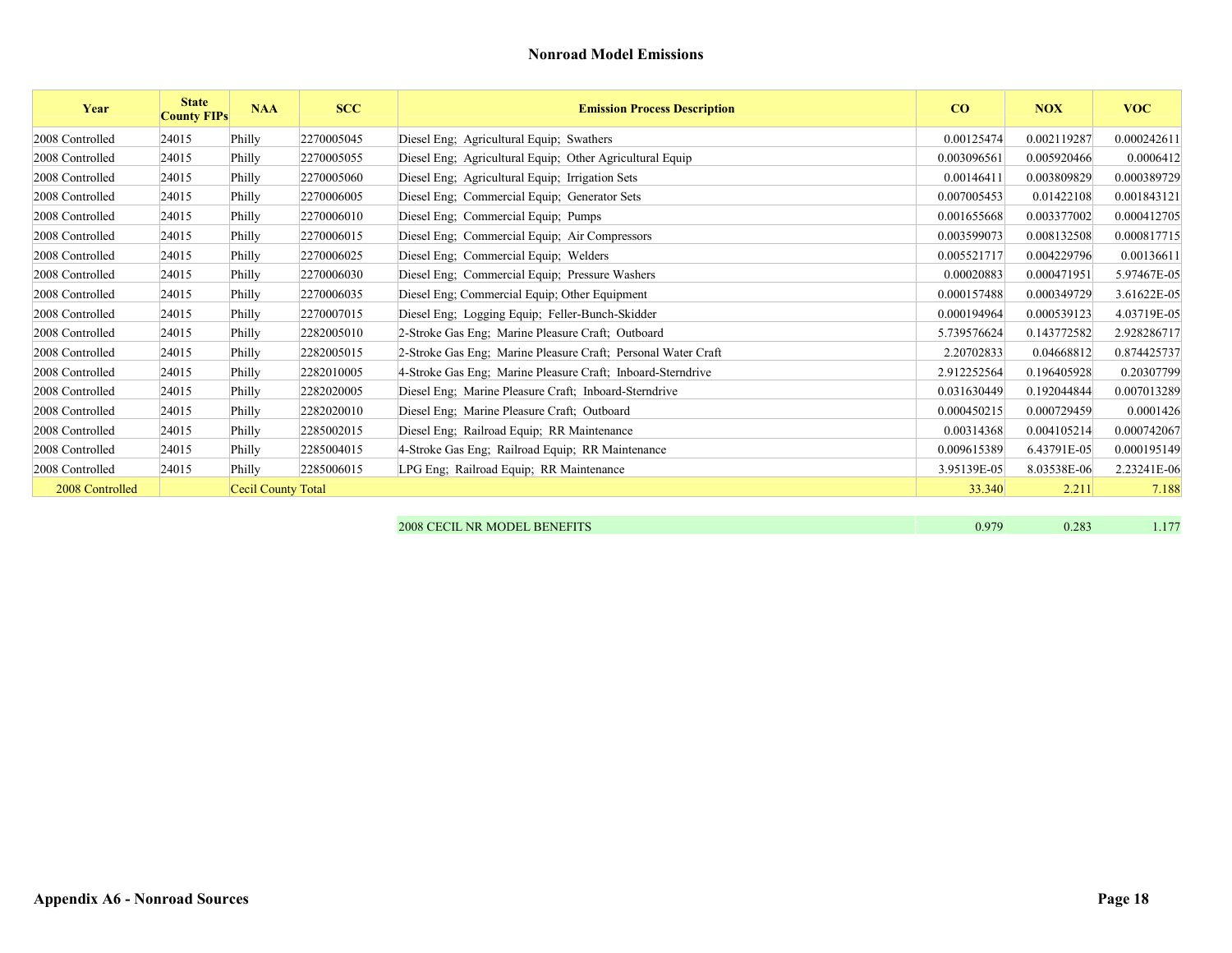| Year              | <b>State</b><br><b>County FIPs</b> | <b>NAA</b> | <b>SCC</b> | <b>Emission Process Description</b>                                        | CO          | <b>NOX</b>  | <b>VOC</b>  |
|-------------------|------------------------------------|------------|------------|----------------------------------------------------------------------------|-------------|-------------|-------------|
| 2009 Uncontrolled | 24015                              | Philly     | 2260001010 | 2-Stroke Gas Eng; Recreational Equip; Motorcycles: Off-road                | 0.848569043 | 0.003369934 | 1.031379109 |
| 2009 Uncontrolled | 24015                              | Philly     | 2260001030 | 2-Stroke Gas Eng; Recreational Equip; Offroad Motorcycles/ATVs             | 1.178241087 | 0.004715129 | 1.44527312  |
| 2009 Uncontrolled | 24015                              | Philly     | 2260001060 | 2-Stroke Gas Eng: Recreational Equip: Specialty Vehicles/Carts             | 0.700668384 | 0.005499805 | 0.024969425 |
| 2009 Uncontrolled | 24015                              | Philly     | 2260002006 | 2-Stroke Gas Eng; Construction & Mining Equip; Tampers/Rammers             | 0.028429389 | 0.000197191 | 0.012022186 |
| 2009 Uncontrolled | 24015                              | Philly     | 2260002009 | 2-Stroke Gas Eng; Construction & Mining Equip; Plate Compactors            | 0.001292435 | 3.43884E-06 | 0.000647912 |
| 2009 Uncontrolled | 24015                              | Philly     | 2260002021 | 2-Stroke Gas Eng: Construction & Mining Equip: Paving Equip                | 0.001557105 | 4.11815E-06 | 0.0007758   |
| 2009 Uncontrolled | 24015                              | Philly     | 2260002027 | 2-Stroke Gas Eng; Construction & Mining Equip; Signal Boards/Light Plants  | 1.21533E-05 | 3.11318E-08 | 6.20718E-06 |
| 2009 Uncontrolled | 24015                              | Philly     | 2260002039 | 2-Stroke Gas Eng; Construction & Mining Equip; Concrete/Industrial Saws    | 0.075119794 | 0.000472417 | 0.031895004 |
| 2009 Uncontrolled | 24015                              | Philly     | 2260002054 | 2-Stroke Gas Eng; Construction & Mining Equip; Crushing/Processing Equip   | 0.000316463 | 8.10647E-07 | 0.000156456 |
| 2009 Uncontrolled | 24015                              | Philly     | 2260003030 | 2-Stroke Gas Eng; Industrial Equip; Sweepers/Scrubbers                     | 0.000229715 | 5.88434E-07 | 0.000116213 |
| 2009 Uncontrolled | 24015                              | Philly     | 2260003040 | 2-Stroke Gas Eng; Industrial Equip; Other General Industrial Equip         | 1.80921E-05 | 4.63444E-08 | 9.02905E-06 |
| 2009 Uncontrolled | 24015                              | Philly     | 2260004015 | 2-Stroke Gas Eng; Lawn & Garden Equip; Rotary Tillers < 6 HP (Res)         | 0.005013025 | 1.38136E-05 | 0.002836242 |
| 2009 Uncontrolled | 24015                              | Philly     | 2260004016 | 2-Stroke Gas Eng; Lawn & Garden Equip; Rotary Tillers $\leq 6$ HP (Com)    | 0.010740109 | 2.98256E-05 | 0.005475144 |
| 2009 Uncontrolled | 24015                              | Philly     | 2260004020 | 2-Stroke Gas Eng; Lawn & Garden Equip; Chain Saws $\leq 6$ HP (Res)        | 0.043123621 | 0.000118356 | 0.02675774  |
| 2009 Uncontrolled | 24015                              | Philly     | 2260004021 | 2-Stroke Gas Eng; Lawn & Garden Equip; Chain Saws < 6 HP (Com)             | 0.110699403 | 0.000671544 | 0.052360864 |
| 2009 Uncontrolled | 24015                              | Philly     | 2260004025 | 2-Stroke Gas Eng; Lawn & Garden Equip; Trimmers/Edgers/Brush Cutters (Res) | 0.097136229 | 0.000277232 | 0.057146206 |
| 2009 Uncontrolled | 24015                              | Philly     | 2260004026 | 2-Stroke Gas Eng; Lawn & Garden Equip; Trimmers/Edgers/Brush Cutters (Com) | 0.111499965 | 0.000365425 | 0.057081377 |
| 2009 Uncontrolled | 24015                              | Philly     | 2260004030 | 2-Stroke Gas Eng; Lawn & Garden Equip; Leafblowers/Vacuums (Res)           | 0.061839637 | 0.000171634 | 0.036268349 |
| 2009 Uncontrolled | 24015                              | Philly     | 2260004031 | 2-Stroke Gas Eng: Lawn & Garden Equip: Leafblowers/Vacuums (Com)           | 0.116288507 | 0.00054192  | 0.053591932 |
| 2009 Uncontrolled | 24015                              | Philly     | 2260004035 | 2-Stroke Gas Eng; Lawn & Garden Equip; Snowblowers (Res)                   |             |             | 0.004848373 |
| 2009 Uncontrolled | 24015                              | Philly     | 2260004036 | 2-Stroke Gas Eng; Lawn & Garden Equip; Snowblowers (Com)                   |             |             | 0.000329761 |
| 2009 Uncontrolled | 24015                              | Philly     | 2260004071 | 2-Stroke Gas Eng; Lawn & Garden Equip; Turf Equip (Com)                    | 4.53896E-05 | 1.22582E-07 | 2.1975E-05  |
| 2009 Uncontrolled | 24015                              | Philly     | 2260005035 | 2-Stroke Gas Eng; Agricultural Equip; Sprayers                             | 0.001338674 | 3.85101E-06 | 0.000686178 |
| 2009 Uncontrolled | 24015                              | Philly     | 2260006005 | 2-Stroke Gas Eng: Commercial Equip: Generator Sets                         | 0.003110049 | 8.35415E-06 | 0.001578611 |
| 2009 Uncontrolled | 24015                              | Philly     | 2260006010 | 2-Stroke Gas Eng; Commercial Equip; Pumps                                  | 0.022531429 | 5.9501E-05  | 0.011464278 |
| 2009 Uncontrolled | 24015                              | Philly     | 2260006015 | 2-Stroke Gas Eng; Commercial Equip; Air Compressors                        | 8.45126E-06 | 2.16486E-08 | 4.18504E-06 |
| 2009 Uncontrolled | 24015                              | Philly     | 2260006035 | 2-Stroke Gas Eng; Commercial Equip; Other Equipment                        | 0.000132979 | 3.40637E-07 | 6.57329E-05 |
| 2009 Uncontrolled | 24015                              | Philly     | 2260007005 | 2-Stroke Gas Eng; Logging Equip; Chain Saws > 6 HP                         | 0.001088454 | 7.2183E-06  | 0.000477796 |
| 2009 Uncontrolled | 24015                              | Philly     | 2265001010 | 4-Stroke Gas Eng; Recreational Equip; Motorcycles: Off-road                | 0.384711848 | 0.004003896 | 0.038372522 |
| 2009 Uncontrolled | 24015                              | Philly     | 2265001030 | 4-Stroke Gas Eng; Recreational Equip; Offroad Motorcycles/ATVs             | 3.76780337  | 0.03931533  | 0.429089075 |
| 2009 Uncontrolled | 24015                              | Philly     | 2265001050 | 4-Stroke Gas Eng; Recreational Equip; Golf Carts                           | 0.986733228 | 0.005908786 | 0.019424645 |
| 2009 Uncontrolled | 24015                              | Philly     | 2265001060 | 4-Stroke Gas Eng; Recreational Equip; Specialty Vehicles/Carts             | 0.592184212 | 0.005138466 | 0.02648238  |
| 2009 Uncontrolled | 24015                              | Philly     | 2265002003 | 4-Stroke Gas Eng; Construction & Mining Equip; Pavers                      | 0.02640333  | 0.000288541 | 0.000602006 |
| 2009 Uncontrolled | 24015                              | Philly     | 2265002006 | 4-Stroke Gas Eng: Construction & Mining Equip: Tampers/Rammers             | 0.000211206 | 1.4297E-06  | 4.79894E-06 |
| 2009 Uncontrolled | 24015                              | Philly     | 2265002009 | 4-Stroke Gas Eng: Construction & Mining Equip: Plate Compactors            | 0.048674081 | 0.000336345 | 0.002395003 |
| 2009 Uncontrolled | 24015                              | Philly     | 2265002015 | 4-Stroke Gas Eng: Construction & Mining Equip: Rollers                     | 0.049194374 | 0.000507937 | 0.000991853 |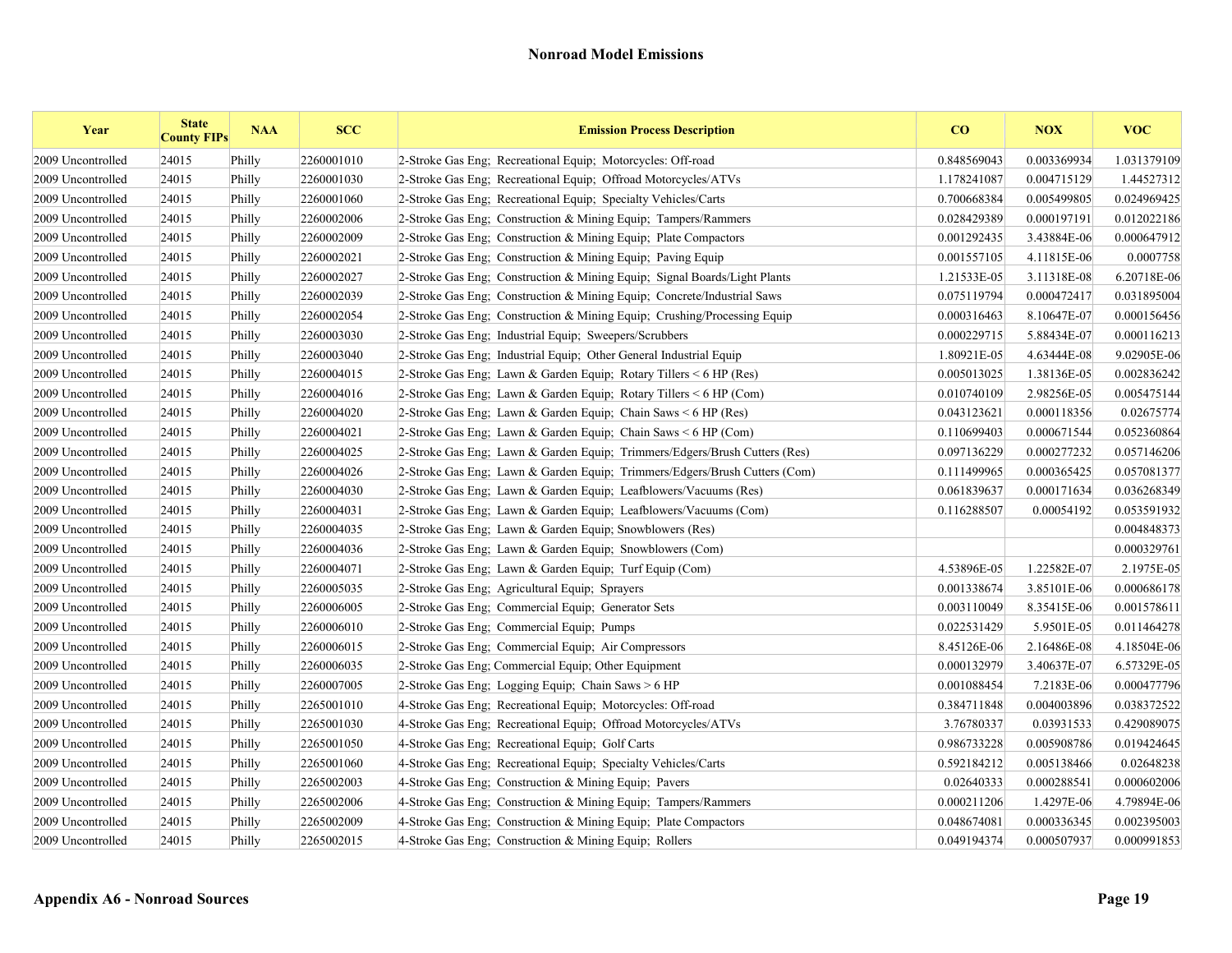| Year              | <b>State</b><br><b>County FIPs</b> | <b>NAA</b> | <b>SCC</b> | <b>Emission Process Description</b>                                        | $\bf{CO}$   | <b>NOX</b>  | <b>VOC</b>  |
|-------------------|------------------------------------|------------|------------|----------------------------------------------------------------------------|-------------|-------------|-------------|
| 2009 Uncontrolled | 24015                              | Philly     | 2265002021 | 4-Stroke Gas Eng; Construction & Mining Equip; Paving Equip                | 0.095963967 | 0.000689568 | 0.003287642 |
| 2009 Uncontrolled | 24015                              | Philly     | 2265002024 | 4-Stroke Gas Eng: Construction & Mining Equip: Surfacing Equip             | 0.043113939 | 0.00029732  | 0.001222177 |
| 2009 Uncontrolled | 24015                              | Philly     | 2265002027 | 4-Stroke Gas Eng: Construction & Mining Equip: Signal Boards/Light Plants  | 0.002203724 | 1.42126E-05 | 8.57879E-05 |
| 2009 Uncontrolled | 24015                              | Philly     | 2265002030 | 4-Stroke Gas Eng; Construction & Mining Equip; Trenchers                   | 0.080642034 | 0.000883237 | 0.002417115 |
| 2009 Uncontrolled | 24015                              | Philly     | 2265002033 | 4-Stroke Gas Eng: Construction & Mining Equip: Bore/Drill Rigs             | 0.023515511 | 0.000285302 | 0.001502682 |
| 2009 Uncontrolled | 24015                              | Philly     | 2265002039 | 4-Stroke Gas Eng: Construction & Mining Equip: Concrete/Industrial Saws    | 0.197025723 | 0.001536627 | 0.003620134 |
| 2009 Uncontrolled | 24015                              | Philly     | 2265002042 | 4-Stroke Gas Eng; Construction & Mining Equip; Cement & Mortar Mixers      | 0.082138636 | 0.000589095 | 0.003481624 |
| 2009 Uncontrolled | 24015                              | Philly     | 2265002045 | 4-Stroke Gas Eng; Construction & Mining Equip; Cranes                      | 0.003312126 | 0.000149833 | 0.000127311 |
| 2009 Uncontrolled | 24015                              | Philly     | 2265002054 | 4-Stroke Gas Eng; Construction & Mining Equip; Crushing/Processing Equip   | 0.011712356 | 9.60591E-05 | 0.000319357 |
| 2009 Uncontrolled | 24015                              | Philly     | 2265002057 | 4-Stroke Gas Eng; Construction & Mining Equip; Rough Terrain Forklifts     | 0.004310306 | 0.000259895 | 0.000190136 |
| 2009 Uncontrolled | 24015                              | Philly     | 2265002060 | 4-Stroke Gas Eng; Construction & Mining Equip; Rubber Tire Loaders         | 0.010325868 | 0.000645104 | 0.000458461 |
| 2009 Uncontrolled | 24015                              | Philly     | 2265002066 | 4-Stroke Gas Eng; Construction & Mining Equip; Tractors/Loaders/Backhoes   | 0.06277904  | 0.000460666 | 0.001183766 |
| 2009 Uncontrolled | 24015                              | Philly     | 2265002072 | 4-Stroke Gas Eng; Construction & Mining Equip; Skid Steer Loaders          | 0.028084531 | 0.000662096 | 0.000825824 |
| 2009 Uncontrolled | 24015                              | Philly     | 2265002078 | 4-Stroke Gas Eng; Construction & Mining Equip; Dumpers/Tenders             | 0.012759364 | 9.71503E-05 | 0.000501625 |
| 2009 Uncontrolled | 24015                              | Philly     | 2265002081 | 4-Stroke Gas Eng: Construction & Mining Equip: Other Construction Equip    | 0.003628624 | 0.00022551  | 0.000166651 |
| 2009 Uncontrolled | 24015                              | Philly     | 2265003010 | 4-Stroke Gas Eng; Industrial Equip; Aerial Lifts                           | 0.023371264 | 0.000735998 | 0.000798547 |
| 2009 Uncontrolled | 24015                              | Philly     | 2265003020 | 4-Stroke Gas Eng; Industrial Equip; Forklifts                              | 0.051655151 | 0.003162295 | 0.002249125 |
| 2009 Uncontrolled | 24015                              | Philly     | 2265003030 | 4-Stroke Gas Eng: Industrial Equip: Sweepers/Scrubbers                     | 0.022260143 | 0.000556598 | 0.000693469 |
| 2009 Uncontrolled | 24015                              | Philly     | 2265003040 | 4-Stroke Gas Eng; Industrial Equip; Other General Industrial Equip         | 0.056562936 | 0.000490717 | 0.002438285 |
| 2009 Uncontrolled | 24015                              | Philly     | 2265003050 | 4-Stroke Gas Eng; Industrial Equip; Other Material H&ling Equip            | 0.001790439 | 4.83796E-05 | 5.69261E-05 |
| 2009 Uncontrolled | 24015                              | Philly     | 2265003060 | 4-Stroke Gas Eng; Industrial Equip; AC\Refrigeration                       | 0.001739029 | 1.13124E-05 | 3.93644E-05 |
| 2009 Uncontrolled | 24015                              | Philly     | 2265003070 | 4-Stroke Gas Eng; Industrial Equip; Terminal Tractors                      | 0.005410892 | 0.000330588 | 0.000234454 |
| 2009 Uncontrolled | 24015                              | Philly     | 2265004010 | 4-Stroke Gas Eng: Lawn & Garden Equip: Lawn Mowers (Res)                   | 1.172190282 | 0.008836853 | 0.128045087 |
| 2009 Uncontrolled | 24015                              | Philly     | 2265004011 | 4-Stroke Gas Eng; Lawn & Garden Equip; Lawn Mowers (Com)                   | 0.437302927 | 0.003059313 | 0.033518919 |
| 2009 Uncontrolled | 24015                              | Philly     | 2265004015 | 4-Stroke Gas Eng; Lawn & Garden Equip; Rotary Tillers < 6 HP (Res)         | 0.098566853 | 0.000747931 | 0.01114621  |
| 2009 Uncontrolled | 24015                              | Philly     | 2265004016 | 4-Stroke Gas Eng; Lawn & Garden Equip; Rotary Tillers $\leq 6$ HP (Com)    | 0.212786489 | 0.001571416 | 0.016144297 |
| 2009 Uncontrolled | 24015                              | Philly     | 2265004025 | 4-Stroke Gas Eng; Lawn & Garden Equip; Trimmers/Edgers/Brush Cutters (Res) | 0.006619737 | 4.91207E-05 | 0.000782997 |
| 2009 Uncontrolled | 24015                              | Philly     | 2265004026 | 4-Stroke Gas Eng; Lawn & Garden Equip; Trimmers/Edgers/Brush Cutters (Com) | 0.011008747 | 7.51199E-05 | 0.000623906 |
| 2009 Uncontrolled | 24015                              | Philly     | 2265004030 | 4-Stroke Gas Eng; Lawn & Garden Equip; Leafblowers/Vacuums (Res)           | 0.012654279 | 9.42251E-05 | 0.001383971 |
| 2009 Uncontrolled | 24015                              | Philly     | 2265004031 | 4-Stroke Gas Eng; Lawn & Garden Equip; Leafblowers/Vacuums (Com)           | 0.445636896 | 0.004920971 | 0.011548091 |
| 2009 Uncontrolled | 24015                              | Philly     | 2265004035 | 4-Stroke Gas Eng; Lawn & Garden Equip; Snowblowers (Res)                   |             |             | 0.00967022  |
| 2009 Uncontrolled | 24015                              | Philly     | 2265004036 | 4-Stroke Gas Eng; Lawn & Garden Equip; Snowblowers (Com)                   |             |             | 0.000733794 |
| 2009 Uncontrolled | 24015                              | Philly     | 2265004040 | 4-Stroke Gas Eng; Lawn & Garden Equip; Rear Eng Riding Mowers (Res)        | 0.285303522 | 0.001939729 | 0.012470612 |
| 2009 Uncontrolled | 24015                              | Philly     | 2265004041 | 4-Stroke Gas Eng; Lawn & Garden Equip; Rear Eng Riding Mowers (Com)        | 0.057874536 | 0.000374367 | 0.001121386 |
| 2009 Uncontrolled | 24015                              | Philly     | 2265004046 | 4-Stroke Gas Eng; Lawn & Garden Equip; Front Mowers (Com)                  | 0.060833967 | 0.000445582 | 0.001841897 |
| 2009 Uncontrolled | 24015                              | Philly     | 2265004051 | 4-Stroke Gas Eng; Lawn & Garden Equip; Shredders $\leq 6$ HP (Com)         | 0.0243565   | 0.000181054 | 0.00193564  |
| 2009 Uncontrolled | 24015                              | Philly     | 2265004055 | 4-Stroke Gas Eng; Lawn & Garden Equip; Lawn & Garden Tractors (Res)        | 3.808743374 | 0.026500371 | 0.1413089   |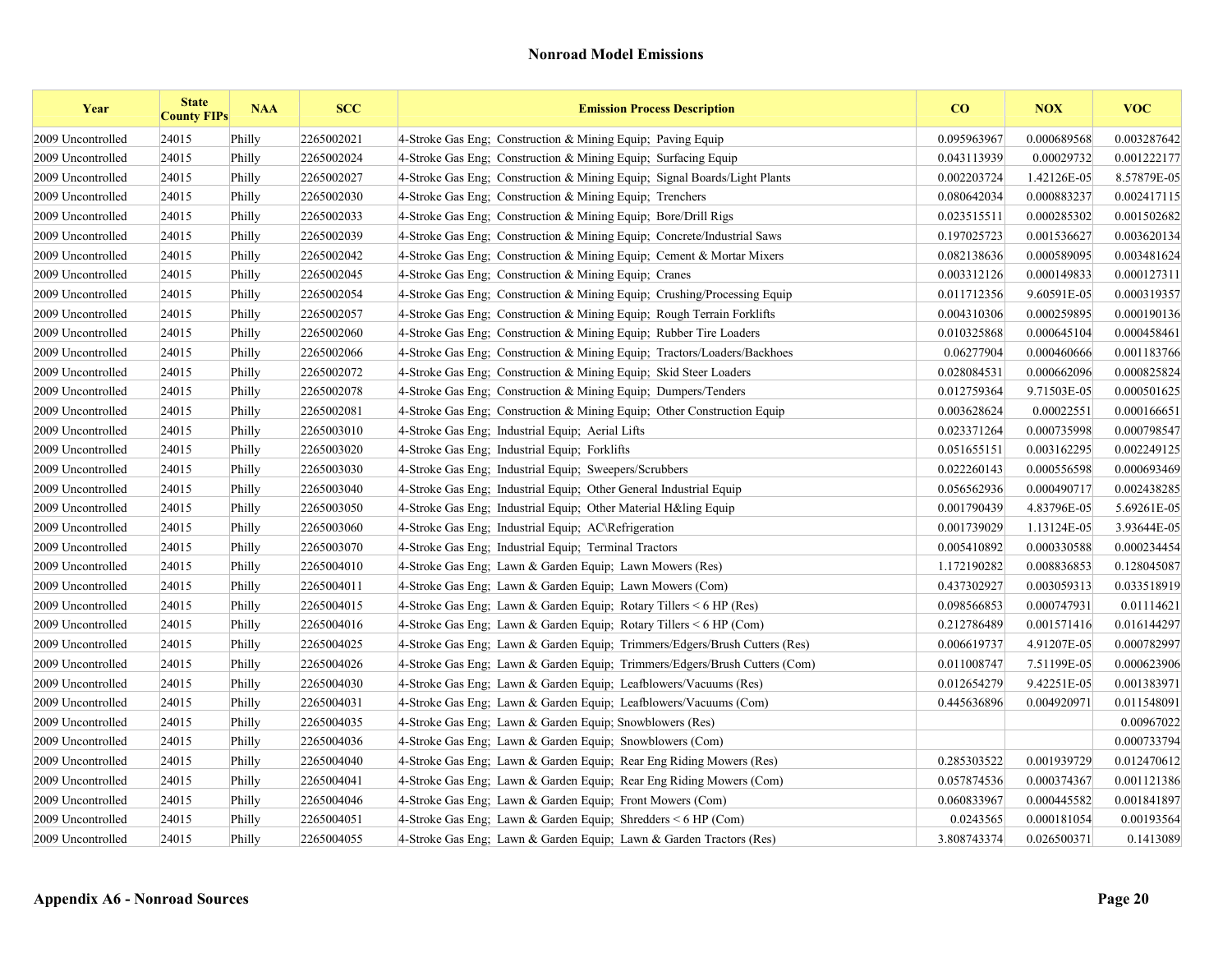| Year              | <b>State</b><br><b>County FIPs</b> | <b>NAA</b> | <b>SCC</b> | <b>Emission Process Description</b>                                    | CO          | <b>NOX</b>  | <b>VOC</b>  |
|-------------------|------------------------------------|------------|------------|------------------------------------------------------------------------|-------------|-------------|-------------|
| 2009 Uncontrolled | 24015                              | Philly     | 2265004056 | 4-Stroke Gas Eng; Lawn & Garden Equip; Lawn & Garden Tractors (Com)    | 0.782541106 | 0.005179246 | 0.014733324 |
| 2009 Uncontrolled | 24015                              | Philly     | 2265004066 | 4-Stroke Gas Eng; Lawn & Garden Equip; Chippers/Stump Grinders (Com)   | 0.101692466 | 0.001860149 | 0.002349864 |
| 2009 Uncontrolled | 24015                              | Philly     | 2265004071 | 4-Stroke Gas Eng; Lawn & Garden Equip; Turf Equip (Com)                | 2.373553011 | 0.019560213 | 0.056065354 |
| 2009 Uncontrolled | 24015                              | Philly     | 2265004075 | 4-Stroke Gas Eng; Lawn & Garden Equip; Other Lawn & Garden Equip (Res) | 0.119193887 | 0.000889037 | 0.006606606 |
| 2009 Uncontrolled | 24015                              | Philly     | 2265004076 | 4-Stroke Gas Eng; Lawn & Garden Equip; Other Lawn & Garden Equip (Com) | 0.065381178 | 0.000494002 | 0.00365381  |
| 2009 Uncontrolled | 24015                              | Philly     | 2265005010 | 4-Stroke Gas Eng: Agricultural Equip: 2-Wheel Tractors                 | 0.005525842 | 3.57066E-05 | 0.000104359 |
| 2009 Uncontrolled | 24015                              | Philly     | 2265005015 | 4-Stroke Gas Eng; Agricultural Equip; Agricultural Tractors            | 0.010960072 | 0.000437984 | 0.000360926 |
| 2009 Uncontrolled | 24015                              | Philly     | 2265005020 | 4-Stroke Gas Eng; Agricultural Equip; Combines                         | 4.57939E-05 | 2.93133E-06 | 2.36094E-06 |
| 2009 Uncontrolled | 24015                              | Philly     | 2265005025 | 4-Stroke Gas Eng; Agricultural Equip; Balers                           | 0.004943491 | 0.000316405 | 0.000286581 |
| 2009 Uncontrolled | 24015                              | Philly     | 2265005030 | 4-Stroke Gas Eng; Agricultural Equip; Agricultural Mowers              | 0.004278904 | 2.98198E-05 | 9.81112E-05 |
| 2009 Uncontrolled | 24015                              | Philly     | 2265005035 | 4-Stroke Gas Eng; Agricultural Equip; Sprayers                         | 0.035575943 | 0.000520386 | 0.001589968 |
| 2009 Uncontrolled | 24015                              | Philly     | 2265005040 | 4-Stroke Gas Eng; Agricultural Equip; Tillers $> 6$ HP                 | 0.087061101 | 0.000553786 | 0.003275614 |
| 2009 Uncontrolled | 24015                              | Philly     | 2265005045 | 4-Stroke Gas Eng; Agricultural Equip; Swathers                         | 0.007844798 | 0.000502102 | 0.000415088 |
| 2009 Uncontrolled | 24015                              | Philly     | 2265005055 | 4-Stroke Gas Eng; Agricultural Equip; Other Agricultural Equip         | 0.01633546  | 0.000597087 | 0.000618307 |
| 2009 Uncontrolled | 24015                              | Philly     | 2265005060 | 4-Stroke Gas Eng; Agricultural Equip; Irrigation Sets                  | 0.015259015 | 0.000873932 | 0.000679243 |
| 2009 Uncontrolled | 24015                              | Philly     | 2265006005 | 4-Stroke Gas Eng; Commercial Equip; Generator Sets                     | 0.999200299 | 0.006972224 | 0.035463825 |
| 2009 Uncontrolled | 24015                              | Philly     | 2265006010 | 4-Stroke Gas Eng; Commercial Equip; Pumps                              | 0.230161043 | 0.002180008 | 0.010418525 |
| 2009 Uncontrolled | 24015                              | Philly     | 2265006015 | 4-Stroke Gas Eng; Commercial Equip; Air Compressors                    | 0.113660432 | 0.001546224 | 0.004141826 |
| 2009 Uncontrolled | 24015                              | Philly     | 2265006025 | 4-Stroke Gas Eng: Commercial Equip: Welders                            | 0.286958461 | 0.002731194 | 0.006829225 |
| 2009 Uncontrolled | 24015                              | Philly     | 2265006030 | 4-Stroke Gas Eng; Commercial Equip; Pressure Washers                   | 0.440027872 | 0.003021635 | 0.018513299 |
| 2009 Uncontrolled | 24015                              | Philly     | 2265006035 | 4-Stroke Gas Eng; Commercial Equip; Other Equipment                    | 0.022142497 | 0.00015494  | 0.000622903 |
| 2009 Uncontrolled | 24015                              | Philly     | 2265007010 | 2-Stroke Gas Eng; Logging Equip; Shredders > 6 HP                      | 0.002447408 | 1.80849E-05 | 8.50811E-05 |
| 2009 Uncontrolled | 24015                              | Philly     | 2265007015 | 2-Stroke Gas Eng; Logging Equip; Feller-Bunch-Skidder                  | 2.97111E-05 | 1.923E-07   | 1.41498E-06 |
| 2009 Uncontrolled | 24015                              | Philly     | 2267001060 | LPG Eng; Recreational Equip; Specialty Vehicles/Carts                  | 0.00644055  | 0.001614321 | 0.000436454 |
| 2009 Uncontrolled | 24015                              | Philly     | 2267002003 | LPG Eng; Construction & Mining Equip; Pavers                           | 0.000761563 | 0.000188693 | 5.14598E-05 |
| 2009 Uncontrolled | 24015                              | Philly     | 2267002015 | LPG Eng; Construction & Mining Equip; Rollers                          | 0.001316253 | 0.000323139 | 8.87382E-05 |
| 2009 Uncontrolled | 24015                              | Philly     | 2267002021 | LPG Eng; Construction & Mining Equip; Paving Equip                     | 0.000199426 | 4.99288E-05 | 1.35105E-05 |
| 2009 Uncontrolled | 24015                              | Philly     | 2267002024 | LPG Eng; Construction & Mining Equip; Surfacing Equip                  | 0.0001334   | 3.29549E-05 | 9.00739E-06 |
| 2009 Uncontrolled | 24015                              | Philly     | 2267002030 | LPG Eng: Construction & Mining Equip; Trenchers                        | 0.002340477 | 0.000580053 | 0.000158159 |
| 2009 Uncontrolled | 24015                              | Philly     | 2267002033 | LPG Eng: Construction & Mining Equip: Bore/Drill Rigs                  | 0.000757931 | 0.000191321 | 5.14536E-05 |
| 2009 Uncontrolled | 24015                              | Philly     | 2267002039 | LPG Eng; Construction & Mining Equip; Concrete/Industrial Saws         | 0.002275317 | 0.000551744 | 0.000152931 |
| 2009 Uncontrolled | 24015                              | Philly     | 2267002045 | LPG Eng; Construction & Mining Equip; Cranes                           | 0.000816231 | 0.000204231 | 5.5289E-05  |
| 2009 Uncontrolled | 24015                              | Philly     | 2267002054 | LPG Eng; Construction & Mining Equip; Crushing/Processing Equip        | 0.000132169 | 3.30507E-05 | 8.95136E-06 |
| 2009 Uncontrolled | 24015                              | Philly     | 2267002057 | LPG Eng; Construction & Mining Equip; Rough Terrain Forklifts          | 0.001484786 | 0.000369218 | 0.000100419 |
| 2009 Uncontrolled | 24015                              | Philly     | 2267002060 | LPG Eng; Construction & Mining Equip; Rubber Tire Loaders              | 0.003731335 | 0.000921161 | 0.000251904 |
| 2009 Uncontrolled | 24015                              | Philly     | 2267002066 | LPG Eng; Construction & Mining Equip; Tractors/Loaders/Backhoes        | 0.00039389  | 9.67887E-05 | 2.6561E-05  |
| 2009 Uncontrolled | 24015                              | Philly     | 2267002072 | LPG Eng; Construction & Mining Equip; Skid Steer Loaders               | 0.003035175 | 0.000757607 | 0.000205469 |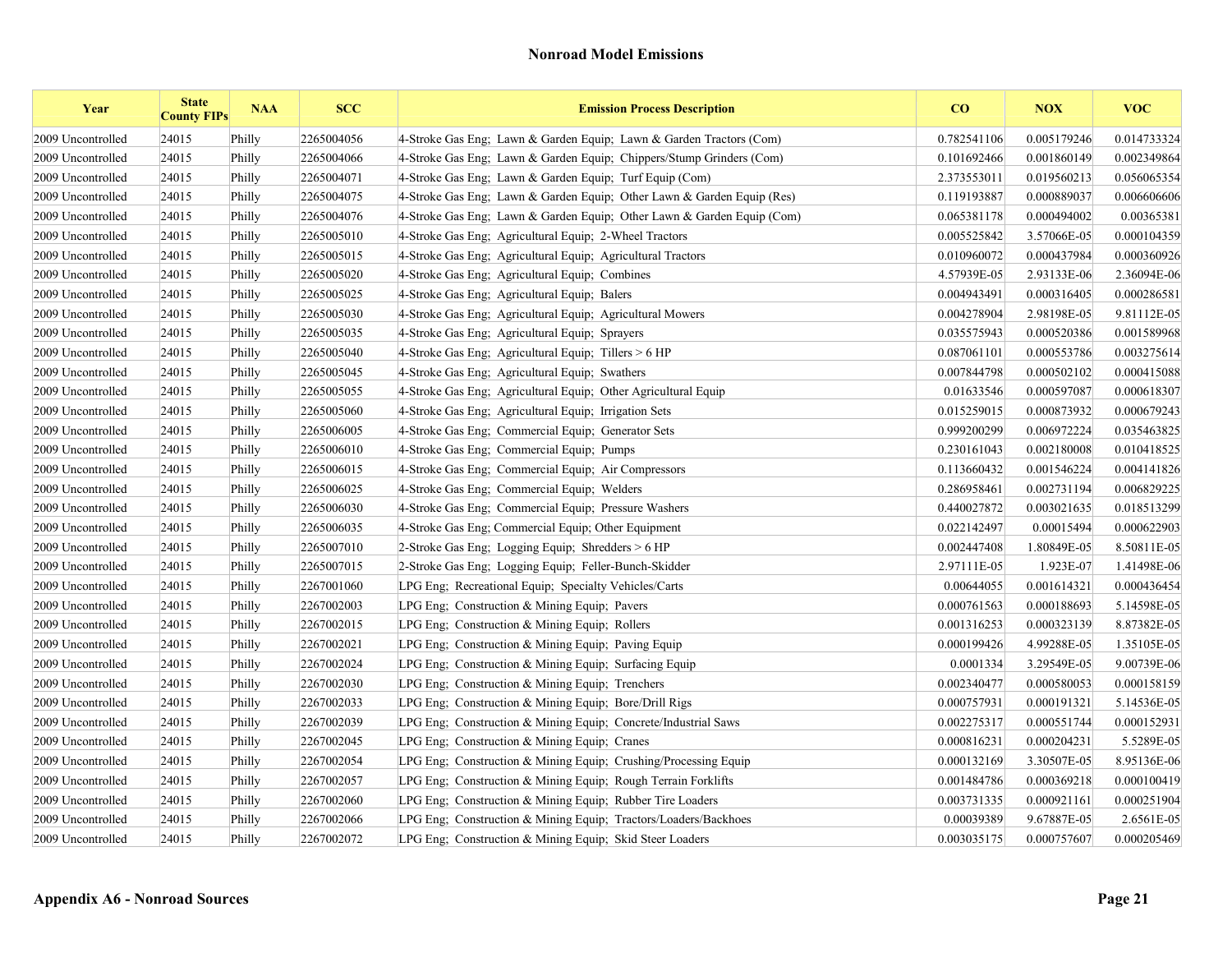| Year              | <b>State</b><br><b>County FIPs</b> | <b>NAA</b> | <b>SCC</b> | <b>Emission Process Description</b>                                 | CO          | <b>NOX</b>  | <b>VOC</b>  |
|-------------------|------------------------------------|------------|------------|---------------------------------------------------------------------|-------------|-------------|-------------|
| 2009 Uncontrolled | 24015                              | Philly     | 2267002081 | LPG Eng; Construction & Mining Equip; Other Construction Equip      | 0.001223293 | 0.00030675  | 8.29073E-05 |
| 2009 Uncontrolled | 24015                              | Philly     | 2267003010 | LPG Eng; Industrial Equip; Aerial Lifts                             | 0.007991147 | 0.002005618 | 0.000541711 |
| 2009 Uncontrolled | 24015                              | Philly     | 2267003020 | LPG Eng; Industrial Equip; Forklifts                                | 0.763133752 | 0.188912262 | 0.051554419 |
| 2009 Uncontrolled | 24015                              | Philly     | 2267003030 | LPG Eng; Industrial Equip; Sweepers/Scrubbers                       | 0.005879496 | 0.001438111 | 0.00039602  |
| 2009 Uncontrolled | 24015                              | Philly     | 2267003040 | LPG Eng: Industrial Equip: Other General Industrial Equip           | 0.001801572 | 0.000444382 | 0.000121599 |
| 2009 Uncontrolled | 24015                              | Philly     | 2267003050 | LPG Eng; Industrial Equip; Other Material H&ling Equip              | 0.000431627 | 0.000108215 | 2.92518E-05 |
| 2009 Uncontrolled | 24015                              | Philly     | 2267003070 | LPG Eng; Industrial Equip; Terminal Tractors                        | 0.003604057 | 0.000878967 | 0.000242581 |
| 2009 Uncontrolled | 24015                              | Philly     | 2267004066 | LPG Eng; Lawn & Garden Equip; Chippers/Stump Grinders (Com)         | 0.006475082 | 0.001597083 | 0.000437038 |
| 2009 Uncontrolled | 24015                              | Philly     | 2267005055 | LPG Eng; Agri Equip; Other Equip                                    | 2.79439E-05 | 6.95809E-06 | 1.89054E-06 |
| 2009 Uncontrolled | 24015                              | Philly     | 2267005060 | LPG Eng; Agricultural Equip; Irrigation Sets                        | 4.37644E-05 | 1.07381E-05 | 2.95007E-06 |
| 2009 Uncontrolled | 24015                              | Philly     | 2267006005 | LPG Eng; Commercial Equip; Generator Sets                           | 0.01190116  | 0.004433929 | 0.000905163 |
| 2009 Uncontrolled | 24015                              | Philly     | 2267006010 | LPG Eng; Commercial Equip; Pumps                                    | 0.002813966 | 0.001031833 | 0.000213158 |
| 2009 Uncontrolled | 24015                              | Philly     | 2267006015 | LPG Eng; Commercial Equip; Air Compressors                          | 0.003432429 | 0.001245225 | 0.000259308 |
| 2009 Uncontrolled | 24015                              | Philly     | 2267006025 | LPG Eng; Commercial Equip; Welders                                  | 0.006195049 | 0.001552782 | 0.000419817 |
| 2009 Uncontrolled | 24015                              | Philly     | 2267006030 | LPG Eng; Commercial Equip; Pressure Washers                         | 7.90677E-05 | 2.006E-05   | 5.37454E-06 |
| 2009 Uncontrolled | 24015                              | Philly     | 2267006035 | LPG Eng; Commercial Equip; Other Equipment                          | 5.41417E-05 | 1.95595E-05 | 4.08593E-06 |
| 2009 Uncontrolled | 24015                              | Philly     | 2268002081 | CNG Eng; Construction & Mining Equip; Other Construction Equip      | 4.80854E-05 | 1.20578E-05 | 1.92082E-07 |
| 2009 Uncontrolled | 24015                              | Philly     | 2268003020 | CNG Eng: Industrial Equip: Forklifts                                | 0.053835973 | 0.013308967 | 0.00021429  |
| 2009 Uncontrolled | 24015                              | Philly     | 2268003030 | CNG Eng; Industrial Equip; Sweepers/Scrubbers                       | 6.12281E-05 | 1.51247E-05 | 2.43667E-07 |
| 2009 Uncontrolled | 24015                              | Philly     | 2268003040 | CNG Eng; Industrial Equip; Other General Industrial Equip           | 3.33457E-05 | 8.24001E-06 | 1.32716E-07 |
| 2009 Uncontrolled | 24015                              | Philly     | 2268003060 | CNG Eng; Industrial Equip; AC\Refrigeration                         | 0.000150142 | 3.69411E-05 | 5.96926E-07 |
| 2009 Uncontrolled | 24015                              | Philly     | 2268003070 | CNG Eng; Industrial Equip; Terminal Tractors                        | 0.000251918 | 6.14126E-05 | 9.99283E-07 |
| 2009 Uncontrolled | 24015                              | Philly     | 2268005055 | CNG Eng; Agri Equip; Other Equip                                    | 2.09034E-05 | 4.70013E-06 | 8.13358E-08 |
| 2009 Uncontrolled | 24015                              | Philly     | 2268005060 | CNG Eng; Agricultural Equip; Irrigation Sets                        | 0.000224292 | 5.015E-05   | 8.71602E-07 |
| 2009 Uncontrolled | 24015                              | Philly     | 2268006005 | CNG Eng; Commercial Equip; Generator Sets                           | 0.003449388 | 0.001272879 | 1.54262E-05 |
| 2009 Uncontrolled | 24015                              | Philly     | 2268006010 | CNG Eng; Commercial Equip; Pumps                                    | 0.000177685 | 6.49769E-05 | 7.92817E-07 |
| 2009 Uncontrolled | 24015                              | Philly     | 2268006015 | CNG Eng; Commercial Equip; Air Compressors                          | 0.000255044 | 9.21835E-05 | 1.13466E-06 |
| 2009 Uncontrolled | 24015                              | Philly     | 2268006020 | CNG Eng: Commercial Equip: Gas Compressors                          | 0.014771669 | 0.003301493 | 5.73975E-05 |
| 2009 Uncontrolled | 24015                              | Philly     | 2270001060 | Diesel Eng; Recreational Equip; Specialty Vehicles/Carts            | 0.01691541  | 0.016904154 | 0.004490464 |
| 2009 Uncontrolled | 24015                              | Philly     | 2270002003 | Diesel Eng; Construction & Mining Equip; Pavers                     | 0.00514999  | 0.013684551 | 0.001071255 |
| 2009 Uncontrolled | 24015                              | Philly     | 2270002006 | Diesel Eng; Construction & Mining Equip; Tampers/Rammers            | 1.83878E-05 | 2.67259E-05 | 4.28874E-06 |
| 2009 Uncontrolled | 24015                              | Philly     | 2270002009 | Diesel Eng; Construction & Mining Equip; Plate Compactors           | 0.00027232  | 0.0004123   | 6.61036E-05 |
| 2009 Uncontrolled | 24015                              | Philly     | 2270002015 | Diesel Eng: Construction & Mining Equip: Rollers                    | 0.015410859 | 0.033667666 | 0.002898985 |
| 2009 Uncontrolled | 24015                              | Philly     | 2270002018 | Diesel Eng; Construction & Mining Equip; Scrapers                   | 0.013642151 | 0.036058998 | 0.001874074 |
| 2009 Uncontrolled | 24015                              | Philly     | 2270002021 | Diesel Eng; Construction & Mining Equip; Paving Equip               | 0.000956339 | 0.002088474 | 0.000187484 |
| 2009 Uncontrolled | 24015                              | Philly     | 2270002024 | Diesel Eng; Construction & Mining Equip; Surfacing Equip            | 0.000757215 | 0.001372826 | 0.000119423 |
| 2009 Uncontrolled | 24015                              | Philly     | 2270002027 | Diesel Eng; Construction & Mining Equip; Signal Boards/Light Plants | 0.001955125 | 0.003696113 | 0.000519784 |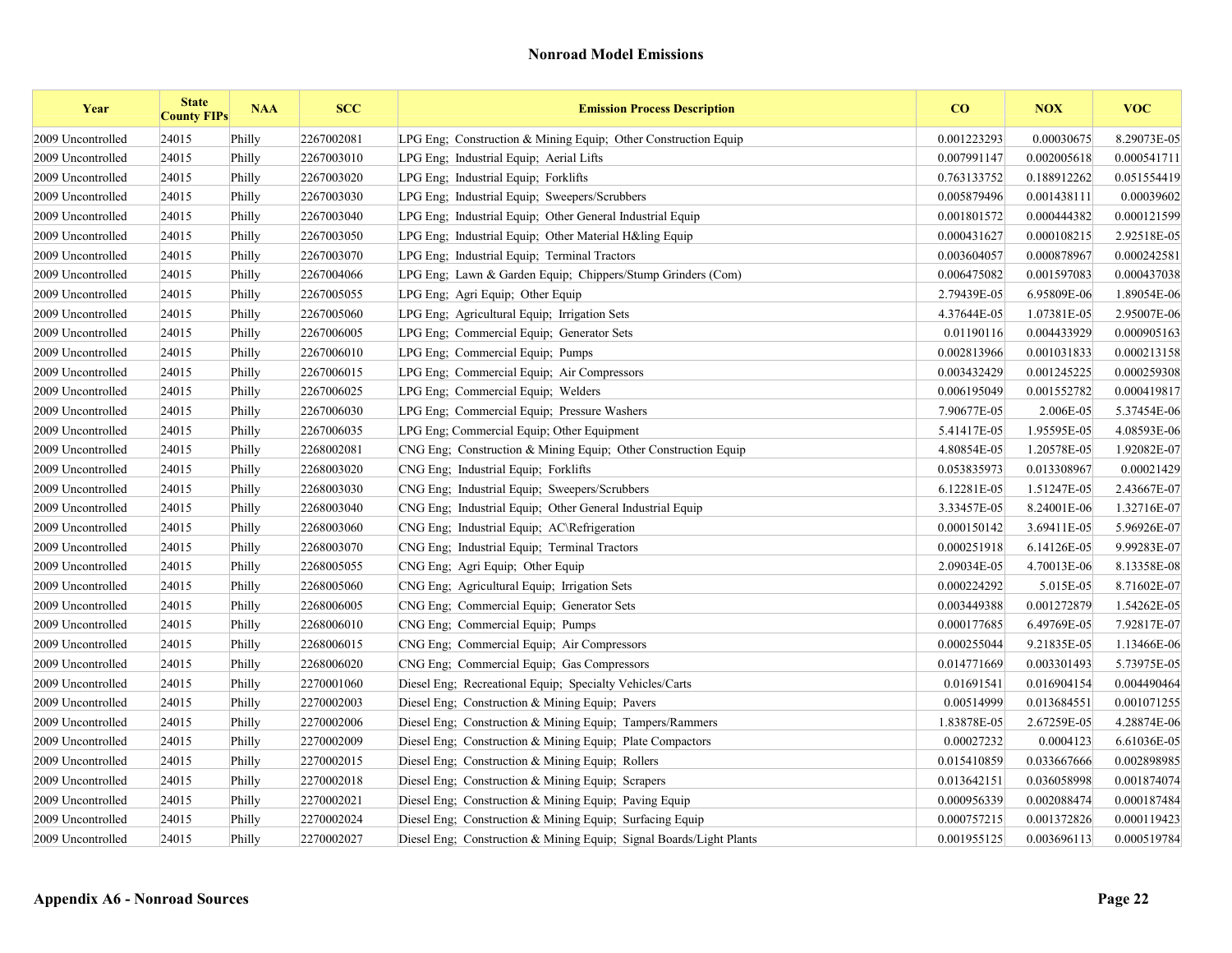| Year              | <b>State</b><br><b>County FIPs</b> | <b>NAA</b> | <b>SCC</b> | <b>Emission Process Description</b>                                | CO          | <b>NOX</b>  | <b>VOC</b>  |
|-------------------|------------------------------------|------------|------------|--------------------------------------------------------------------|-------------|-------------|-------------|
| 2009 Uncontrolled | 24015                              | Philly     | 2270002030 | Diesel Eng: Construction & Mining Equip: Trenchers                 | 0.009717782 | 0.015755885 | 0.0016472   |
| 2009 Uncontrolled | 24015                              | Philly     | 2270002033 | Diesel Eng; Construction & Mining Equip; Bore/Drill Rigs           | 0.005912875 | 0.018169395 | 0.001470897 |
| 2009 Uncontrolled | 24015                              | Philly     | 2270002036 | Diesel Eng: Construction & Mining Equip: Excavators                | 0.04227264  | 0.137928497 | 0.009358289 |
| 2009 Uncontrolled | 24015                              | Philly     | 2270002039 | Diesel Eng; Construction & Mining Equip; Concrete/Industrial Saws  | 0.000747434 | 0.001056357 | 0.000124104 |
| 2009 Uncontrolled | 24015                              | Philly     | 2270002042 | Diesel Eng; Construction & Mining Equip; Cement & Mortar Mixers    | 0.000300547 | 0.000688196 | 7.70392E-05 |
| 2009 Uncontrolled | 24015                              | Philly     | 2270002045 | Diesel Eng; Construction & Mining Equip; Cranes                    | 0.007510467 | 0.035282096 | 0.002179165 |
| 2009 Uncontrolled | 24015                              | Philly     | 2270002048 | Diesel Eng; Construction & Mining Equip; Graders                   | 0.009229926 | 0.034921619 | 0.00230371  |
| 2009 Uncontrolled | 24015                              | Philly     | 2270002051 | Diesel Eng; Construction & Mining Equip; Off-highway Trucks        | 0.034441981 | 0.121788868 | 0.006559128 |
| 2009 Uncontrolled | 24015                              | Philly     | 2270002054 | Diesel Eng; Construction & Mining Equip; Crushing/Processing Equip | 0.001806842 | 0.006122412 | 0.000432604 |
| 2009 Uncontrolled | 24015                              | Philly     | 2270002057 | Diesel Eng; Construction & Mining Equip; Rough Terrain Forklifts   | 0.024085622 | 0.043871143 | 0.004276857 |
| 2009 Uncontrolled | 24015                              | Philly     | 2270002060 | Diesel Eng: Construction & Mining Equip: Rubber Tire Loaders       | 0.05698997  | 0.158911107 | 0.01059297  |
| 2009 Uncontrolled | 24015                              | Philly     | 2270002066 | Diesel Eng; Construction & Mining Equip; Tractors/Loaders/Backhoes | 0.087549146 | 0.100401707 | 0.021097306 |
| 2009 Uncontrolled | 24015                              | Philly     | 2270002069 | Diesel Eng; Construction & Mining Equip; Crawler Tractor/Dozers    | 0.048401032 | 0.140363021 | 0.008876284 |
| 2009 Uncontrolled | 24015                              | Philly     | 2270002072 | Diesel Eng; Construction & Mining Equip; Skid Steer Loaders        | 0.077381443 | 0.065843497 | 0.019079585 |
| 2009 Uncontrolled | 24015                              | Philly     | 2270002075 | Diesel Eng; Construction & Mining Equip; Off-highway Tractors      | 0.006681405 | 0.016301728 | 0.001024406 |
| 2009 Uncontrolled | 24015                              | Philly     | 2270002078 | Diesel Eng; Construction & Mining Equip; Dumpers/Tenders           | 0.000236608 | 0.000210889 | 6.23764E-05 |
| 2009 Uncontrolled | 24015                              | Philly     | 2270002081 | Diesel Eng: Construction & Mining Equip: Other Construction Equip  | 0.007022276 | 0.015779039 | 0.001078734 |
| 2009 Uncontrolled | 24015                              | Philly     | 2270003010 | Diesel Eng; Industrial Equip; Aerial Lifts                         | 0.001870949 | 0.001749039 | 0.000492311 |
| 2009 Uncontrolled | 24015                              | Philly     | 2270003020 | Diesel Eng; Industrial Equip; Forklifts                            | 0.011771476 | 0.021160393 | 0.001967403 |
| 2009 Uncontrolled | 24015                              | Philly     | 2270003030 | Diesel Eng; Industrial Equip; Sweepers/Scrubbers                   | 0.002721245 | 0.010305787 | 0.000804534 |
| 2009 Uncontrolled | 24015                              | Philly     | 2270003040 | Diesel Eng; Industrial Equip; Other General Industrial Equip       | 0.002838195 | 0.011026845 | 0.000850233 |
| 2009 Uncontrolled | 24015                              | Philly     | 2270003050 | Diesel Eng; Industrial Equip; Other Material H&ling Equip          | 0.000313428 | 0.000500529 | 8.8108E-05  |
| 2009 Uncontrolled | 24015                              | Philly     | 2270003060 | Diesel Eng; Industrial Equip; AC\Refrigeration                     | 0.017223761 | 0.03856589  | 0.003961933 |
| 2009 Uncontrolled | 24015                              | Philly     | 2270003070 | Diesel Eng; Industrial Equip; Terminal Tractors                    | 0.00424846  | 0.014221553 | 0.001020008 |
| 2009 Uncontrolled | 24015                              | Philly     | 2270004031 | Diesel Eng; Lawn & Garden Equip; Leafblowers/Vacuums (Com)         | 7.22965E-07 | 1.20467E-06 | 2.13461E-07 |
| 2009 Uncontrolled | 24015                              | Philly     | 2270004046 | Diesel Eng; Lawn & Garden Equip; Front Mowers (Com)                | 0.003744891 | 0.007069073 | 0.001007588 |
| 2009 Uncontrolled | 24015                              | Philly     | 2270004056 | Diesel Eng; Lawn & Garden Equip; Lawn & Garden Tractors (Com)      | 0.000784134 | 0.001409624 | 0.000207079 |
| 2009 Uncontrolled | 24015                              | Philly     | 2270004066 | Diesel Eng; Lawn & Garden Equip; Chippers/Stump Grinders (Com)     | 0.004251299 | 0.011395358 | 0.001065285 |
| 2009 Uncontrolled | 24015                              | Philly     | 2270004071 | Diesel Eng; Lawn & Garden Equip; Turf Equip (Com)                  | 0.000396159 | 0.001111735 | 0.000101973 |
| 2009 Uncontrolled | 24015                              | Philly     | 2270004076 | Diesel Eng; Lawn & Garden Equip; Other Lawn & Garden Equip (Com)   | 1.53286E-05 | 2.95915E-05 | 3.97871E-06 |
| 2009 Uncontrolled | 24015                              | Philly     | 2270005010 | Diesel Eng; Agricultural Equip; 2-Wheel Tractors                   | 7.4211E-06  | 6.11833E-06 | 1.07721E-06 |
| 2009 Uncontrolled | 24015                              | Philly     | 2270005015 | Diesel Eng; Agricultural Equip; Agricultural Tractors              | 0.147293288 | 0.304077611 | 0.028641804 |
| 2009 Uncontrolled | 24015                              | Philly     | 2270005020 | Diesel Eng; Agricultural Equip; Combines                           | 0.011127684 | 0.031409638 | 0.002599458 |
| 2009 Uncontrolled | 24015                              | Philly     | 2270005025 | Diesel Eng; Agricultural Equip; Balers                             | 9.68311E-05 | 0.000146132 | 2.32676E-05 |
| 2009 Uncontrolled | 24015                              | Philly     | 2270005030 | Diesel Eng; Agricultural Equip; Agricultural Mowers                | 2.3062E-05  | 2.94995E-05 | 4.15873E-06 |
| 2009 Uncontrolled | 24015                              | Philly     | 2270005035 | Diesel Eng: Agricultural Equip: Sprayers                           | 0.001153667 | 0.002398012 | 0.000310843 |
| 2009 Uncontrolled | 24015                              | Philly     | 2270005040 | Diesel Eng; Agricultural Equip; Tillers > 6HP                      | 3.27387E-06 | 5.90118E-06 | 5.1835E-07  |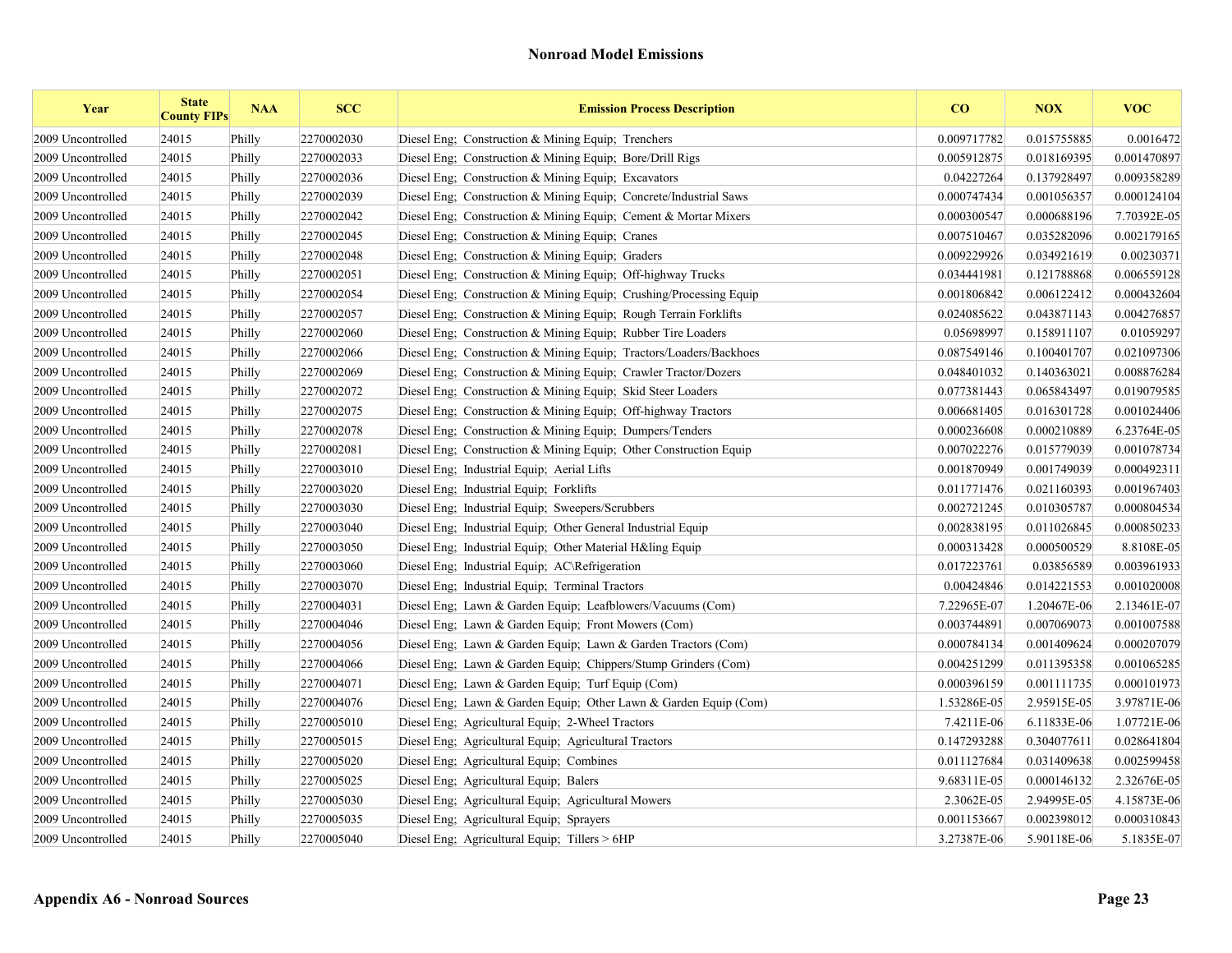| Year              | <b>State</b><br><b>County FIPs</b> | <b>NAA</b>         | <b>SCC</b> | <b>Emission Process Description</b>                           | CO          | <b>NOX</b>  | <b>VOC</b>  |
|-------------------|------------------------------------|--------------------|------------|---------------------------------------------------------------|-------------|-------------|-------------|
| 2009 Uncontrolled | 24015                              | Philly             | 2270005045 | Diesel Eng; Agricultural Equip; Swathers                      | 0.001274893 | 0.002209772 | 0.000254793 |
| 2009 Uncontrolled | 24015                              | Philly             | 2270005055 | Diesel Eng; Agricultural Equip; Other Agricultural Equip      | 0.00300919  | 0.006362922 | 0.000633418 |
| 2009 Uncontrolled | 24015                              | Philly             | 2270005060 | Diesel Eng; Agricultural Equip; Irrigation Sets               | 0.001434615 | 0.004249179 | 0.000407618 |
| 2009 Uncontrolled | 24015                              | Philly             | 2270006005 | Diesel Eng; Commercial Equip; Generator Sets                  | 0.006999386 | 0.015180342 | 0.001892938 |
| 2009 Uncontrolled | 24015                              | Philly             | 2270006010 | Diesel Eng; Commercial Equip; Pumps                           | 0.001651792 | 0.003630322 | 0.000428324 |
| 2009 Uncontrolled | 24015                              | Philly             | 2270006015 | Diesel Eng; Commercial Equip; Air Compressors                 | 0.003594597 | 0.009084134 | 0.000897431 |
| 2009 Uncontrolled | 24015                              | Philly             | 2270006025 | Diesel Eng; Commercial Equip; Welders                         | 0.005657303 | 0.004432689 | 0.001417132 |
| 2009 Uncontrolled | 24015                              | Philly             | 2270006030 | Diesel Eng; Commercial Equip; Pressure Washers                | 0.000208014 | 0.000508116 | 6.0844E-05  |
| 2009 Uncontrolled | 24015                              | Philly             | 2270006035 | Diesel Eng; Commercial Equip; Other Equipment                 | 0.000158445 | 0.000387625 | 3.97479E-05 |
| 2009 Uncontrolled | 24015                              | Philly             | 2270007015 | Diesel Eng; Logging Equip; Feller-Bunch-Skidder               | 0.000191314 | 0.000704161 | 4.57488E-05 |
| 2009 Uncontrolled | 24015                              | Philly             | 2282005010 | 2-Stroke Gas Eng; Marine Pleasure Craft; Outboard             | 5.958922664 | 0.13388077  | 3.251869831 |
| 2009 Uncontrolled | 24015                              | Philly             | 2282005015 | 2-Stroke Gas Eng; Marine Pleasure Craft; Personal Water Craft | 2.314581173 | 0.038797339 | 1.048115845 |
| 2009 Uncontrolled | 24015                              | Philly             | 2282010005 | 4-Stroke Gas Eng; Marine Pleasure Craft; Inboard-Sterndrive   | 3.046023079 | 0.178350508 | 0.242625526 |
| 2009 Uncontrolled | 24015                              | Philly             | 2282020005 | Diesel Eng; Marine Pleasure Craft; Inboard-Sterndrive         | 0.03238696  | 0.205610082 | 0.00759817  |
| 2009 Uncontrolled | 24015                              | Philly             | 2282020010 | Diesel Eng; Marine Pleasure Craft; Outboard                   | 0.000450147 | 0.000741694 | 0.000141545 |
| 2009 Uncontrolled | 24015                              | Philly             | 2285002015 | Diesel Eng; Railroad Equip; RR Maintenance                    | 0.003098474 | 0.004451539 | 0.000761773 |
| 2009 Uncontrolled | 24015                              | Philly             | 2285004015 | 4-Stroke Gas Eng; Railroad Equip; RR Maintenance              | 0.009784315 | 7.40869E-05 | 0.000257857 |
| 2009 Uncontrolled | 24015                              | Philly             | 2285006015 | LPG Eng; Railroad Equip; RR Maintenance                       | 4.76591E-05 | 1.18902E-05 | 3.22179E-06 |
| 2009 Uncontrolled |                                    | Cecil County Total |            |                                                               | 35.445      | 2.496       | 8.700       |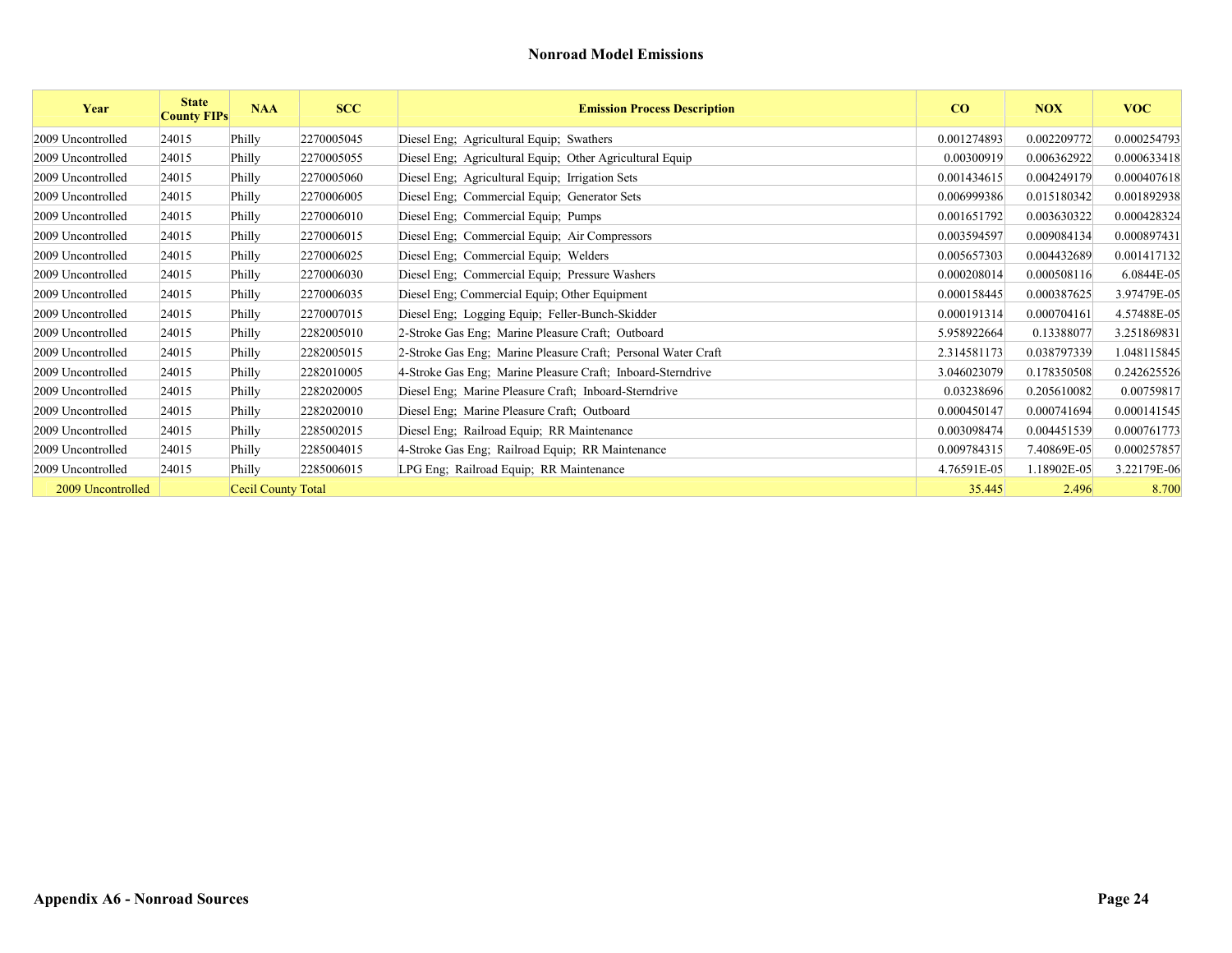| Year            | <b>State</b><br><b>County FIPs</b> | <b>NAA</b> | <b>SCC</b> | <b>Emission Process Description</b>                                        | CO          | <b>NOX</b>  | <b>VOC</b>  |
|-----------------|------------------------------------|------------|------------|----------------------------------------------------------------------------|-------------|-------------|-------------|
| 2009 Controlled | 24015                              | Philly     | 2260001010 | 2-Stroke Gas Eng: Recreational Equip: Motorcycles: Off-road                | 0.791734609 | 0.004100407 | 0.87436034  |
| 2009 Controlled | 24015                              | Philly     | 2260001030 | 2-Stroke Gas Eng; Recreational Equip; Offroad Motorcycles/ATVs             | 1.121401848 | 0.005690214 | 1.084508105 |
| 2009 Controlled | 24015                              | Philly     | 2260001060 | 2-Stroke Gas Eng: Recreational Equip: Specialty Vehicles/Carts             | 0.717614568 | 0.00460107  | 0.022486705 |
| 2009 Controlled | 24015                              | Philly     | 2260002006 | 2-Stroke Gas Eng; Construction & Mining Equip; Tampers/Rammers             | 0.023077983 | 0.000100888 | 0.005147533 |
| 2009 Controlled | 24015                              | Philly     | 2260002009 | 2-Stroke Gas Eng: Construction & Mining Equip: Plate Compactors            | 0.000860456 | 6.59624E-06 | 0.000187317 |
| 2009 Controlled | 24015                              | Philly     | 2260002021 | 2-Stroke Gas Eng: Construction & Mining Equip: Paving Equip                | 0.001038254 | 7.89927E-06 | 0.000221453 |
| 2009 Controlled | 24015                              | Philly     | 2260002027 | 2-Stroke Gas Eng: Construction & Mining Equip; Signal Boards/Light Plants  | 8.14252E-06 | 5.97158E-08 | 1.89615E-06 |
| 2009 Controlled | 24015                              | Philly     | 2260002039 | 2-Stroke Gas Eng; Construction & Mining Equip; Concrete/Industrial Saws    | 0.059782672 | 0.000259572 | 0.012555851 |
| 2009 Controlled | 24015                              | Philly     | 2260002054 | 2-Stroke Gas Eng; Construction & Mining Equip; Crushing/Processing Equip   | 0.000212025 | 1.55495E-06 | 4.4189E-05  |
| 2009 Controlled | 24015                              | Philly     | 2260003030 | 2-Stroke Gas Eng; Industrial Equip; Sweepers/Scrubbers                     | 0.000153905 | 1.12871E-06 | 3.41546E-05 |
| 2009 Controlled | 24015                              | Philly     | 2260003040 | 2-Stroke Gas Eng; Industrial Equip; Other General Industrial Equip         | 1.21214E-05 | 8.88959E-08 | 2.58568E-06 |
| 2009 Controlled | 24015                              | Philly     | 2260004015 | 2-Stroke Gas Eng; Lawn & Garden Equip; Rotary Tillers $\leq 6$ HP (Res)    | 0.003496197 | 2.44844E-05 | 0.001289282 |
| 2009 Controlled | 24015                              | Philly     | 2260004016 | 2-Stroke Gas Eng; Lawn & Garden Equip; Rotary Tillers < 6 HP (Com)         | 0.007123586 | 5.50552E-05 | 0.001763091 |
| 2009 Controlled | 24015                              | Philly     | 2260004020 | 2-Stroke Gas Eng; Lawn & Garden Equip; Chain Saws < 6 HP (Res)             | 0.029210762 | 0.0002216   | 0.011208077 |
| 2009 Controlled | 24015                              | Philly     | 2260004021 | 2-Stroke Gas Eng; Lawn & Garden Equip; Chain Saws < 6 HP (Com)             | 0.087266535 | 0.00039215  | 0.021730703 |
| 2009 Controlled | 24015                              | Philly     | 2260004025 | 2-Stroke Gas Eng; Lawn & Garden Equip; Trimmers/Edgers/Brush Cutters (Res) | 0.060349674 | 0.000497004 | 0.022380039 |
| 2009 Controlled | 24015                              | Philly     | 2260004026 | 2-Stroke Gas Eng; Lawn & Garden Equip; Trimmers/Edgers/Brush Cutters (Com) | 0.076255437 | 0.000551138 | 0.017994888 |
| 2009 Controlled | 24015                              | Philly     | 2260004030 | 2-Stroke Gas Eng: Lawn & Garden Equip: Leafblowers/Vacuums (Res)           | 0.040907015 | 0.000317564 | 0.014990696 |
| 2009 Controlled | 24015                              | Philly     | 2260004031 | 2-Stroke Gas Eng; Lawn & Garden Equip; Leafblowers/Vacuums (Com)           | 0.085138267 | 0.000513969 | 0.018002143 |
| 2009 Controlled | 24015                              | Philly     | 2260004035 | 2-Stroke Gas Eng; Lawn & Garden Equip; Snowblowers (Res)                   |             |             | 0.004848373 |
| 2009 Controlled | 24015                              | Philly     | 2260004036 | 2-Stroke Gas Eng; Lawn & Garden Equip; Snowblowers (Com)                   |             |             | 0.000329761 |
| 2009 Controlled | 24015                              | Philly     | 2260004071 | 2-Stroke Gas Eng: Lawn & Garden Equip: Turf Equip (Com)                    | 3.00928E-05 | 2.35133E-07 | 5.74493E-06 |
| 2009 Controlled | 24015                              | Philly     | 2260005035 | 2-Stroke Gas Eng: Agricultural Equip: Sprayers                             | 0.00077277  | 6.91765E-06 | 0.000188984 |
| 2009 Controlled | 24015                              | Philly     | 2260006005 | 2-Stroke Gas Eng: Commercial Equip: Generator Sets                         | 0.002047321 | 1.59497E-05 | 0.000459489 |
| 2009 Controlled | 24015                              | Philly     | 2260006010 | 2-Stroke Gas Eng; Commercial Equip; Pumps                                  | 0.01344928  | 0.000108556 | 0.003216154 |
| 2009 Controlled | 24015                              | Philly     | 2260006015 | 2-Stroke Gas Eng; Commercial Equip; Air Compressors                        | 5.66219E-06 | 4.15255E-08 | 1.17598E-06 |
| 2009 Controlled | 24015                              | Philly     | 2260006035 | 2-Stroke Gas Eng; Commercial Equip; Other Equipment                        | 8.90935E-05 | 6.53396E-07 | 1.8387E-05  |
| 2009 Controlled | 24015                              | Philly     | 2260007005 | 2-Stroke Gas Eng; Logging Equip; Chain Saws > 6 HP                         | 0.000878826 | 3.61511E-06 | 0.000199805 |
| 2009 Controlled | 24015                              | Philly     | 2265001010 | 4-Stroke Gas Eng; Recreational Equip; Motorcycles: Off-road                | 0.3414935   | 0.003787209 | 0.034756649 |
| 2009 Controlled | 24015                              | Philly     | 2265001030 | 4-Stroke Gas Eng; Recreational Equip; Offroad Motorcycles/ATVs             | 3.626232609 | 0.03444953  | 0.38328632  |
| 2009 Controlled | 24015                              | Philly     | 2265001050 | 4-Stroke Gas Eng; Recreational Equip; Golf Carts                           | 1.025424793 | 0.00480093  | 0.01603484  |
| 2009 Controlled | 24015                              | Philly     | 2265001060 | 4-Stroke Gas Eng; Recreational Equip; Specialty Vehicles/Carts             | 0.589869919 | 0.004591172 | 0.02579478  |
| 2009 Controlled | 24015                              | Philly     | 2265002003 | 4-Stroke Gas Eng; Construction $\&$ Mining Equip; Pavers                   | 0.02621064  | 0.000191745 | 0.000438038 |
| 2009 Controlled | 24015                              | Philly     | 2265002006 | 4-Stroke Gas Eng: Construction & Mining Equip: Tampers/Rammers             | 0.000217096 | 1.17979E-06 | 4.16852E-06 |
| 2009 Controlled | 24015                              | Philly     | 2265002009 | 4-Stroke Gas Eng: Construction & Mining Equip: Plate Compactors            | 0.048682266 | 0.000237005 | 0.001553014 |
| 2009 Controlled | 24015                              | Philly     | 2265002015 | 4-Stroke Gas Eng: Construction & Mining Equip: Rollers                     | 0.048672629 | 0.000309588 | 0.000734114 |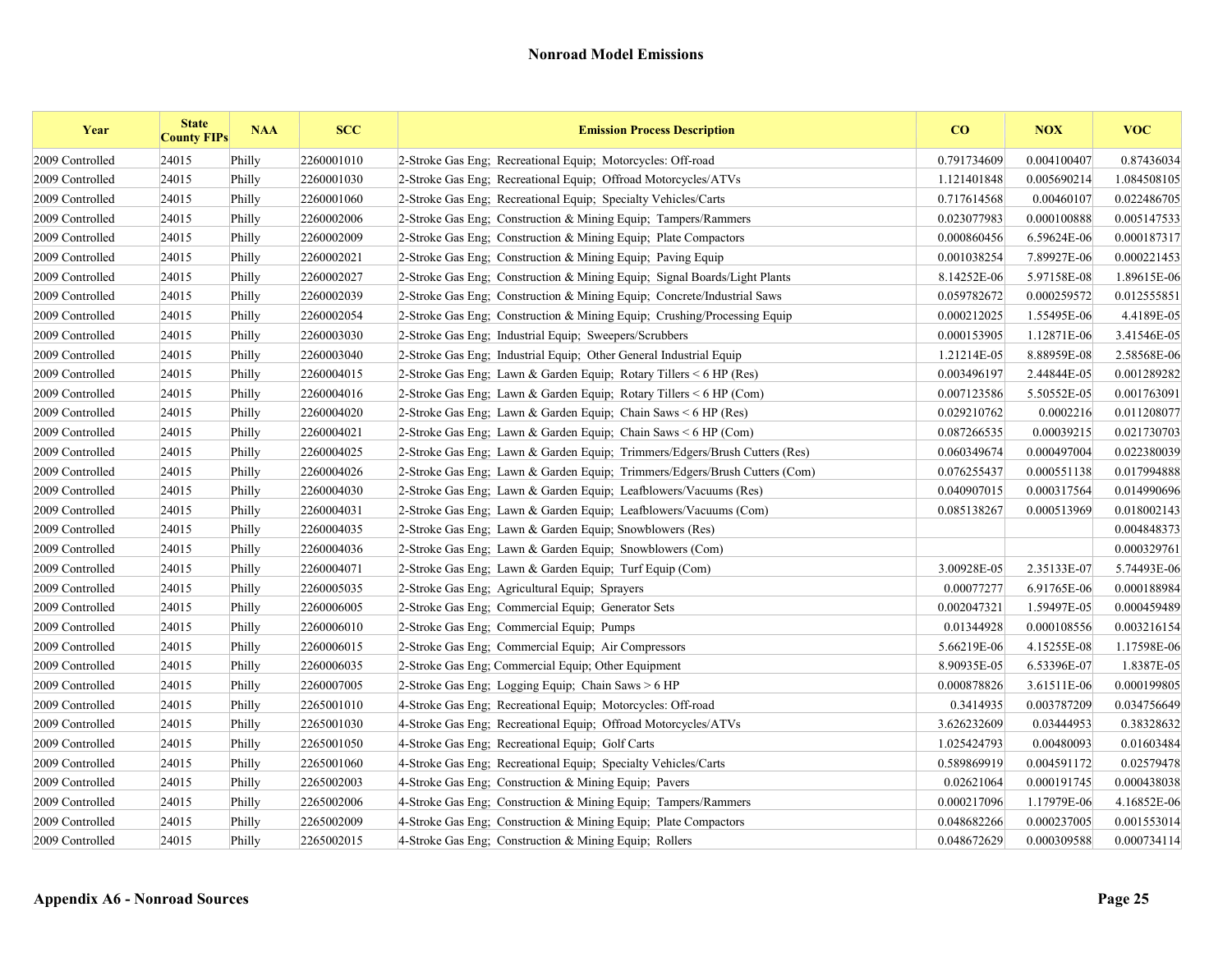| Year            | <b>State</b><br><b>County FIPs</b> | <b>NAA</b> | <b>SCC</b> | <b>Emission Process Description</b>                                        | CO          | <b>NOX</b>  | <b>VOC</b>  |
|-----------------|------------------------------------|------------|------------|----------------------------------------------------------------------------|-------------|-------------|-------------|
| 2009 Controlled | 24015                              | Philly     | 2265002021 | 4-Stroke Gas Eng; Construction & Mining Equip; Paving Equip                | 0.09726305  | 0.000534329 | 0.002425347 |
| 2009 Controlled | 24015                              | Philly     | 2265002024 | 4-Stroke Gas Eng: Construction & Mining Equip: Surfacing Equip             | 0.043940147 | 0.000219053 | 0.000803354 |
| 2009 Controlled | 24015                              | Philly     | 2265002027 | 4-Stroke Gas Eng: Construction & Mining Equip: Signal Boards/Light Plants  | 0.002229552 | 1.00045E-05 | 5.00716E-05 |
| 2009 Controlled | 24015                              | Philly     | 2265002030 | 4-Stroke Gas Eng; Construction & Mining Equip; Trenchers                   | 0.07947206  | 0.000573021 | 0.001508785 |
| 2009 Controlled | 24015                              | Philly     | 2265002033 | 4-Stroke Gas Eng: Construction & Mining Equip: Bore/Drill Rigs             | 0.022885665 | 0.000207908 | 0.001012966 |
| 2009 Controlled | 24015                              | Philly     | 2265002039 | 4-Stroke Gas Eng; Construction & Mining Equip; Concrete/Industrial Saws    | 0.199806394 | 0.001028607 | 0.002756018 |
| 2009 Controlled | 24015                              | Philly     | 2265002042 | 4-Stroke Gas Eng; Construction & Mining Equip; Cement & Mortar Mixers      | 0.0827499   | 0.000501361 | 0.003071871 |
| 2009 Controlled | 24015                              | Philly     | 2265002045 | 4-Stroke Gas Eng; Construction & Mining Equip; Cranes                      | 0.002737819 | 0.000104489 | 9.33979E-05 |
| 2009 Controlled | 24015                              | Philly     | 2265002054 | 4-Stroke Gas Eng; Construction & Mining Equip; Crushing/Processing Equip   | 0.011891196 | 7.15427E-05 | 0.000214124 |
| 2009 Controlled | 24015                              | Philly     | 2265002057 | 4-Stroke Gas Eng; Construction & Mining Equip; Rough Terrain Forklifts     | 0.002794405 | 0.000152753 | 0.000115138 |
| 2009 Controlled | 24015                              | Philly     | 2265002060 | 4-Stroke Gas Eng: Construction & Mining Equip: Rubber Tire Loaders         | 0.005323543 | 0.000303483 | 0.000219533 |
| 2009 Controlled | 24015                              | Philly     | 2265002066 | 4-Stroke Gas Eng; Construction & Mining Equip; Tractors/Loaders/Backhoes   | 0.064322078 | 0.000345539 | 0.000949749 |
| 2009 Controlled | 24015                              | Philly     | 2265002072 | 4-Stroke Gas Eng; Construction & Mining Equip; Skid Steer Loaders          | 0.02600169  | 0.000449872 | 0.000632817 |
| 2009 Controlled | 24015                              | Philly     | 2265002078 | 4-Stroke Gas Eng; Construction & Mining Equip; Dumpers/Tenders             | 0.012873223 | 8.4232E-05  | 0.000461241 |
| 2009 Controlled | 24015                              | Philly     | 2265002081 | 4-Stroke Gas Eng; Construction & Mining Equip; Other Construction Equip    | 0.002753274 | 0.000161556 | 0.000122425 |
| 2009 Controlled | 24015                              | Philly     | 2265003010 | 4-Stroke Gas Eng; Industrial Equip; Aerial Lifts                           | 0.0223768   | 0.000625043 | 0.000692277 |
| 2009 Controlled | 24015                              | Philly     | 2265003020 | 4-Stroke Gas Eng; Industrial Equip; Forklifts                              | 0.032047306 | 0.001823703 | 0.001312255 |
| 2009 Controlled | 24015                              | Philly     | 2265003030 | 4-Stroke Gas Eng: Industrial Equip: Sweepers/Scrubbers                     | 0.018234748 | 0.000248953 | 0.000376384 |
| 2009 Controlled | 24015                              | Philly     | 2265003040 | 4-Stroke Gas Eng; Industrial Equip; Other General Industrial Equip         | 0.055723066 | 0.000299769 | 0.001273879 |
| 2009 Controlled | 24015                              | Philly     | 2265003050 | 4-Stroke Gas Eng; Industrial Equip; Other Material H&ling Equip            | 0.001731755 | 4.03185E-05 | 4.85506E-05 |
| 2009 Controlled | 24015                              | Philly     | 2265003060 | 4-Stroke Gas Eng; Industrial Equip; AC\Refrigeration                       | 0.001797209 | 9.1999E-06  | 3.36902E-05 |
| 2009 Controlled | 24015                              | Philly     | 2265003070 | 4-Stroke Gas Eng; Industrial Equip; Terminal Tractors                      | 0.001509963 | 8.2579E-05  | 5.51566E-05 |
| 2009 Controlled | 24015                              | Philly     | 2265004010 | 4-Stroke Gas Eng: Lawn & Garden Equip: Lawn Mowers (Res)                   | 1.162543949 | 0.007146018 | 0.114851486 |
| 2009 Controlled | 24015                              | Philly     | 2265004011 | 4-Stroke Gas Eng; Lawn & Garden Equip; Lawn Mowers (Com)                   | 0.427145371 | 0.00181671  | 0.019493257 |
| 2009 Controlled | 24015                              | Philly     | 2265004015 | 4-Stroke Gas Eng; Lawn & Garden Equip; Rotary Tillers < 6 HP (Res)         | 0.097649077 | 0.000602599 | 0.00990165  |
| 2009 Controlled | 24015                              | Philly     | 2265004016 | 4-Stroke Gas Eng; Lawn & Garden Equip; Rotary Tillers $\leq 6$ HP (Com)    | 0.210605315 | 0.001203475 | 0.013053881 |
| 2009 Controlled | 24015                              | Philly     | 2265004025 | 4-Stroke Gas Eng; Lawn & Garden Equip; Trimmers/Edgers/Brush Cutters (Res) | 0.006540812 | 3.7314E-05  | 0.000671029 |
| 2009 Controlled | 24015                              | Philly     | 2265004026 | 4-Stroke Gas Eng; Lawn & Garden Equip; Trimmers/Edgers/Brush Cutters (Com) | 0.011059008 | 5.30988E-05 | 0.000419508 |
| 2009 Controlled | 24015                              | Philly     | 2265004030 | 4-Stroke Gas Eng: Lawn & Garden Equip: Leafblowers/Vacuums (Res)           | 0.012492399 | 7.13695E-05 | 0.001172302 |
| 2009 Controlled | 24015                              | Philly     | 2265004031 | 4-Stroke Gas Eng; Lawn & Garden Equip; Leafblowers/Vacuums (Com)           | 0.445109903 | 0.003421955 | 0.008960016 |
| 2009 Controlled | 24015                              | Philly     | 2265004035 | 4-Stroke Gas Eng; Lawn & Garden Equip; Snowblowers (Res)                   |             |             | 0.00967022  |
| 2009 Controlled | 24015                              | Philly     | 2265004036 | 4-Stroke Gas Eng; Lawn & Garden Equip; Snowblowers (Com)                   |             |             | 0.000733794 |
| 2009 Controlled | 24015                              | Philly     | 2265004040 | 4-Stroke Gas Eng; Lawn & Garden Equip; Rear Eng Riding Mowers (Res)        | 0.290820661 | 0.001654791 | 0.011788975 |
| 2009 Controlled | 24015                              | Philly     | 2265004041 | 4-Stroke Gas Eng; Lawn & Garden Equip; Rear Eng Riding Mowers (Com)        | 0.059444565 | 0.000309354 | 0.000946244 |
| 2009 Controlled | 24015                              | Philly     | 2265004046 | 4-Stroke Gas Eng: Lawn & Garden Equip: Front Mowers (Com)                  | 0.061637584 | 0.00039198  | 0.001727901 |
| 2009 Controlled | 24015                              | Philly     | 2265004051 | 4-Stroke Gas Eng; Lawn & Garden Equip; Shredders $\leq 6$ HP (Com)         | 0.024139816 | 0.000142624 | 0.001629679 |
| 2009 Controlled | 24015                              | Philly     | 2265004055 | 4-Stroke Gas Eng; Lawn & Garden Equip; Lawn & Garden Tractors (Res)        | 3.897388756 | 0.022279004 | 0.131069825 |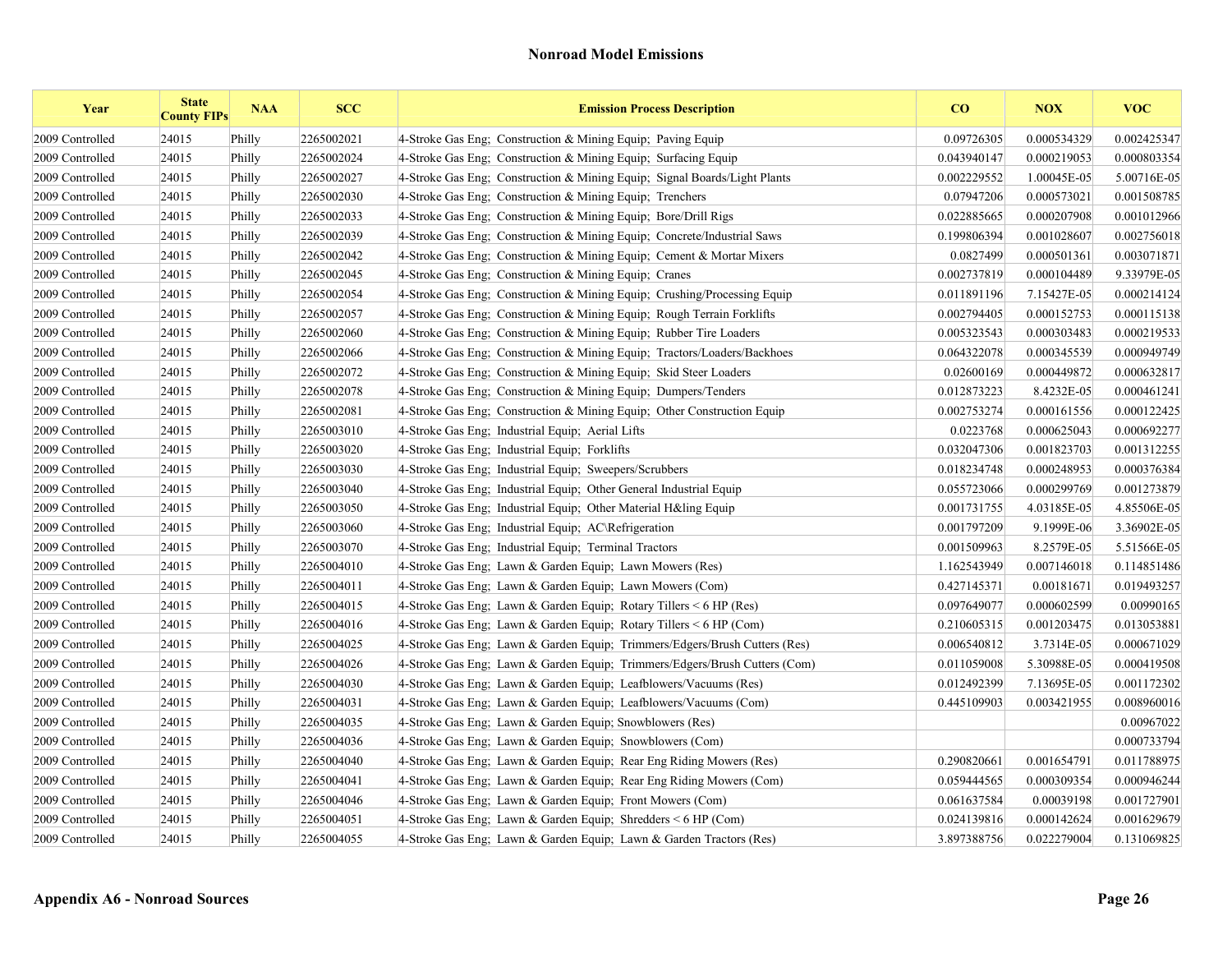| Year            | <b>State</b><br><b>County FIPs</b> | <b>NAA</b> | <b>SCC</b> | <b>Emission Process Description</b>                                    | CO          | <b>NOX</b>  | <b>VOC</b>  |
|-----------------|------------------------------------|------------|------------|------------------------------------------------------------------------|-------------|-------------|-------------|
| 2009 Controlled | 24015                              | Philly     | 2265004056 | 4-Stroke Gas Eng; Lawn & Garden Equip; Lawn & Garden Tractors (Com)    | 0.808049638 | 0.004207167 | 0.012103221 |
| 2009 Controlled | 24015                              | Philly     | 2265004066 | 4-Stroke Gas Eng; Lawn & Garden Equip; Chippers/Stump Grinders (Com)   | 0.092605685 | 0.000958972 | 0.001513157 |
| 2009 Controlled | 24015                              | Philly     | 2265004071 | 4-Stroke Gas Eng; Lawn & Garden Equip; Turf Equip (Com)                | 2.337715385 | 0.012550778 | 0.041264255 |
| 2009 Controlled | 24015                              | Philly     | 2265004075 | 4-Stroke Gas Eng; Lawn & Garden Equip; Other Lawn & Garden Equip (Res) | 0.119202545 | 0.000761707 | 0.005908623 |
| 2009 Controlled | 24015                              | Philly     | 2265004076 | 4-Stroke Gas Eng; Lawn & Garden Equip; Other Lawn & Garden Equip (Com) | 0.065363561 | 0.000422616 | 0.003270441 |
| 2009 Controlled | 24015                              | Philly     | 2265005010 | 4-Stroke Gas Eng: Agricultural Equip: 2-Wheel Tractors                 | 0.00571424  | 2.90119E-05 | 8.61196E-05 |
| 2009 Controlled | 24015                              | Philly     | 2265005015 | 4-Stroke Gas Eng; Agricultural Equip; Agricultural Tractors            | 0.007956914 | 0.000215933 | 0.000197535 |
| 2009 Controlled | 24015                              | Philly     | 2265005020 | 4-Stroke Gas Eng; Agricultural Equip; Combines                         | 3.70133E-05 | 2.27907E-06 | 1.88769E-06 |
| 2009 Controlled | 24015                              | Philly     | 2265005025 | 4-Stroke Gas Eng; Agricultural Equip; Balers                           | 0.003996715 | 0.000246074 | 0.000231372 |
| 2009 Controlled | 24015                              | Philly     | 2265005030 | 4-Stroke Gas Eng; Agricultural Equip; Agricultural Mowers              | 0.004370678 | 2.52876E-05 | 8.69169E-05 |
| 2009 Controlled | 24015                              | Philly     | 2265005035 | 4-Stroke Gas Eng: Agricultural Equip: Sprayers                         | 0.034791669 | 0.000419245 | 0.001346434 |
| 2009 Controlled | 24015                              | Philly     | 2265005040 | 4-Stroke Gas Eng; Agricultural Equip; Tillers $> 6$ HP                 | 0.08714416  | 0.000521771 | 0.003227785 |
| 2009 Controlled | 24015                              | Philly     | 2265005045 | 4-Stroke Gas Eng; Agricultural Equip; Swathers                         | 0.006342365 | 0.000390494 | 0.000332688 |
| 2009 Controlled | 24015                              | Philly     | 2265005055 | 4-Stroke Gas Eng; Agricultural Equip; Other Agricultural Equip         | 0.014845012 | 0.000468758 | 0.000513669 |
| 2009 Controlled | 24015                              | Philly     | 2265005060 | 4-Stroke Gas Eng; Agricultural Equip; Irrigation Sets                  | 0.007165923 | 0.000328446 | 0.00026277  |
| 2009 Controlled | 24015                              | Philly     | 2265006005 | 4-Stroke Gas Eng; Commercial Equip; Generator Sets                     | 1.014547139 | 0.005827816 | 0.030598417 |
| 2009 Controlled | 24015                              | Philly     | 2265006010 | 4-Stroke Gas Eng; Commercial Equip; Pumps                              | 0.228281785 | 0.001451276 | 0.006012994 |
| 2009 Controlled | 24015                              | Philly     | 2265006015 | 4-Stroke Gas Eng; Commercial Equip; Air Compressors                    | 0.111396394 | 0.000939074 | 0.002510067 |
| 2009 Controlled | 24015                              | Philly     | 2265006025 | 4-Stroke Gas Eng: Commercial Equip: Welders                            | 0.289651665 | 0.001937223 | 0.005413578 |
| 2009 Controlled | 24015                              | Philly     | 2265006030 | 4-Stroke Gas Eng; Commercial Equip; Pressure Washers                   | 0.444701341 | 0.002249703 | 0.013024747 |
| 2009 Controlled | 24015                              | Philly     | 2265006035 | 4-Stroke Gas Eng; Commercial Equip; Other Equipment                    | 0.022634104 | 0.000115215 | 0.000440868 |
| 2009 Controlled | 24015                              | Philly     | 2265007010 | 2-Stroke Gas Eng; Logging Equip; Shredders > 6 HP                      | 0.002472201 | 1.61802E-05 | 8.10603E-05 |
| 2009 Controlled | 24015                              | Philly     | 2265007015 | 2-Stroke Gas Eng; Logging Equip; Feller-Bunch-Skidder                  | 2.96075E-05 | 1.21518E-07 | 6.75505E-07 |
| 2009 Controlled | 24015                              | Philly     | 2267001060 | LPG Eng; Recreational Equip; Specialty Vehicles/Carts                  | 0.005682356 | 0.001271695 | 0.000349421 |
| 2009 Controlled | 24015                              | Philly     | 2267002003 | LPG Eng; Construction $&$ Mining Equip; Pavers                         | 0.000524723 | 9.14094E-05 | 2.56193E-05 |
| 2009 Controlled | 24015                              | Philly     | 2267002015 | LPG Eng; Construction & Mining Equip; Rollers                          | 0.00074547  | 0.000110761 | 3.10785E-05 |
| 2009 Controlled | 24015                              | Philly     | 2267002021 | LPG Eng; Construction & Mining Equip; Paving Equip                     | 0.000161217 | 3.32632E-05 | 9.21617E-06 |
| 2009 Controlled | 24015                              | Philly     | 2267002024 | LPG Eng; Construction & Mining Equip; Surfacing Equip                  | 8.87388E-05 | 1.47865E-05 | 4.15423E-06 |
| 2009 Controlled | 24015                              | Philly     | 2267002030 | LPG Eng: Construction & Mining Equip; Trenchers                        | 0.00164823  | 0.000293561 | 8.23346E-05 |
| 2009 Controlled | 24015                              | Philly     | 2267002033 | LPG Eng: Construction & Mining Equip: Bore/Drill Rigs                  | 0.00065532  | 0.000145509 | 3.9801E-05  |
| 2009 Controlled | 24015                              | Philly     | 2267002039 | LPG Eng; Construction & Mining Equip; Concrete/Industrial Saws         | 0.001015297 | 0.000128846 | 3.53042E-05 |
| 2009 Controlled | 24015                              | Philly     | 2267002045 | LPG Eng; Construction & Mining Equip; Cranes                           | 0.000659081 | 0.000135612 | 3.76121E-05 |
| 2009 Controlled | 24015                              | Philly     | 2267002054 | LPG Eng: Construction & Mining Equip; Crushing/Processing Equip        | 0.000105677 | 2.15231E-05 | 5.97731E-06 |
| 2009 Controlled | 24015                              | Philly     | 2267002057 | LPG Eng; Construction & Mining Equip; Rough Terrain Forklifts          | 0.001104416 | 0.000207923 | 5.82269E-05 |
| 2009 Controlled | 24015                              | Philly     | 2267002060 | LPG Eng; Construction & Mining Equip; Rubber Tire Loaders              | 0.002505823 | 0.000416144 | 0.000117797 |
| 2009 Controlled | 24015                              | Philly     | 2267002066 | LPG Eng: Construction & Mining Equip: Tractors/Loaders/Backhoes        | 0.00023952  | 3.61489E-05 | 1.02313E-05 |
| 2009 Controlled | 24015                              | Philly     | 2267002072 | LPG Eng; Construction & Mining Equip; Skid Steer Loaders               | 0.002359953 | 0.000468475 | 0.000130207 |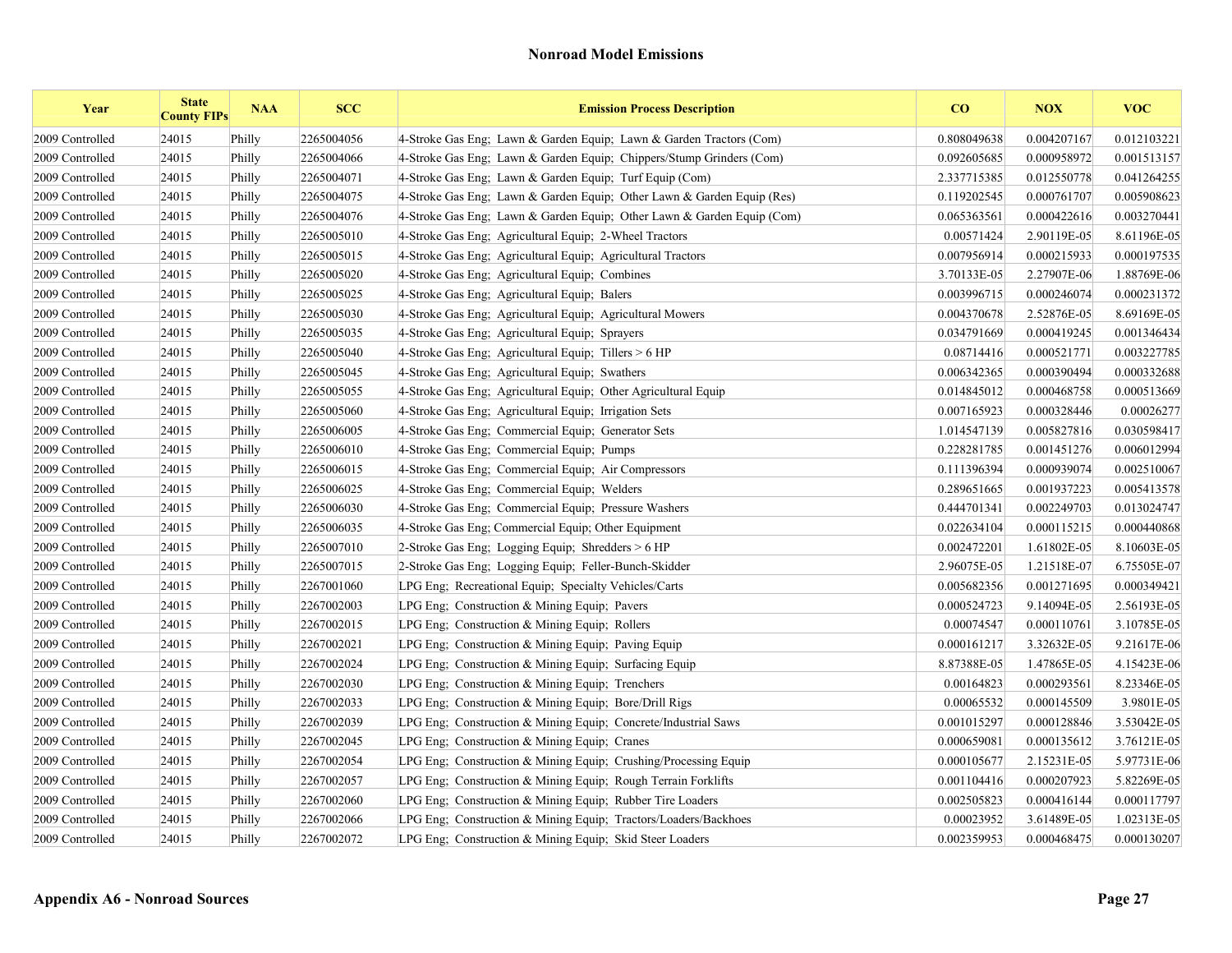| Year            | <b>State</b><br><b>County FIPs</b> | <b>NAA</b> | <b>SCC</b> | <b>Emission Process Description</b>                                 | CO          | <b>NOX</b>  | <b>VOC</b>  |
|-----------------|------------------------------------|------------|------------|---------------------------------------------------------------------|-------------|-------------|-------------|
| 2009 Controlled | 24015                              | Philly     | 2267002081 | LPG Eng; Construction & Mining Equip; Other Construction Equip      | 0.00100494  | 0.000210833 | 5.82813E-05 |
| 2009 Controlled | 24015                              | Philly     | 2267003010 | LPG Eng; Industrial Equip; Aerial Lifts                             | 0.006378112 | 0.001310651 | 0.000362135 |
| 2009 Controlled | 24015                              | Philly     | 2267003020 | LPG Eng; Industrial Equip; Forklifts                                | 0.509611762 | 0.084710664 | 0.023928578 |
| 2009 Controlled | 24015                              | Philly     | 2267003030 | LPG Eng; Industrial Equip; Sweepers/Scrubbers                       | 0.003143729 | 0.000440441 | 0.000123197 |
| 2009 Controlled | 24015                              | Philly     | 2267003040 | LPG Eng; Industrial Equip; Other General Industrial Equip           | 0.001089539 | 0.000167847 | 4.72566E-05 |
| 2009 Controlled | 24015                              | Philly     | 2267003050 | LPG Eng; Industrial Equip; Other Material H&ling Equip              | 0.000341765 | 6.93641E-05 | 1.92293E-05 |
| 2009 Controlled | 24015                              | Philly     | 2267003070 | LPG Eng; Industrial Equip; Terminal Tractors                        | 0.001650499 | 0.000183457 | 5.06804E-05 |
| 2009 Controlled | 24015                              | Philly     | 2267004066 | LPG Eng; Lawn & Garden Equip; Chippers/Stump Grinders (Com)         | 0.004092874 | 0.000646748 | 0.000182698 |
| 2009 Controlled | 24015                              | Philly     | 2267005055 | LPG Eng; Agri Equip; Other Equip                                    | 2.50417E-05 | 5.64254E-06 | 1.55637E-06 |
| 2009 Controlled | 24015                              | Philly     | 2267005060 | LPG Eng; Agricultural Equip; Irrigation Sets                        | 2.77023E-05 | 4.1555E-06  | 1.18286E-06 |
| 2009 Controlled | 24015                              | Philly     | 2267006005 | LPG Eng: Commercial Equip; Generator Sets                           | 0.009886294 | 0.003016168 | 0.000620571 |
| 2009 Controlled | 24015                              | Philly     | 2267006010 | LPG Eng; Commercial Equip; Pumps                                    | 0.002147252 | 0.000581301 | 0.0001206   |
| 2009 Controlled | 24015                              | Philly     | 2267006015 | LPG Eng; Commercial Equip; Air Compressors                          | 0.002467903 | 0.000607253 | 0.000126685 |
| 2009 Controlled | 24015                              | Philly     | 2267006025 | LPG Eng; Commercial Equip; Welders                                  | 0.004411094 | 0.000805503 | 0.000224551 |
| 2009 Controlled | 24015                              | Philly     | 2267006030 | LPG Eng; Commercial Equip; Pressure Washers                         | 6.18092E-05 | 1.26026E-05 | 3.45633E-06 |
| 2009 Controlled | 24015                              | Philly     | 2267006035 | LPG Eng; Commercial Equip; Other Equipment                          | 3.55714E-05 | 7.71977E-06 | 1.57797E-06 |
| 2009 Controlled | 24015                              | Philly     | 2268002081 | CNG Eng; Construction & Mining Equip; Other Construction Equip      | 3.95024E-05 | 8.29539E-06 | 1.35173E-07 |
| 2009 Controlled | 24015                              | Philly     | 2268003020 | CNG Eng: Industrial Equip: Forklifts                                | 0.036269308 | 0.006067947 | 0.000101187 |
| 2009 Controlled | 24015                              | Philly     | 2268003030 | CNG Eng; Industrial Equip; Sweepers/Scrubbers                       | 4.09906E-05 | 6.80586E-06 | 1.13586E-07 |
| 2009 Controlled | 24015                              | Philly     | 2268003040 | CNG Eng; Industrial Equip; Other General Industrial Equip           | 2.16622E-05 | 3.46541E-06 | 5.78203E-08 |
| 2009 Controlled | 24015                              | Philly     | 2268003060 | CNG Eng; Industrial Equip; AC\Refrigeration                         | 8.95648E-05 | 1.31769E-05 | 2.18267E-07 |
| 2009 Controlled | 24015                              | Philly     | 2268003070 | CNG Eng; Industrial Equip; Terminal Tractors                        | 0.000116212 | 1.30606E-05 | 2.13317E-07 |
| 2009 Controlled | 24015                              | Philly     | 2268005055 | CNG Eng: Agri Equip: Other Equip                                    | 2.09034E-05 | 4.70013E-06 | 8.13358E-08 |
| 2009 Controlled | 24015                              | Philly     | 2268005060 | CNG Eng; Agricultural Equip; Irrigation Sets                        | 0.000221572 | 4.92152E-05 | 8.55533E-07 |
| 2009 Controlled | 24015                              | Philly     | 2268006005 | CNG Eng; Commercial Equip; Generator Sets                           | 0.002968008 | 0.000932271 | 1.14045E-05 |
| 2009 Controlled | 24015                              | Philly     | 2268006010 | CNG Eng; Commercial Equip; Pumps                                    | 0.000144493 | 4.20797E-05 | 5.18013E-07 |
| 2009 Controlled | 24015                              | Philly     | 2268006015 | CNG Eng; Commercial Equip; Air Compressors                          | 0.00019076  | 4.89136E-05 | 6.06815E-07 |
| 2009 Controlled | 24015                              | Philly     | 2268006020 | CNG Eng: Commercial Equip: Gas Compressors                          | 0.001425211 | 0.000273616 | 2.75333E-06 |
| 2009 Controlled | 24015                              | Philly     | 2270001060 | Diesel Eng; Recreational Equip; Specialty Vehicles/Carts            | 0.016452139 | 0.015850761 | 0.004308718 |
| 2009 Controlled | 24015                              | Philly     | 2270002003 | Diesel Eng; Construction & Mining Equip; Pavers                     | 0.005015627 | 0.010879698 | 0.000899231 |
| 2009 Controlled | 24015                              | Philly     | 2270002006 | Diesel Eng; Construction & Mining Equip; Tampers/Rammers            | 1.82767E-05 | 2.46354E-05 | 3.82403E-06 |
| 2009 Controlled | 24015                              | Philly     | 2270002009 | Diesel Eng; Construction & Mining Equip; Plate Compactors           | 0.000268931 | 0.000385393 | 5.97811E-05 |
| 2009 Controlled | 24015                              | Philly     | 2270002015 | Diesel Eng; Construction & Mining Equip; Rollers                    | 0.014852969 | 0.028097162 | 0.00243655  |
| 2009 Controlled | 24015                              | Philly     | 2270002018 | Diesel Eng; Construction & Mining Equip; Scrapers                   | 0.013495734 | 0.030684144 | 0.001776644 |
| 2009 Controlled | 24015                              | Philly     | 2270002021 | Diesel Eng; Construction & Mining Equip; Paving Equip               | 0.00092605  | 0.001765761 | 0.000162817 |
| 2009 Controlled | 24015                              | Philly     | 2270002024 | Diesel Eng: Construction & Mining Equip: Surfacing Equip            | 0.000734927 | 0.001277926 | 0.000110707 |
| 2009 Controlled | 24015                              | Philly     | 2270002027 | Diesel Eng; Construction & Mining Equip; Signal Boards/Light Plants | 0.001883736 | 0.003552205 | 0.00047921  |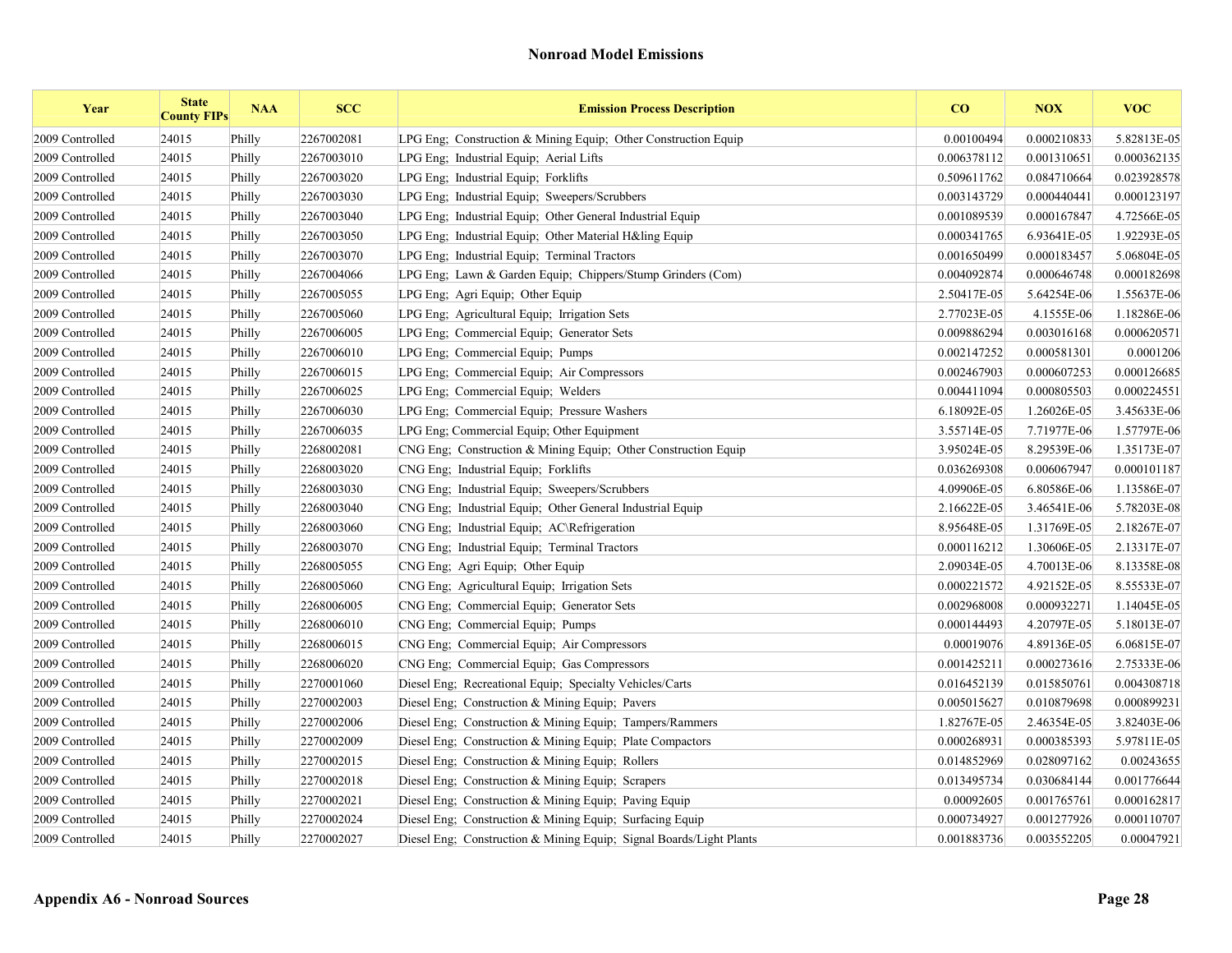| Year            | <b>State</b><br><b>County FIPs</b> | <b>NAA</b> | <b>SCC</b> | <b>Emission Process Description</b>                                | CO          | <b>NOX</b>  | <b>VOC</b>  |
|-----------------|------------------------------------|------------|------------|--------------------------------------------------------------------|-------------|-------------|-------------|
| 2009 Controlled | 24015                              | Philly     | 2270002030 | Diesel Eng: Construction & Mining Equip: Trenchers                 | 0.009227209 | 0.014183818 | 0.001415625 |
| 2009 Controlled | 24015                              | Philly     | 2270002033 | Diesel Eng; Construction & Mining Equip; Bore/Drill Rigs           | 0.005883277 | 0.016750261 | 0.001411151 |
| 2009 Controlled | 24015                              | Philly     | 2270002036 | Diesel Eng: Construction & Mining Equip: Excavators                | 0.041518722 | 0.102389894 | 0.007730962 |
| 2009 Controlled | 24015                              | Philly     | 2270002039 | Diesel Eng; Construction & Mining Equip; Concrete/Industrial Saws  | 0.000697379 | 0.000975218 | 0.000104238 |
| 2009 Controlled | 24015                              | Philly     | 2270002042 | Diesel Eng; Construction & Mining Equip; Cement & Mortar Mixers    | 0.00029928  | 0.000646119 | 7.30242E-05 |
| 2009 Controlled | 24015                              | Philly     | 2270002045 | Diesel Eng; Construction & Mining Equip; Cranes                    | 0.007447978 | 0.029083276 | 0.001984617 |
| 2009 Controlled | 24015                              | Philly     | 2270002048 | Diesel Eng; Construction & Mining Equip; Graders                   | 0.00922694  | 0.025766745 | 0.001945211 |
| 2009 Controlled | 24015                              | Philly     | 2270002051 | Diesel Eng; Construction & Mining Equip; Off-highway Trucks        | 0.034198493 | 0.101256305 | 0.005639717 |
| 2009 Controlled | 24015                              | Philly     | 2270002054 | Diesel Eng; Construction & Mining Equip; Crushing/Processing Equip | 0.001790537 | 0.005315882 | 0.000391417 |
| 2009 Controlled | 24015                              | Philly     | 2270002057 | Diesel Eng; Construction & Mining Equip; Rough Terrain Forklifts   | 0.023806303 | 0.03779114  | 0.003654836 |
| 2009 Controlled | 24015                              | Philly     | 2270002060 | Diesel Eng. Construction & Mining Equip. Rubber Tire Loaders       | 0.056403094 | 0.135079899 | 0.009656495 |
| 2009 Controlled | 24015                              | Philly     | 2270002066 | Diesel Eng; Construction & Mining Equip; Tractors/Loaders/Backhoes | 0.086898397 | 0.091291781 | 0.019315199 |
| 2009 Controlled | 24015                              | Philly     | 2270002069 | Diesel Eng; Construction & Mining Equip; Crawler Tractor/Dozers    | 0.048158015 | 0.115004845 | 0.007881406 |
| 2009 Controlled | 24015                              | Philly     | 2270002072 | Diesel Eng; Construction & Mining Equip; Skid Steer Loaders        | 0.074738662 | 0.062369731 | 0.017604777 |
| 2009 Controlled | 24015                              | Philly     | 2270002075 | Diesel Eng; Construction & Mining Equip; Off-highway Tractors      | 0.006673079 | 0.014797757 | 0.000974143 |
| 2009 Controlled | 24015                              | Philly     | 2270002078 | Diesel Eng; Construction & Mining Equip; Dumpers/Tenders           | 0.000227821 | 0.000201168 | 5.83442E-05 |
| 2009 Controlled | 24015                              | Philly     | 2270002081 | Diesel Eng. Construction & Mining Equip. Other Construction Equip. | 0.006952808 | 0.014278563 | 0.001045361 |
| 2009 Controlled | 24015                              | Philly     | 2270003010 | Diesel Eng; Industrial Equip; Aerial Lifts                         | 0.001800672 | 0.001668412 | 0.000457631 |
| 2009 Controlled | 24015                              | Philly     | 2270003020 | Diesel Eng; Industrial Equip; Forklifts                            | 0.011285381 | 0.015438874 | 0.001307193 |
| 2009 Controlled | 24015                              | Philly     | 2270003030 | Diesel Eng; Industrial Equip; Sweepers/Scrubbers                   | 0.002675833 | 0.008010311 | 0.000647662 |
| 2009 Controlled | 24015                              | Philly     | 2270003040 | Diesel Eng; Industrial Equip; Other General Industrial Equip       | 0.002832359 | 0.009096825 | 0.0007431   |
| 2009 Controlled | 24015                              | Philly     | 2270003050 | Diesel Eng; Industrial Equip; Other Material H&ling Equip          | 0.000309547 | 0.000459881 | 8.345E-05   |
| 2009 Controlled | 24015                              | Philly     | 2270003060 | Diesel Eng; Industrial Equip; AC\Refrigeration                     | 0.016731658 | 0.03310727  | 0.002953906 |
| 2009 Controlled | 24015                              | Philly     | 2270003070 | Diesel Eng; Industrial Equip; Terminal Tractors                    | 0.004234651 | 0.009653558 | 0.000789411 |
| 2009 Controlled | 24015                              | Philly     | 2270004031 | Diesel Eng; Lawn & Garden Equip; Leafblowers/Vacuums (Com)         | 7.11797E-07 | 1.16871E-06 | 2.02269E-07 |
| 2009 Controlled | 24015                              | Philly     | 2270004046 | Diesel Eng; Lawn & Garden Equip; Front Mowers (Com)                | 0.003619184 | 0.006804576 | 0.000926403 |
| 2009 Controlled | 24015                              | Philly     | 2270004056 | Diesel Eng; Lawn & Garden Equip; Lawn & Garden Tractors (Com)      | 0.000755003 | 0.001361157 | 0.000191841 |
| 2009 Controlled | 24015                              | Philly     | 2270004066 | Diesel Eng; Lawn & Garden Equip; Chippers/Stump Grinders (Com)     | 0.004237964 | 0.010346189 | 0.001002457 |
| 2009 Controlled | 24015                              | Philly     | 2270004071 | Diesel Eng; Lawn & Garden Equip; Turf Equip (Com)                  | 0.000371243 | 0.000961494 | 8.06533E-05 |
| 2009 Controlled | 24015                              | Philly     | 2270004076 | Diesel Eng; Lawn & Garden Equip; Other Lawn & Garden Equip (Com)   | 1.51947E-05 | 2.77831E-05 | 3.68756E-06 |
| 2009 Controlled | 24015                              | Philly     | 2270005010 | Diesel Eng; Agricultural Equip; 2-Wheel Tractors                   | 6.73745E-06 | 5.36204E-06 | 8.69466E-07 |
| 2009 Controlled | 24015                              | Philly     | 2270005015 | Diesel Eng; Agricultural Equip; Agricultural Tractors              | 0.144550838 | 0.273607901 | 0.026809004 |
| 2009 Controlled | 24015                              | Philly     | 2270005020 | Diesel Eng; Agricultural Equip; Combines                           | 0.011122258 | 0.028587576 | 0.002487644 |
| 2009 Controlled | 24015                              | Philly     | 2270005025 | Diesel Eng; Agricultural Equip; Balers                             | 9.55981E-05 | 0.000136099 | 2.21024E-05 |
| 2009 Controlled | 24015                              | Philly     | 2270005030 | Diesel Eng; Agricultural Equip; Agricultural Mowers                | 2.30679E-05 | 2.7759E-05  | 3.83832E-06 |
| 2009 Controlled | 24015                              | Philly     | 2270005035 | Diesel Eng; Agricultural Equip; Sprayers                           | 0.001149923 | 0.002187457 | 0.000301694 |
| 2009 Controlled | 24015                              | Philly     | 2270005040 | Diesel Eng; Agricultural Equip; Tillers > 6HP                      | 3.23827E-06 | 5.551E-06   | 5.15318E-07 |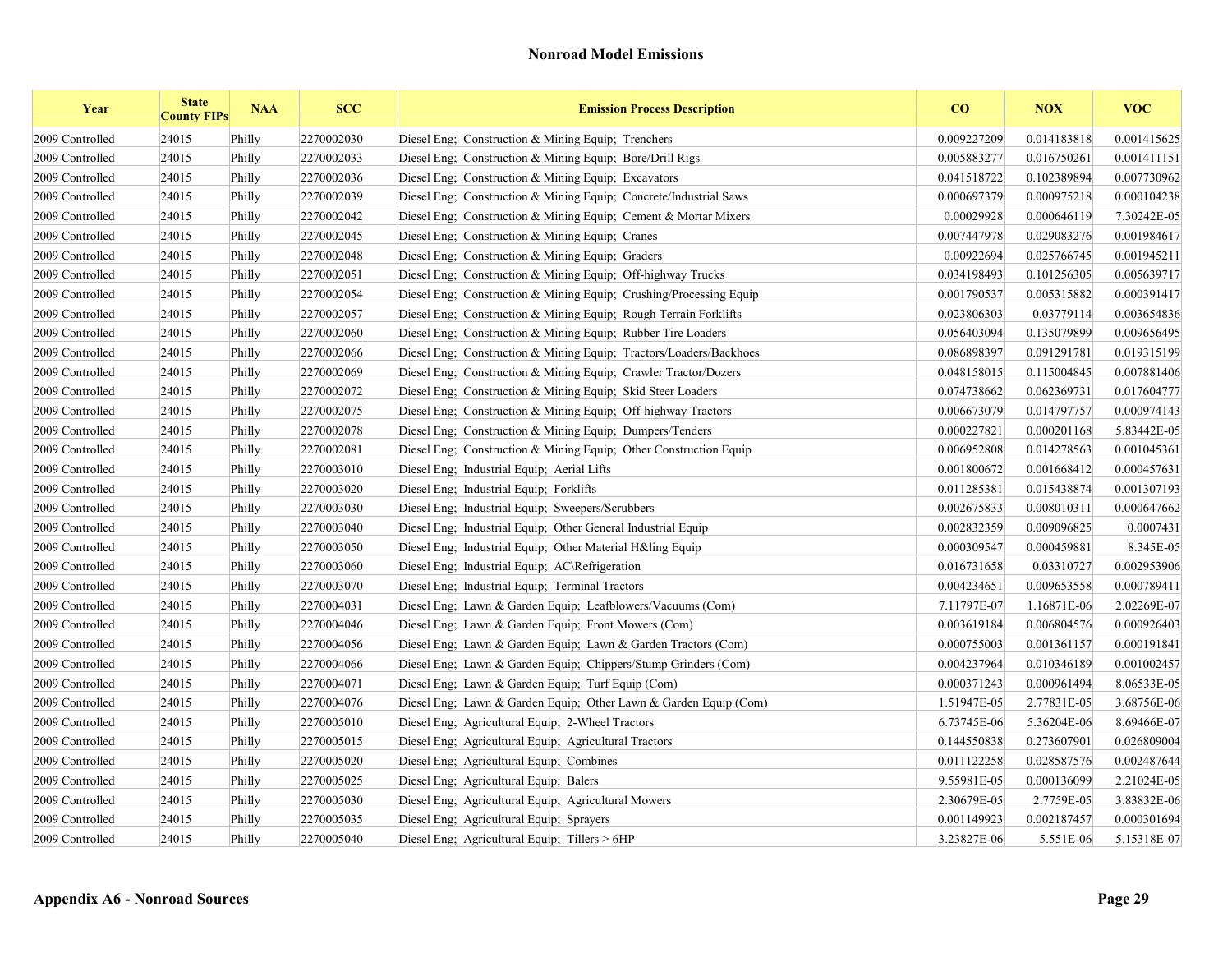| Year            | <b>State</b><br><b>County FIPs</b> | <b>NAA</b>         | <b>SCC</b> | <b>Emission Process Description</b>                           | CO          | <b>NOX</b>  | <b>VOC</b>  |
|-----------------|------------------------------------|--------------------|------------|---------------------------------------------------------------|-------------|-------------|-------------|
| 2009 Controlled | 24015                              | Philly             | 2270005045 | Diesel Eng; Agricultural Equip; Swathers                      | 0.001270681 | 0.002079693 | 0.000237219 |
| 2009 Controlled | 24015                              | Philly             | 2270005055 | Diesel Eng; Agricultural Equip; Other Agricultural Equip      | 0.002991963 | 0.005776291 | 0.000607911 |
| 2009 Controlled | 24015                              | Philly             | 2270005060 | Diesel Eng; Agricultural Equip; Irrigation Sets               | 0.001429664 | 0.003690227 | 0.000363711 |
| 2009 Controlled | 24015                              | Philly             | 2270006005 | Diesel Eng; Commercial Equip; Generator Sets                  | 0.006927913 | 0.014173979 | 0.001784852 |
| 2009 Controlled | 24015                              | Philly             | 2270006010 | Diesel Eng; Commercial Equip; Pumps                           | 0.001642781 | 0.003358581 | 0.0004003   |
| 2009 Controlled | 24015                              | Philly             | 2270006015 | Diesel Eng; Commercial Equip; Air Compressors                 | 0.003573193 | 0.007963221 | 0.000770805 |
| 2009 Controlled | 24015                              | Philly             | 2270006025 | Diesel Eng; Commercial Equip; Welders                         | 0.005379434 | 0.004229021 | 0.001308819 |
| 2009 Controlled | 24015                              | Philly             | 2270006030 | Diesel Eng; Commercial Equip; Pressure Washers                | 0.0002063   | 0.000470424 | 5.83443E-05 |
| 2009 Controlled | 24015                              | Philly             | 2270006035 | Diesel Eng; Commercial Equip; Other Equipment                 | 0.000156208 | 0.000343564 | 3.41028E-05 |
| 2009 Controlled | 24015                              | Philly             | 2270007015 | Diesel Eng; Logging Equip; Feller-Bunch-Skidder               | 0.00019174  | 0.000490788 | 3.73462E-05 |
| 2009 Controlled | 24015                              | Philly             | 2282005010 | 2-Stroke Gas Eng; Marine Pleasure Craft; Outboard             | 5.637473248 | 0.151266112 | 2.919488338 |
| 2009 Controlled | 24015                              | Philly             | 2282005015 | 2-Stroke Gas Eng: Marine Pleasure Craft: Personal Water Craft | 2.198625046 | 0.049401475 | 0.812848691 |
| 2009 Controlled | 24015                              | Philly             | 2282010005 | 4-Stroke Gas Eng; Marine Pleasure Craft; Inboard-Sterndrive   | 2.933726292 | 0.18394934  | 0.238834002 |
| 2009 Controlled | 24015                              | Philly             | 2282020005 | Diesel Eng; Marine Pleasure Craft; Inboard-Sterndrive         | 0.032372783 | 0.193431314 | 0.007014694 |
| 2009 Controlled | 24015                              | Philly             | 2282020010 | Diesel Eng; Marine Pleasure Craft; Outboard                   | 0.000439446 | 0.000734659 | 0.000136611 |
| 2009 Controlled | 24015                              | Philly             | 2285002015 | Diesel Eng; Railroad Equip; RR Maintenance                    | 0.003070254 | 0.004044418 | 0.00072016  |
| 2009 Controlled | 24015                              | Philly             | 2285004015 | 4-Stroke Gas Eng; Railroad Equip; RR Maintenance              | 0.009970832 | 5.73351E-05 | 0.000195911 |
| 2009 Controlled | 24015                              | Philly             | 2285006015 | LPG Eng; Railroad Equip; RR Maintenance                       | 3.72695E-05 | 7.40898E-06 | 2.06466E-06 |
| 2009 Controlled |                                    | Cecil County Total |            |                                                               | 34.154      | 2.137       | 7.195       |
|                 |                                    |                    |            |                                                               |             |             |             |

| 2009 CECIL NR MODEL BENEFITS | 201<br>. | 0.359 | 1.505 |
|------------------------------|----------|-------|-------|
|                              |          |       |       |